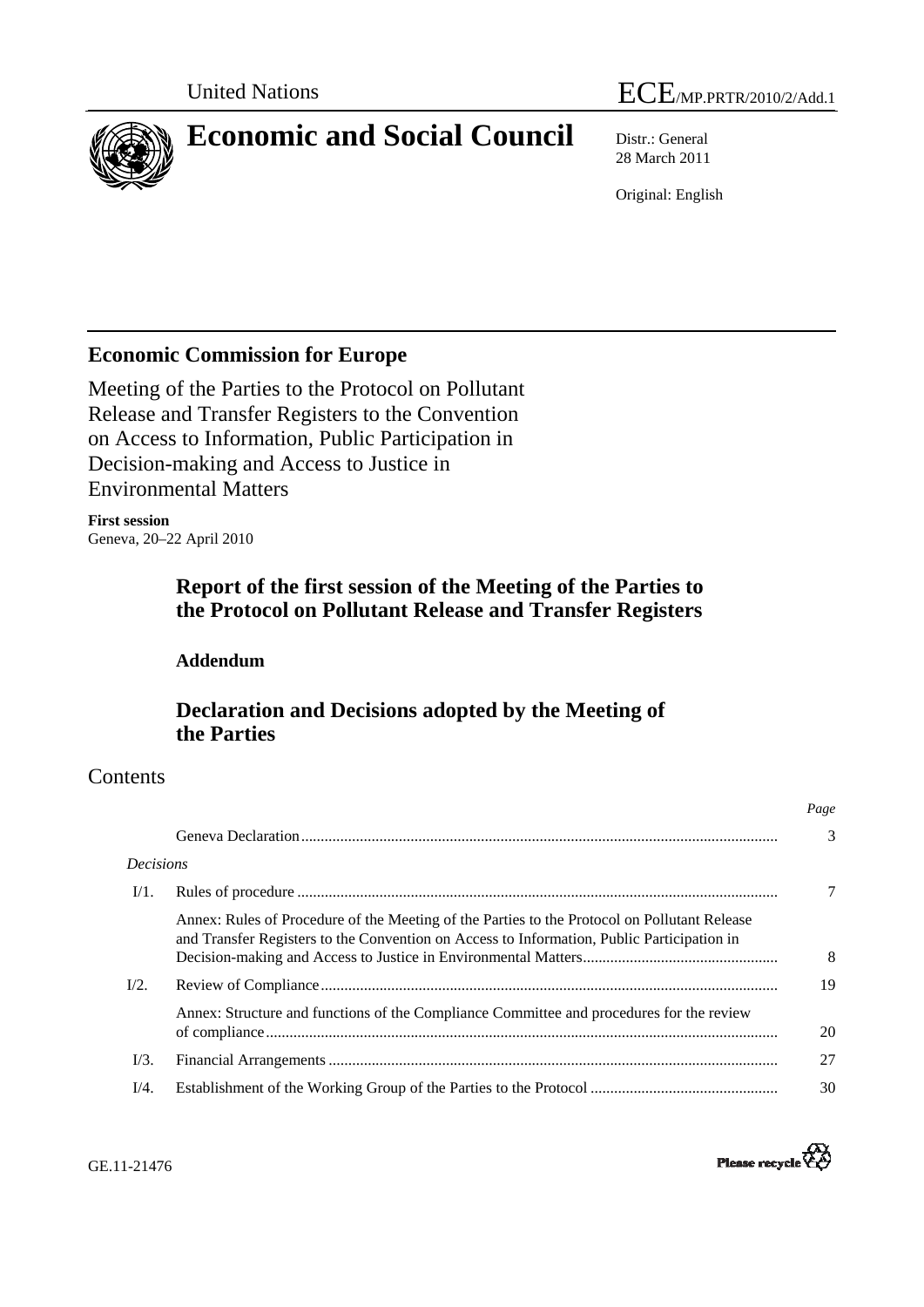## **ECE/MP.PRTR/2010/2/Add.1**

| I/5. |                                                                                         | 32.             |
|------|-----------------------------------------------------------------------------------------|-----------------|
|      | Annex: Format for the Protocol on Pollutant Release and Transfer Registers              | 34              |
| I/6. | Procedures for the Preparation, Adoption and Monitoring of Work Programmes and on the   | 40              |
|      |                                                                                         | 42 <sub>1</sub> |
|      | Annex II: Estimated costs of the activities proposed in the Work Programme 2011–2014 to | 46              |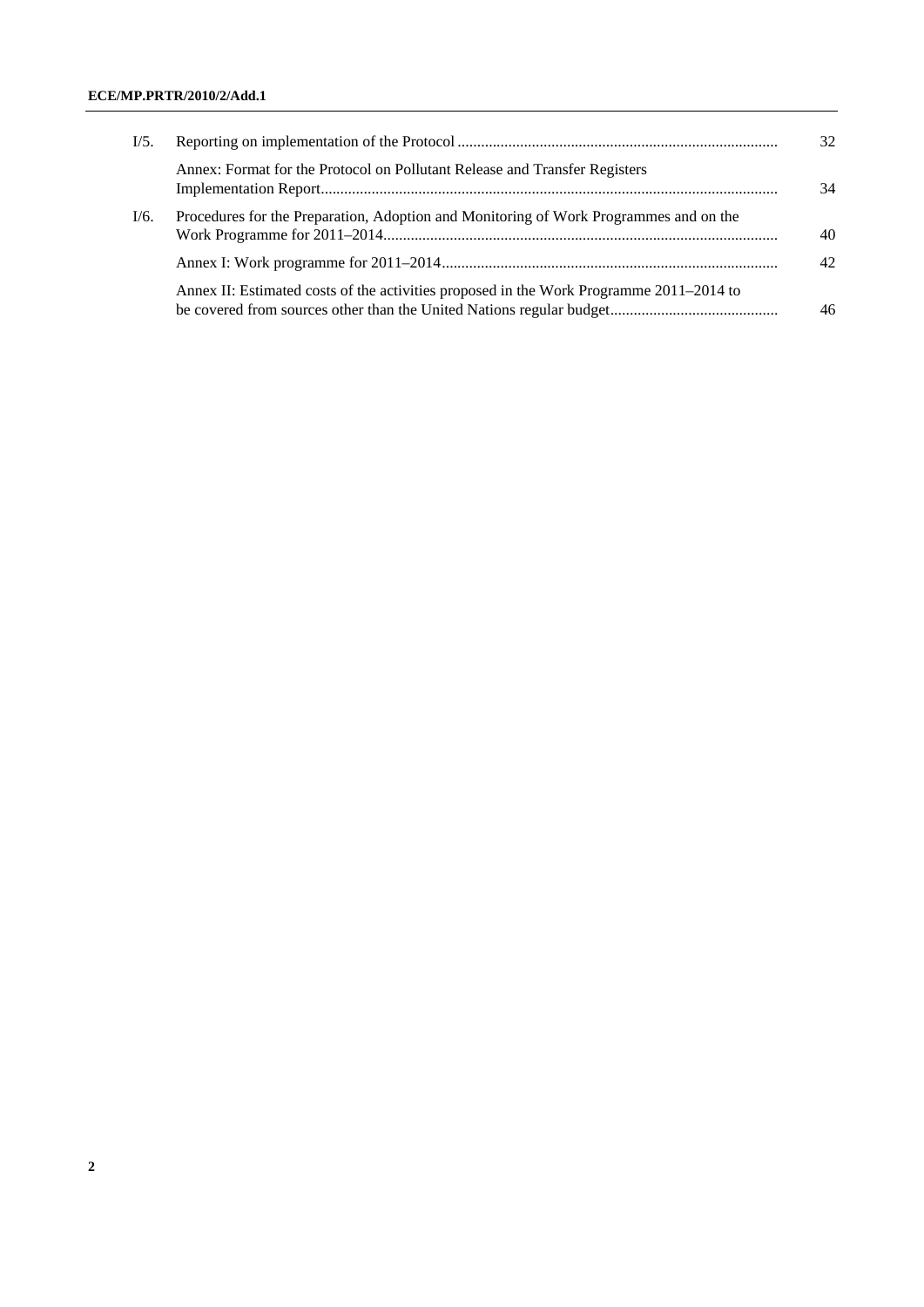# **Geneva Declaration**

 **Adopted during the Meeting of the Parties to the Protocol on Pollutant Release and Transfer Registers to the Aarhus Convention on Access to Information, Public Participation in Decision-making Procedures and Access to Justice in Environmental Matters at its first session held on 22 April 2010** 

 *We, the Ministers and Heads of Delegation from Parties and Signatories, together with representatives of other States, international, regional and non-governmental organizations, parliamentarians and other representatives of civil society from throughout the United Nations Economic Commission for Europe (UNECE) region and beyond, gathered here in Geneva at the first session of the Meeting of the Parties to the Protocol on Pollutant Release and Transfer Registers, affirm the following:* 

# **I. Promoting implementation of the Protocol and advancing sustainable and environmentally sound development**

 1. The entry into force of the Protocol on Pollutant Release and Transfer Registers marks a milestone in the advancement of public access to information about sources of environmental pollution in the UNECE region. Its effective implementation is expected to enhance public access to information on global environmental issues which could facilitate public participation in environmental decision-making and to contribute to the prevention and reduction of pollution of the environment, thereby promoting sustainable and environmentally sound development and corporate accountability.

We commit ourselves to taking the necessary measures, within our respective capacities and spheres of competence, to achieve and maintain full and effective implementation of the Protocol.

We call upon Signatories to ratify, approve or accept the Protocol at the earliest opportunity and to apply the provisions of the Protocol in the interim.

 4. We invite all other interested Member States of the United Nations which are not yet party to the Protocol to accede to the Protocol. In the meantime, we encourage them to participate actively in the work under the Protocol so that the standards contained in the Protocol are recognized and applied by as many States as possible and widely reflected in effective rules and regulations at the national level.

We believe that stable and predictable funding of the activities under the Protocol is needed. We therefore welcome the establishment of the voluntary scheme of financial arrangements based on shares as a first step to meet this need, and urge Parties and others in a position to do so to contribute financially to the Protocol in accordance with the scheme as soon as possible.

We urge Governments to support and promote the efforts of facilities to monitor, calculate or estimate releases and transfers of pollutants through the preparation of guidance materials, information campaigns and training exercises.

We are committed to strengthening international cooperation with a view to establishing and/or maintaining national and regional pollutant release and transfer registers in all Parties and Signatories to the Protocol, recognizing the urgency and importance of the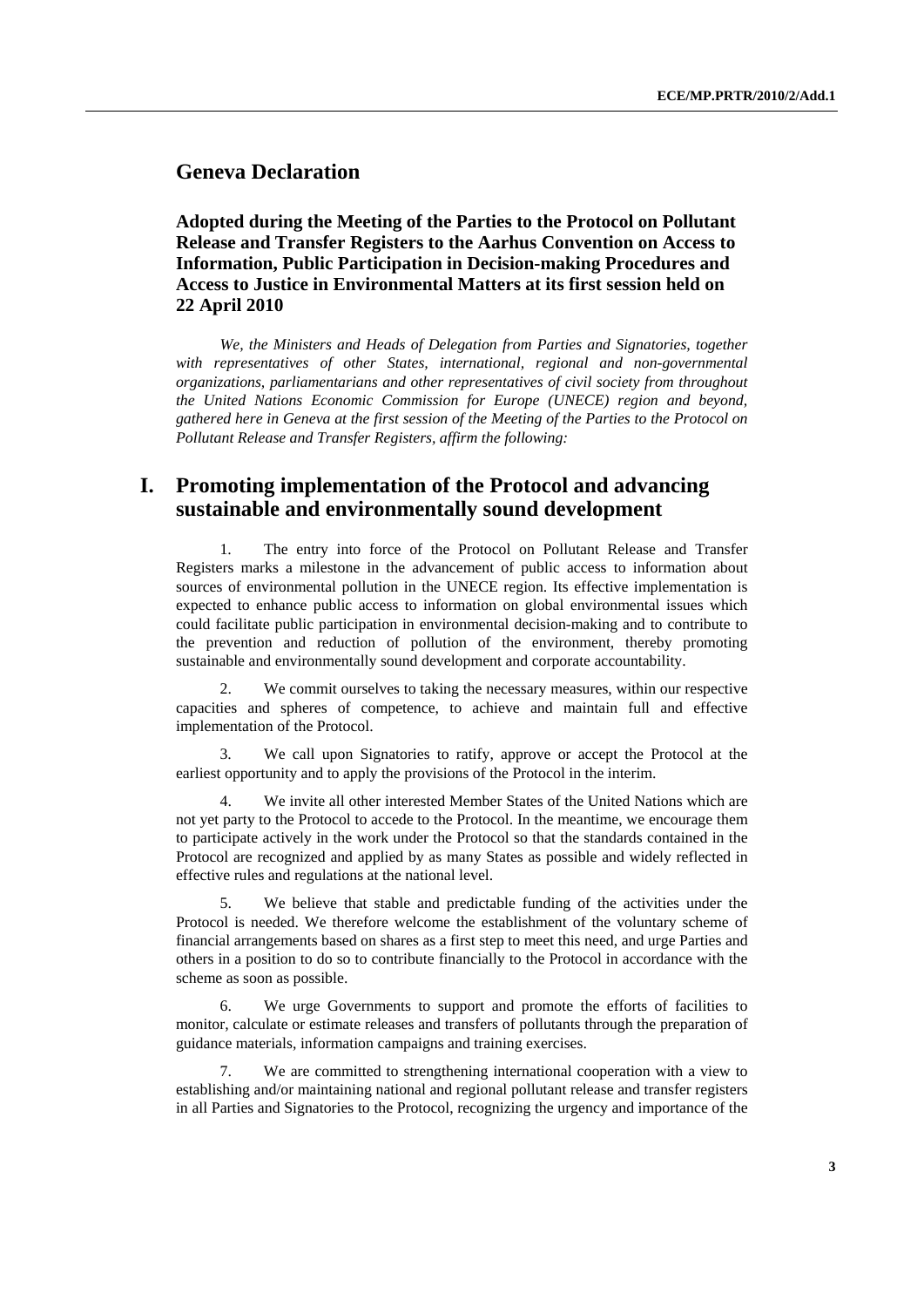<span id="page-3-0"></span>issues addressed by article 16 of the Protocol and the needs of developing countries and countries with economies in transition in particular.

# **II. Capacity-building partnerships and coordination**

 8. We encourage business and industry organizations to assist facility owners and operators with reporting obligations under the Protocol within their respective sectors in using pollutant release and transfer registers as tools for encouraging improvements in environmental performance and demonstrating progress in reducing pollution. The UNECE Guidelines on Strengthening Environmental Monitoring and Reporting by Enterprises<sup>[1](#page-3-0)</sup> provide useful guidance in this regard.

 9. We welcome the significant contribution of civil society organizations and regional environmental centres to raising awareness of pollutant release and transfer registers and building capacity for implementation at the regional and national levels. Such efforts further enhance the implementation of the Protocol and merit the support of donor institutions.

 10. We note with appreciation the Global Environment Facility project, Persistent Organic Pollutants (POPs) Monitoring, Reporting and Information Dissemination using Pollutant Release and Transfers Registers, being implemented by the United Nations Environment Programme and the United Nations Institute for Training and Research, which seeks to assist 13 countries with the development of national pollutant release and transfer registers in support of implementation of the 2001 Stockholm Convention on Persistent Organic Pollutants, as a concrete example of international cooperation and synergy between the Protocol and that Convention.

 11. We welcome the adoption of European Community Regulation 166/2006 concerning the establishment of a European pollutant release and transfer register<sup>[2](#page-3-0)</sup> as a major step toward achieving the objectives of the Protocol in the countries concerned.

We welcome also the publication of the UNECE Guidance on Implementation of the Protocol on Pollutant Release and Transfer Registers<sup>[3](#page-3-0)</sup> and invite countries to translate this guidance into their national languages.

# **III. Synergies with relevant multilateral environmental agreements and other international initiatives**

 13. We recognize that the commitments undertaken at the 2002 World Summit on Sustainable Development to achieve sound management of chemicals by the year 2020 are supported through implementation of the Protocol. We welcome the adoption by the International Conference on Chemicals Management<sup>[4](#page-3-0)</sup> of the Strategic Approach to International Chemicals Management (SAICM) and its Global Plan of Action, which recognize the role of pollutant release and transfer registers in support of SAICM, and note

<sup>&</sup>lt;sup>1</sup> Contained in Environmental Monitoring and Reporting by Enterprises: Eastern Europe, Caucasus and Central Asia, United Nations, 2007. New York and Geneva (ECE/CEP/141). 2

<sup>&</sup>lt;sup>2</sup> Regulation (EC) No. 166/2006 of the European Parliament and of the Council of 18 January 2006 concerning the establishment of a European Pollutant and Transfer Register and amending Council Directives 91/689/EEC and 96/61/EC.<br><sup>3</sup> UNECE Guidance on Implementation of the Protocol on Pollutant Release and Transfer Registers,

<sup>2008.</sup> New York and Geneva (ECE/MP.PP/7).<br>
<sup>4</sup> At its first meeting, held in Dubai, United Arab Emirates, from 4 to 6 February 2006.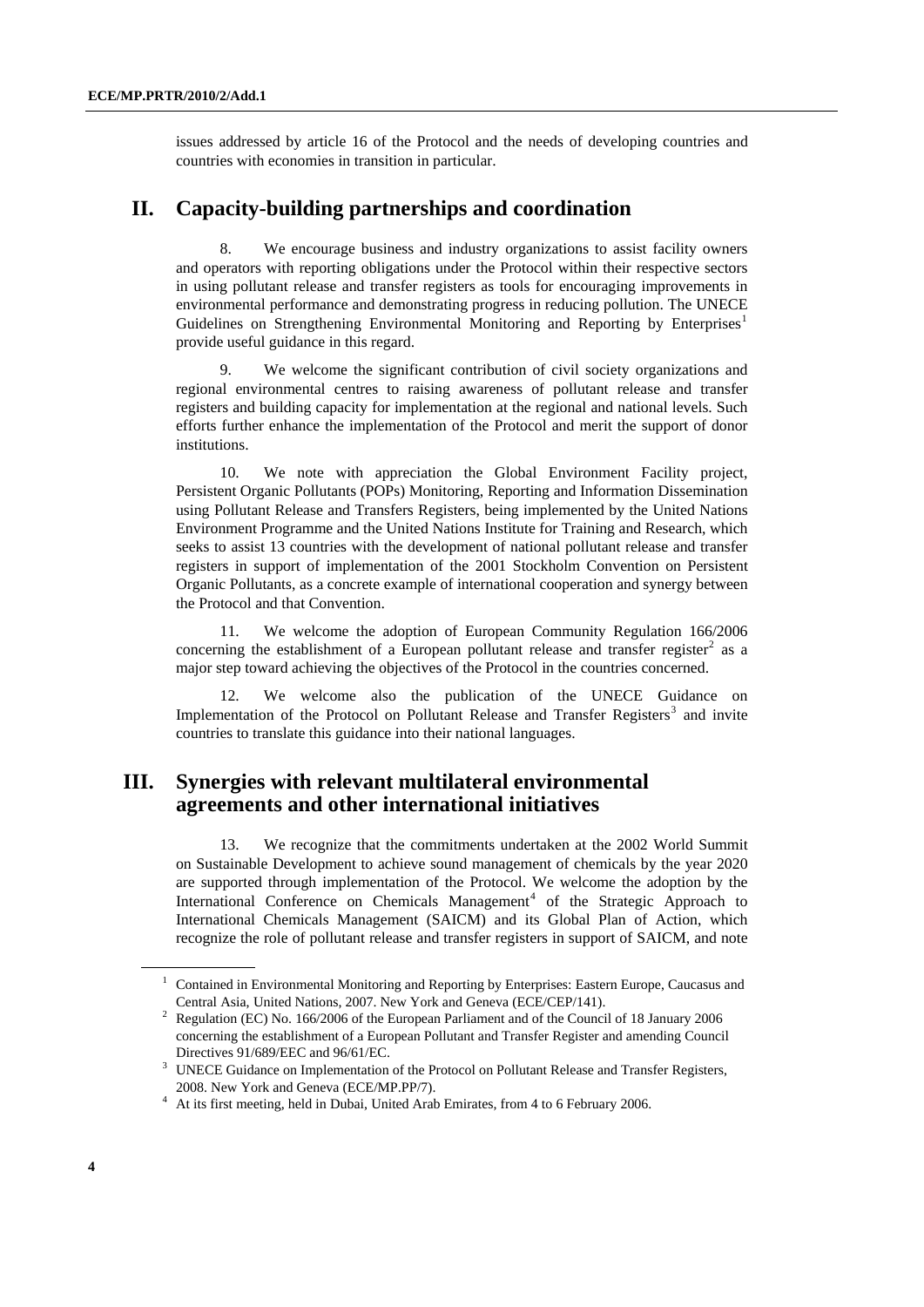with appreciation the activities of the SAICM Quick Start Programme in support of the design of national pollutant release and transfer systems in countries which may significantly contribute to implementation of the Protocol.

We further recognize that national pollutant release and transfer registers, when appropriately designed, can help countries meet their obligations under other multilateral environmental agreements and international initiatives concerning pollutants and waste while furthering their implementation. We call for cooperation with such international agreements and initiatives, including the 1992 United Nations Framework Convention on Climate Change and its Kyoto Protocol, the 1985 Vienna Convention for the Protection of the Ozone Layer, the 1987 Montreal Protocol on Substances that Deplete the Ozone Layer, the 1979 Convention on Long-Range Transboundary Air Pollution and its eight protocols, the 1989 Basel Convention on the Control of Transboundary Movements of Hazardous Wastes and Their Disposal, the 1998 Rotterdam Convention on the Prior Informed Consent Procedure for Certain Hazardous Chemicals and Pesticides in International Trade, the 2001 Stockholm Convention on Persistent Organic Pollutants (Stockholm Convention) and the global initiative of the United Nations Environment Programme on mercury, and invite Parties to explore possible synergies between these instruments and the Protocol.

 15. Recalling the right of a Party to maintain or introduce a more extensive pollutant release and transfer register, as provided through article 3, paragraph 2, of the Protocol on Pollutant Release and Transfer Registers, and taking into account the decision to extend the list of pollutants covered by the Stockholm Convention, we invite consideration of the inclusion in pollutant release and transfer register systems of the pollutants covered by the Stockholm Convention that are not yet covered by the Protocol on Pollutant Release and Transfer Registers.

 16. We invite the Parties to the Protocol to explore the possible contribution of greenhouse gas emission data collected in accordance with the Protocol to the reporting of national inventories of greenhouse gas emissions under the United Nations Framework Convention on Climate Change.

 17. We recognize the work of the International Pollutant Release and Transfer Registers Coordinating Group, in particular its efforts to coordinate capacity-building activities of the United Nations and regional organizations in developing countries and countries with economies in transition, as a contribution to the implementation of the Protocol.

## **IV. Cooperation to implement priority activities**

 18. We pledge to keep the implementation and the development of this Protocol under continuous review in order to ensure its appropriateness and relevance to meeting the objectives of the Protocol. We seek to ensure that the periodic evaluation of further pollutants or activities for inclusion in the Protocol is undertaken, while avoiding duplication of work with relevant processes.

 19. We welcome the scoping study of the pollutant-specific and waste-specific approaches undertaken by the Task Force on Pollutant Release and Transfer Registers of the Organization for Economic Cooperation and Development (OECD) in partnership with the Parties to the Protocol. We believe that an exchange of information on the experience gained in reporting transfers using the pollutant-specific and waste-specific approaches would facilitate review of that experience by the Meeting of the Parties at its second session.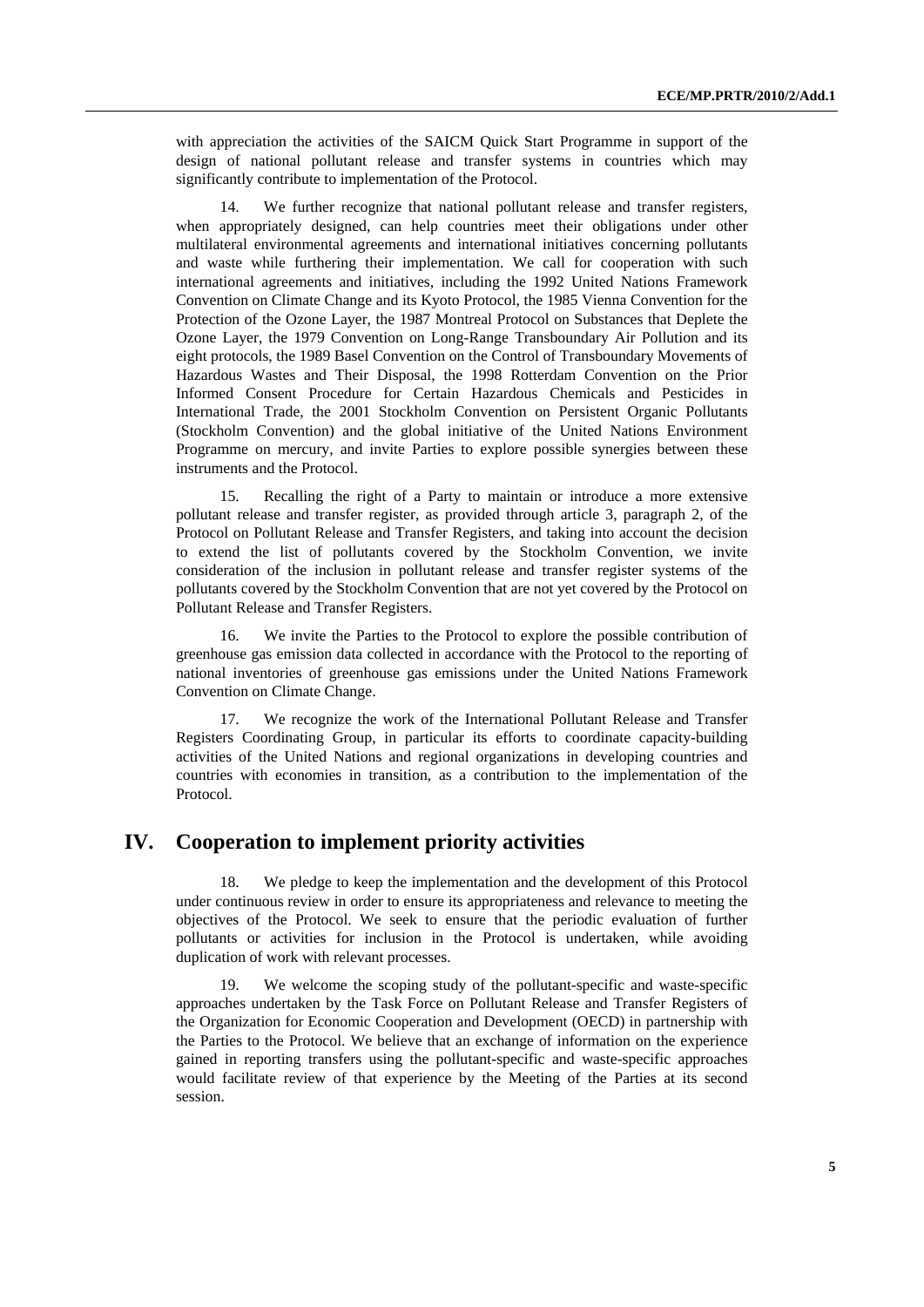<span id="page-5-0"></span> 20. We recommend that, in order to improve interoperability among national systems, Governments, regional economic integration organizations and international organizations should use geographical information systems and online mapping of pollutant releases and transfers to assist the public with accessing and visualizing pollutant release and transfer register data and that current standards of interoperability be considered in such work.

 21. We welcome the further development of PRTR.net, the global portal on pollutant release and transfer registers, launched in 2007 under the auspices of the OECD Task Force on Pollutant Release and Transfer Registers, and invite donors to provide support for this important information resource.

 22. We pledge to keep under review technical assistance needs, so that the Working Group of the Parties to the Protocol may consider whether a separate technical assistance mechanism is needed to assist Parties, especially in developing countries and countries with economies in transition.

 23. Noting that the Protocol builds upon the basic obligations set out in the Convention on Access to Information, Public Participation in Decision-making and Access to Justice in Environmental Matters (Aarhus Convention) to establish progressively a nationwide system of pollution inventories or registers,<sup>[5](#page-5-0)</sup> we consider that synergies between these instruments should be maintained and promoted, inter alia, through joint awareness-raising activities and exchange of information on implementation between their respective Parties.

# **V. Conclusion**

 24. We express our gratitude to the Governments of the Czech Republic and Belgium for leading the Working Group of the Protocol during the preparatory period leading up to the first session of the Meeting of the Parties.

We affirm our intention, in principle, to hold the second session of the Meeting of the Parties to the Protocol back to back with the fifth session of the Meeting of the Parties to the Aarhus Convention.

*22 April 2010* 

<sup>5</sup> Contained in article 5, paragraph 9, of the Convention.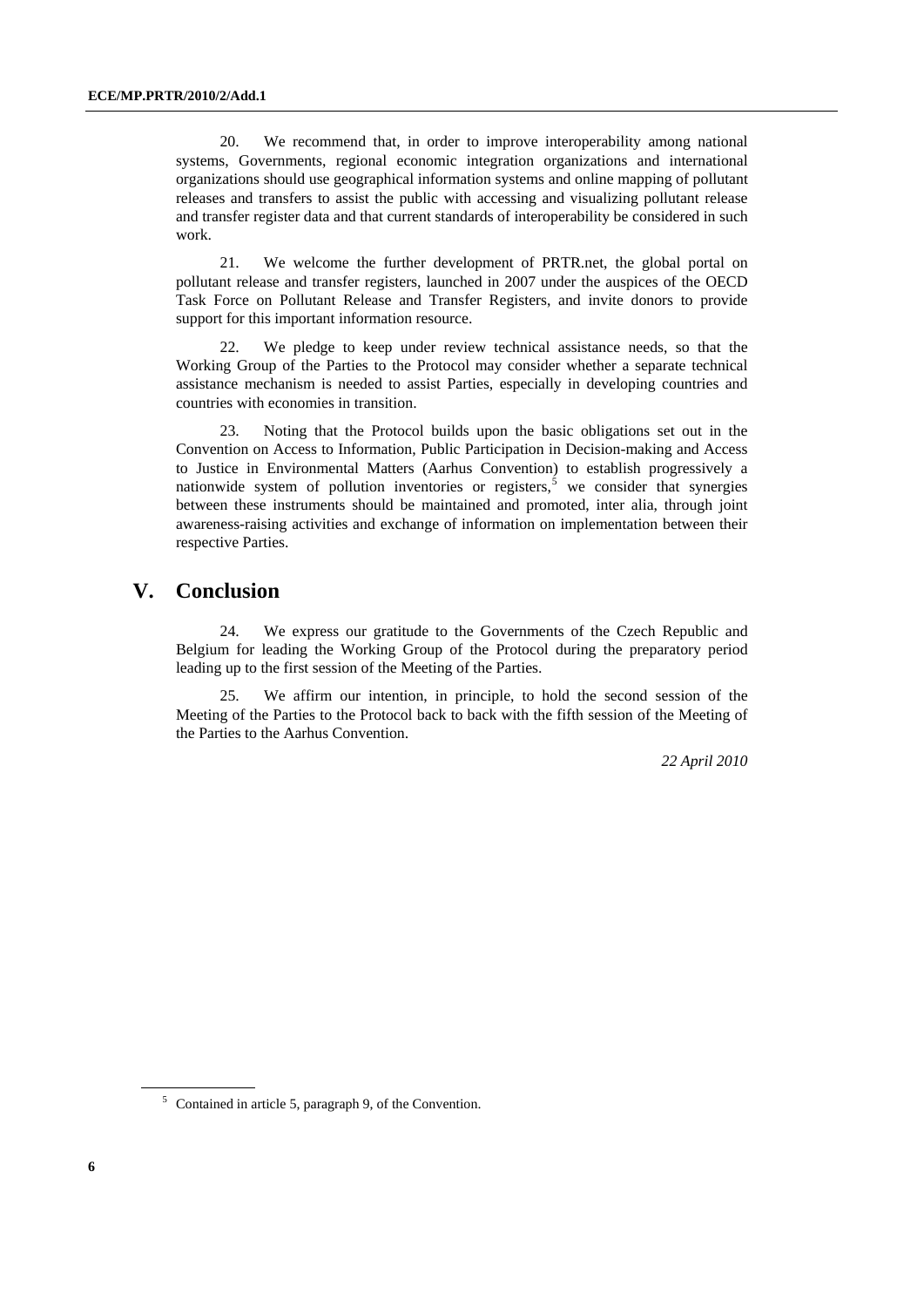**Decision I/1** 

 **Adopted by the Meeting of the Parties to the Protocol on Pollutant Release and Transfer Registers to the Aarhus Convention on Access to Information, Public Participation in Decision-making Procedures and Access to Justice in Environmental Matters at its first session held on 22 April 2010** 

## **Rules of Procedure**

#### *The Meeting of the Parties,*

 *Recalling* article 17, paragraph 2 (g), of the Protocol on Pollutant Release and Transfer Registers to the Convention on Access to Information, Public Participation in Decision-making and Access to Justice in Environmental Matters, which stipulates that the Meeting shall at its first session consider and by consensus adopt rules of procedure,

*Noting* that article 17, paragraph 2 (g), further stipulates that such rules are to be considered and adopted taking into account any rules of procedure adopted under the Convention,

 *Recalling also* that article 17, paragraph 5, of the Protocol provides that any nongovernmental organization qualified in the fields to which the Protocol relates shall, subject to certain procedures, be entitled to participate as an observer at sessions of the Meeting of the Parties,

*Further noting* that it is open to the Bureau of the Meeting of the Parties to invite whomsoever it chooses, including any Signatory or non-governmental organization qualified or having an interest in the fields to which the Protocol relates, to attend its meetings and assist it in its deliberations, and encouraging the Bureau to do so where appropriate,

1. *Adopts* the rules of procedure as set out in the annex to this decision;

2. *Encourages* the Bureau to invite two representatives put forward by nongovernmental organizations qualified or having an interest in the fields to which the Protocol relates to provide information at its first meeting on how these organizations can assist the Bureau, where appropriate, in its deliberations. Any such invitation shall extend to one representative of environmental non-governmental organizations and to one representative of non-governmental organizations representing industry;

3. *Requests* the Bureau to consider, in the light of its experience, whether it would benefit from the presence of permanent observers at its meetings;

4. *Further requests* the Bureau to report on the matters set out in paragraphs 2 and 3 above to the Meeting of the Parties at its third session.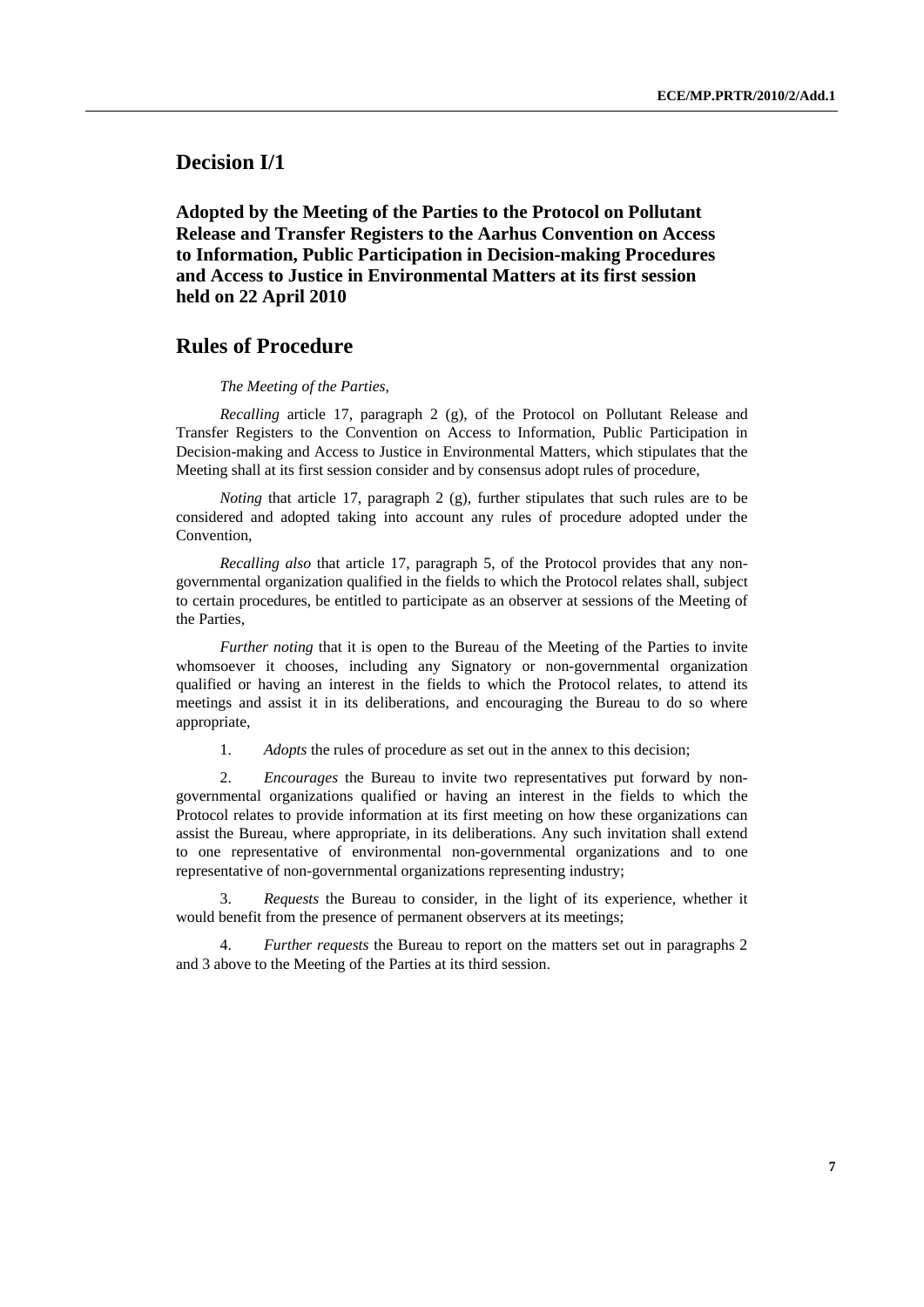## **Annex**

# **Rules of Procedure of the Meeting of the Parties to the Protocol on Pollutant Release and Transfer Registers to the Convention on Access to Information, Public Participation in Decision-making and Access to Justice in Environmental Matters**

## **I. Purpose**

#### *Rule 1*

These rules of procedure shall apply to any session of the Meeting of the Parties to the Protocol on Pollutant Release and Transfer Registers to the Convention on Access to Information, Public Participation in Decision-making and Access to Justice in Environmental Matters convened in accordance with article 17, paragraph 1, of the Protocol.

## **II. Definitions**

#### *Rule 2*

For the purpose of these rules:

1. "Convention" means the Convention on Access to Information, Public Participation in Decision-making and Access to Justice in Environmental Matters adopted at Aarhus, Denmark, on 25 June 1998.

2. "Protocol" means the Protocol on Pollutant Release and Transfer Registers to the Convention adopted at Kiev on 21 May 2003.

3. "Party" means a State or organization referred to in article 2, paragraph 1, of the Protocol.

4. "Meeting of the Parties" or "Meeting" means the Meeting of the Parties established in accordance with article 17, paragraph 1, of the Protocol.

5. "Regional economic integration organization" means a regional economic integration organization referred to in article 24 of the Protocol.

6. "Chair" means the Chair elected in accordance with rule 18 of these rules of procedure.

7. "Bureau" means the Bureau established in accordance with rule 22 of these rules of procedure.

8. "Subsidiary body" means a body established by the Meeting of the Parties in accordance with rule 23 of these rules of procedure.

9. "Secretariat" means, in accordance with article 21 of the Protocol, the Executive Secretary of the United Nations Economic Commission for Europe (UNECE).

10. "The public" means the public as defined in article 2, paragraph 3, of the Protocol.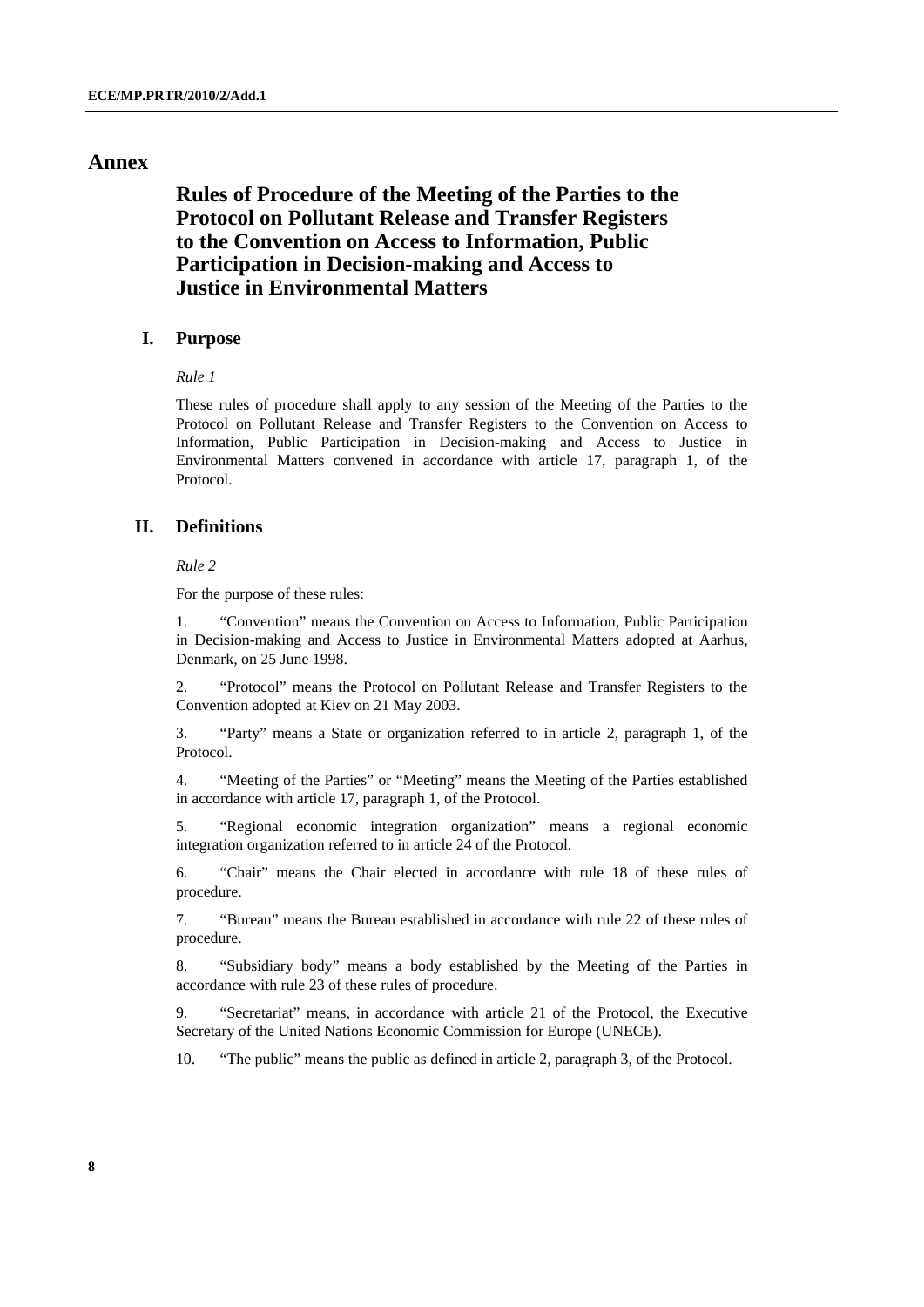## **III. Place and date of meetings**

#### *Rule 3*

The sessions of the Meeting of the Parties shall be held at the United Nations Office at Geneva, unless the Parties decide otherwise.

#### *Rule 4*

1. Ordinary sessions of the Meeting of the Parties shall be held sequentially with or parallel to ordinary meetings of the Parties to the Convention, unless the Parties decide otherwise, in accordance with article 17, paragraph 1, of the Protocol.

2. At each ordinary session, the Meeting of the Parties shall endeavour to set the prospective date for its next session.

3. Extraordinary sessions of the Meeting of the Parties shall be convened at such times as may be deemed necessary by the Meeting of the Parties, or at the written request of a Party pursuant to article 17, paragraph 1, of the Protocol.

4. In the case of an extraordinary session convened at the written request of a Party pursuant to article 17, paragraph 1, of the Protocol, it shall be convened not more than 90 days after the date on which the request is supported by at least one third of the Parties.

## **IV. Notification**

 *Rule 5* 

1. The secretariat shall notify all Parties in the official languages of the Meeting of the date and venue of a session at least six weeks before the session is to take place.

2. The secretariat shall also provide notification in the official languages of the Meeting of any session, including information on the date and venue, at least six weeks before the session is due to take place to:

 (a) States and regional economic integration organizations that are signatories to the Protocol but have yet to become Parties;

 (b) Any State or regional economic integration organization which is entitled under article 26, paragraph 2, of the Protocol to accede to it and has requested to be so notified;

 (c) The United Nations, its specialized agencies and the International Atomic Energy Agency;

 (d) Relevant intergovernmental organizations, qualified or having an interest in the fields to which the Protocol relates, that have requested to be so notified;

 (e) Relevant non-governmental organizations, qualified or having an interest in the fields to which the Protocol relates, that have requested to be so notified;

(f) Any member of the public who has requested to be so notified.

3. Unless there are specific reasons requiring the use of other communication methods, notification by electronic mail shall be considered sufficient for the purposes of this rule, provided receipt of the electronic mail is acknowledged by the recipient.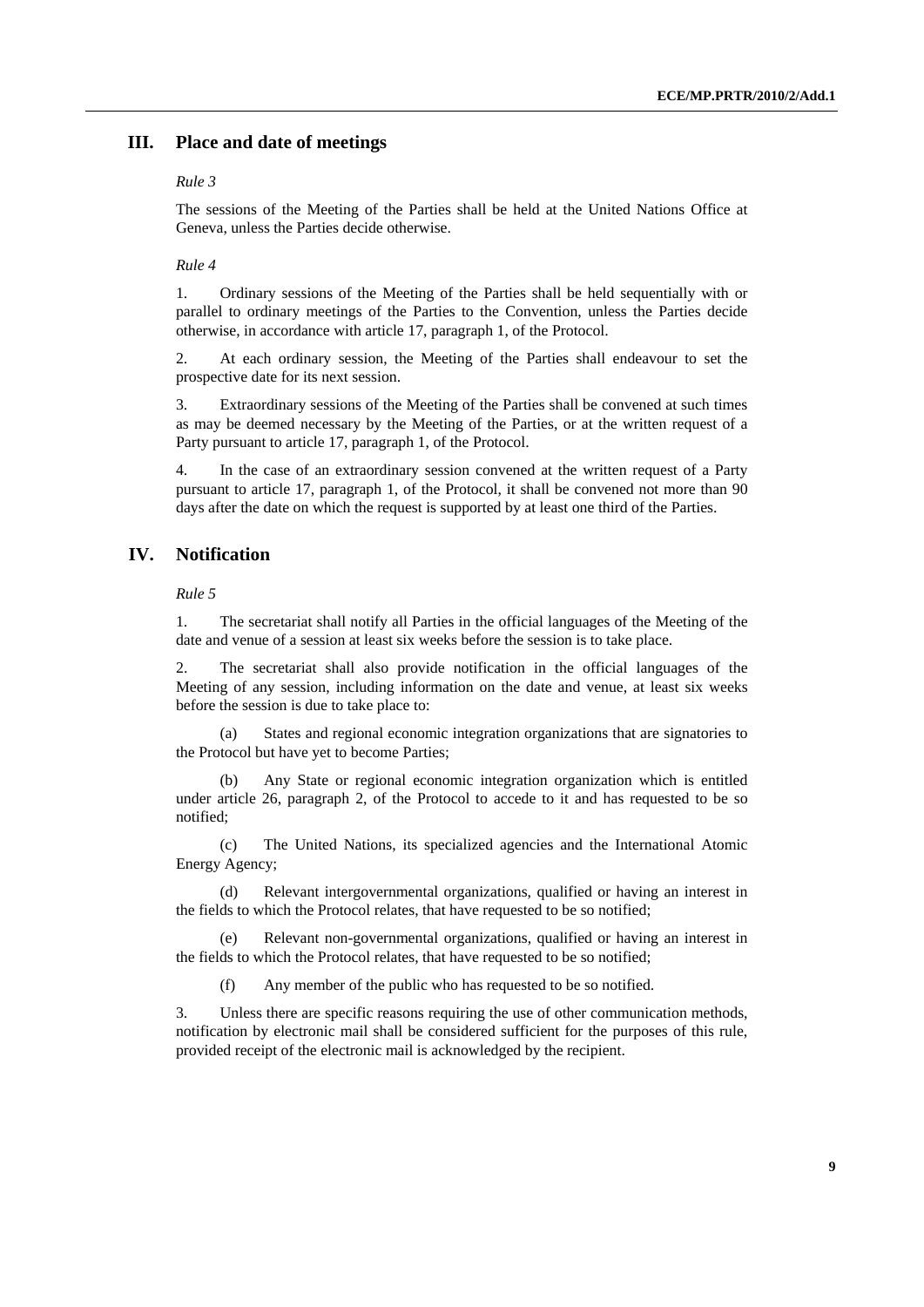## **V. Observers**

#### *Rule 6*

1. Representatives of the States and organizations identified in rule 5, paragraph 2 (a), (c) and (d), shall be entitled to participate in the proceedings of any session governed by these rules. Representatives of any State or regional economic integration organization that is entitled under article 26, paragraph 2, of the Protocol to accede to it shall also be entitled to participate in such sessions, regardless of whether it has requested to be notified of such sessions.

2. Representatives of any of the organizations referred to in rule 5, paragraph 2 (e), shall be entitled to participate in the proceedings of any session governed by these rules, unless one third of the Parties present at that session object to the participation of representatives of that organization.

3. Observers entitled to participate in sessions pursuant to this rule do not have the right to vote at such sessions.

## **VI. Presence of the public**

## *Rule 7*

1. The sessions of the Meeting of the Parties shall be open to members of the public, unless the Meeting of the Parties, in exceptional circumstances, decides otherwise specially to protect the confidentiality of information pursuant to the Protocol.

2. Where it is not feasible to accommodate in the meeting room all the members of the public who have requested to attend the session, the proceedings of the session shall be relayed to those members of the public using audio-visual equipment wherever possible.

3. The secretariat and, if the session is held in a location other than the United Nations Office at Geneva, the host Government or organization shall ensure that practical arrangements are made to facilitate the realization of the entitlements of members of the public under this rule.

## **VII. Agenda and documentation**

#### *Rule 8*

With the agreement of the Bureau, the secretariat shall prepare the provisional agenda of each session.

#### *Rule 9*

1. The provisional agenda of each ordinary session shall include:

 (a) The items specified in article 17, paragraph 2, of the Protocol, where relevant;

- (b) The items whose inclusion was decided at a previous session;
- (c) Any item proposed by the Bureau or the secretariat;
- (d) Any item proposed by a Party before the provisional agenda is circulated;
- (e) The date and venue of the next session;
- (f) Any item proposed by a subsidiary body.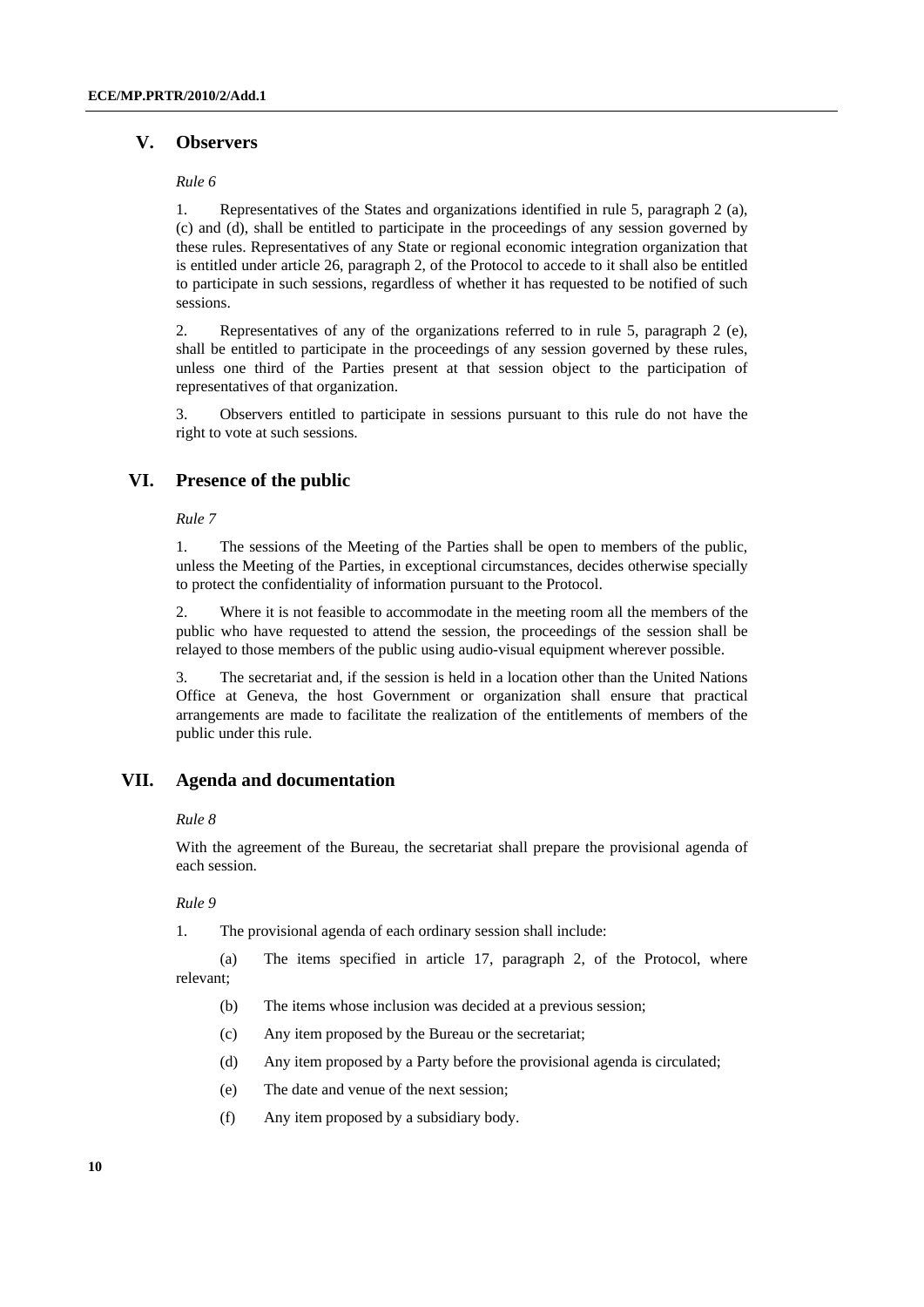2. When the Meeting of the Parties decides to convene an extraordinary session, it shall also decide upon the provisional agenda for the extraordinary session.

3. The provisional agenda for an extraordinary session convened at the request of a Party pursuant to article 17, paragraph 1, of the Protocol shall consist only of those items proposed for consideration in the request.

4. The first item on the provisional agenda for each session shall be the consideration and adoption of the agenda.

#### *Rule 10*

The provisional agenda, together with any supporting documents for the session, shall be distributed by the secretariat to the Parties and to the other States, organizations and bodies referred to in rule 6 at least six weeks before the opening of the session. In this regard, the provisions of rule 5, paragraph 3, shall apply, except that no acknowledgement of receipt shall be necessary.

## *Rule 11*

The secretariat shall, at the request of a Party or the Bureau and with the agreement of the Chair, include in an addendum to the provisional agenda any issue suitable for the agenda, which may arise between the dispatch of the provisional agenda and the opening of the ordinary session. The Meeting shall examine the addendum together with the provisional agenda.

#### *Rule 12*

The Meeting, when adopting the agenda, may add, delete, defer or amend items. Only items that the Meeting considers to be urgent and important may be added to the agenda.

## *Rule 13*

1. All official meeting documentation prepared in connection with meetings of the Parties or of subsidiary bodies, and the notification under rule 5, shall be placed on the UNECE website when sent to the Parties and shall be provided to members of the public on request.

2. Documentation shall be provided in electronic form where it exists in that form unless the applicant has specific reasons justifying its provision in a different form in which it is also held.

## **VIII. Representation and credentials**

#### *Rule 14*

Each Party participating in the session shall be represented by a delegation consisting of a head of delegation and such other accredited representatives, alternate representatives and advisers as may be required.

#### *Rule 15*

An alternate representative or an adviser may act as a representative upon designation by the head of delegation.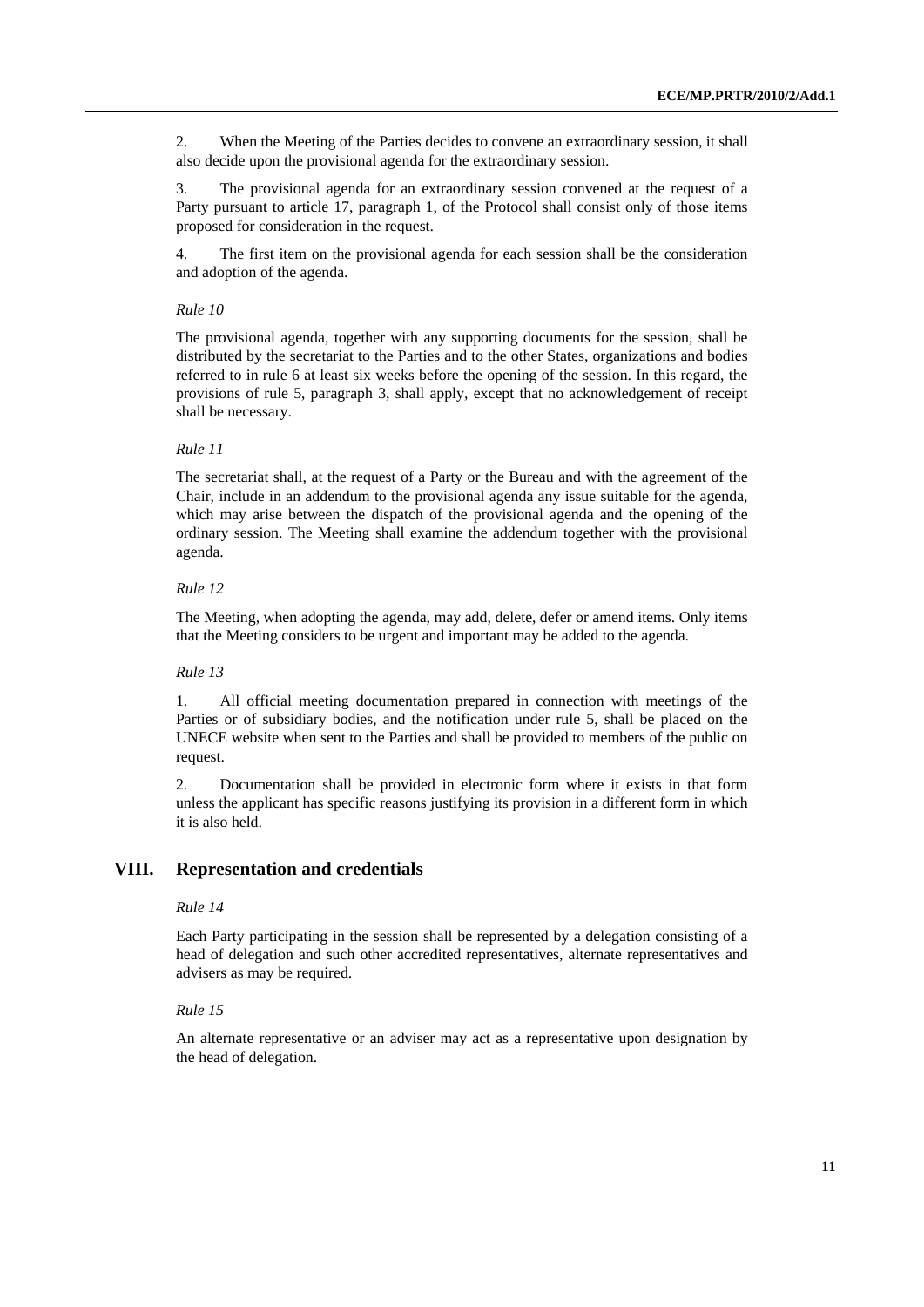The credentials of all representatives shall be submitted to the secretariat at least one hour before the opening of the session. Notification of any subsequent change in the composition of the delegation shall also be submitted to the secretariat.

 *Rule 17* 

The officers of any session shall examine the credentials and report on them to the Meeting.

## **IX Officers**

 *Rule 18* 

1. At each ordinary session, a Chair and two Vice-Chairs shall be elected from among the representatives of the Parties present at the session. They shall serve as the officers of the Meeting until their successors have been elected.

2. The Chair shall participate in the session in that capacity and shall not at the same time exercise the rights of a representative of a Party. In such a case, the Chair or the Party concerned may designate another representative who shall be entitled to represent the Party in the session and to exercise the Party's right to vote.

#### *Rule 19*

1. In addition to exercising the powers conferred upon him or her elsewhere by these rules, the Chair shall:

- (a) Declare the opening and closing of the session;
- (b) Preside over the session;
- (c) Ensure the observance of these rules;
- (d) Accord the right to speak;
- (e) Put questions to the vote and announce decisions;
- (f) Rule on points of order;

 (g) Subject to these rules, have complete control over the proceedings and maintain order.

2. The Chair may, moreover, propose:

(a) The closure of the list of speakers;

 (b) A limitation on the time to be allowed to speakers and on the number of times each representative may speak on a question;

- (c) The adjournment or closure of debate;
- (d) The suspension or adjournment of the session.

3. The Chair, in the exercise of his or her functions, remains under the authority of the Meeting of the Parties.

#### *Rule 20*

If the Chair is temporarily absent from a session or any part thereof or is unable to complete his or her term of office or to perform his or her functions, a Vice-Chair shall act as Chair.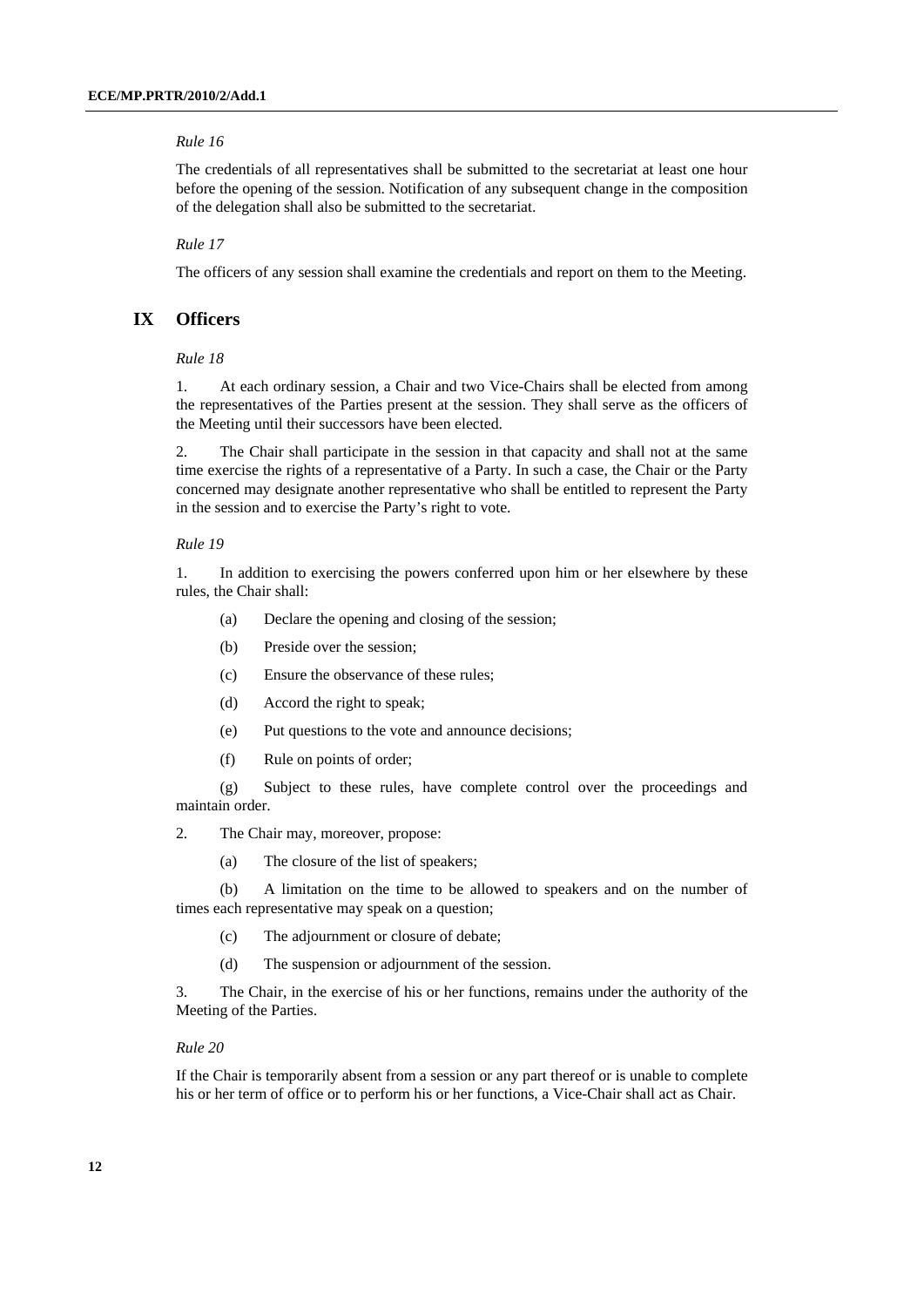At the outset of each ordinary session, the Chair elected at the previous ordinary session or, in his or her absence, the Vice-Chair referred to in rule 20 shall preside until the Meeting has elected a new Chair.

#### *Rule 22*

1. A bureau shall be established consisting of seven members, as follows:

- (a) The officers referred to in rule 18;
- (b) Representatives of other Parties.

2. At each ordinary session of the Meeting of the Parties, following the election of the officers, the remaining members of the Bureau shall be elected by the Parties present at the session.

3. Except for the first session of the Meeting of the Parties, when members shall serve from the beginning of the session, all the members of the Bureau shall serve from the end of the ordinary session at which they are elected until the end of the next ordinary session of the Meeting of the Parties, this being one term of office. The members of the Bureau shall be eligible for re-election but may not serve three consecutive terms. In electing the Bureau members, due account shall be taken of the need to ensure a balanced geographical representation.

4. The Bureau shall be chaired by the Chair of the Meeting of the Parties or, in his or her absence, by a Vice-Chair.

5. If a member of the Bureau resigns or is otherwise unable to complete the assigned term of office or to perform the functions of the office, a representative of the same Party shall be named by the Party concerned to replace the said member for the remainder of that member's mandate.

6. The agenda for and minutes of Bureau meetings, where available, shall be placed on the UNECE website and shall be provided to members of the public up on request, in accordance with the procedure set out in rule 13.

## **X. Subsidiary bodies**

 *Rule 23* 

1. The Meeting of the Parties may establish such subsidiary bodies as it deems necessary, in accordance with article 17, paragraph 2 (e), of the Protocol. It may also dissolve such bodies.

2. These rules of procedure shall apply mutatis mutandis to the proceedings of subsidiary bodies established by the Meeting of the Parties, save as otherwise specified in paragraphs 3 to 7 below or as decided by the Meeting of the Parties.

3. The Meeting of the Parties shall determine the matters to be considered by its subsidiary bodies and shall establish their terms of reference.

4. The Meeting of the Parties may decide that any subsidiary body shall or may meet in the period between ordinary sessions.

5. Unless the Meeting of the Parties decides otherwise, each subsidiary body shall elect its own Chair and Vice-Chair(s).

6. Rules 14 to 17 shall not apply to the proceedings of subsidiary bodies.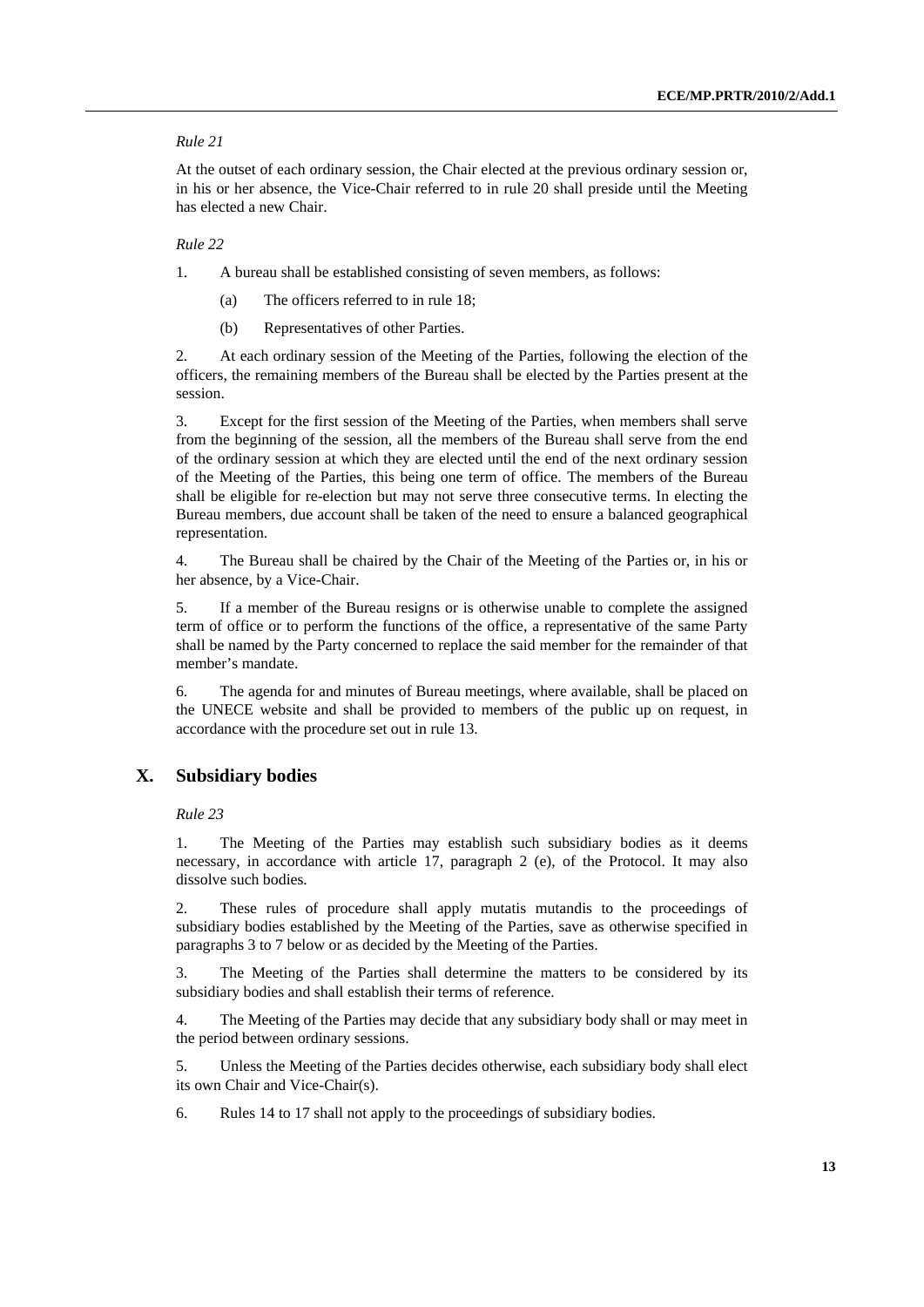7. The provisions of rule 5, paragraph 3, shall apply, except that no acknowledgement of receipt shall be necessary.

## **XI. Secretariat**

### *Rule 24*

The Executive Secretary of UNECE shall act as secretariat for all sessions of the Meeting of the Parties and for all sessions of the subsidiary bodies. He or she may delegate his or her functions to a member of his or her staff.

#### *Rule 25*

For all sessions of the Meeting of the Parties and for all sessions of the subsidiary bodies, and in accordance with article 21 of the Protocol, the secretariat shall:

- (a) Prepare, in consultation with the Bureau, the documentation;
- (b) Arrange for the translation, reproduction and distribution of the documents;
- (c) Arrange for interpretation at the session;

 (d) Arrange for the custody and preservation of the documents in the archives of UNECE.

## **XII. Conduct of business**

#### *Rule 26*

The Chair may declare a session open and permit debate to proceed. The presence of a majority of the Parties shall be required for any decision to be taken.

#### *Rule 27*

1. No one may speak at a session without having previously obtained the permission of the Chair. The representatives of the States, organizations and bodies entitled to participate under rule 6 shall be entitled to seek to address the Meeting under each agenda item and, having made such a request, shall be included on the list of speakers. Without prejudice to rules 28, 29, 30 and 32, the Chair shall in general call upon speakers in the order in which they signify their desire to speak, but may at his or her discretion decide to call upon representatives of Parties before observers. The secretariat shall be in charge of drawing up a list of such speakers. The Chair may call a speaker to order if the latter's remarks are not relevant to the subject under discussion.

2. The Meeting may, on a proposal from the Chair or from any Party, limit the time allowed to each speaker and the number of times each representative may speak on a question. When it has been decided to so limit the time for debate and a speaker exceeds the allotted time, the Chair shall call him or her to order without delay.

3. The Executive Secretary of UNECE, or his or her representative, may at any session make either oral or written statements concerning any question under consideration.

4. The Chair may request representatives of two or more non-governmental organizations having common goals and interests insofar as the subject matter of the Protocol is concerned to form a single delegation for the purposes of the meeting, or to present their views through a single representative, in order to facilitate the proceedings.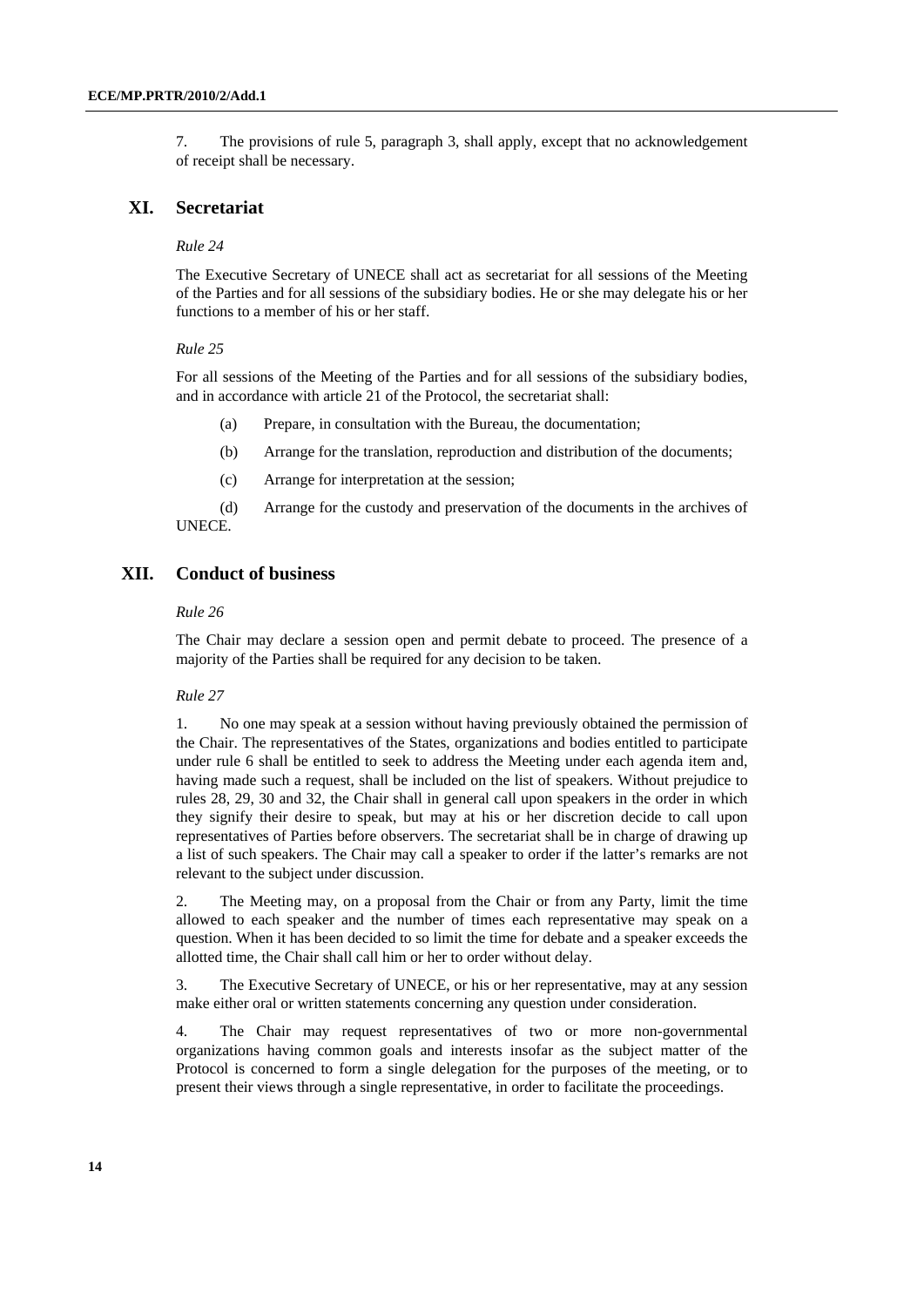An officer of a subsidiary body may be accorded precedence by the Chair of the Meeting of the Parties to explain the conclusions arrived at by that subsidiary body.

### *Rule 29*

During the discussion of any matter, a representative of a Party may at any time raise a point of order, which shall be decided immediately by the Chair in accordance with these rules. A representative of a Party may appeal against the ruling of the Chair. The Chair may then, following consultation if he or she so desires, deem that the appeal should be put to the vote immediately, whereupon the ruling shall stand unless overruled by a majority of the Parties present and voting. When raising a point of order, a representative may not speak on the substance of the matter under discussion.

#### *Rule 30*

Any motion calling for a decision on the competence of the Meeting to discuss any matter or to adopt a proposal or an amendment to a proposal submitted to it shall be decided on before the matter itself is discussed or a decision is taken on the proposal or amendment in question.

### *Rule 31*

1. Without prejudice to paragraph 2 of this rule, proposals and amendments to proposals shall normally be presented in writing and handed to the secretariat, which shall circulate copies to the Parties. As a general rule, no proposal shall be discussed or put to the vote at any session unless copies of it have been circulated to delegations not later than 24 hours in advance. The Chair may, however, permit the discussion and consideration of amendments to proposals or of procedural motions even though those amendments or motions have not been circulated or have been circulated only the same day.

2. Proposals for amending the Protocol, including its annexes, shall be submitted to the secretariat at least eight months before the session at which they are proposed for adoption so that the secretariat can communicate them to the Parties in the official languages of the Meeting of the Parties at least six months before the session, in accordance with article 20 of the Protocol.

## *Rule 32*

1. Subject to rule 29, the following motions shall have precedence, in the order indicated below, over all other proposals or motions:

- (a) To suspend the session;
- (b) To adjourn the session;
- (c) To adjourn debate on a question under discussion;
- (d) For closure of the debate on a question under discussion.

2. Permission to speak on a motion falling within paragraph 1 shall be granted only to the proposer and, in addition, to one speaker in favour of and two opposing the motion, after which it shall immediately be put to the vote.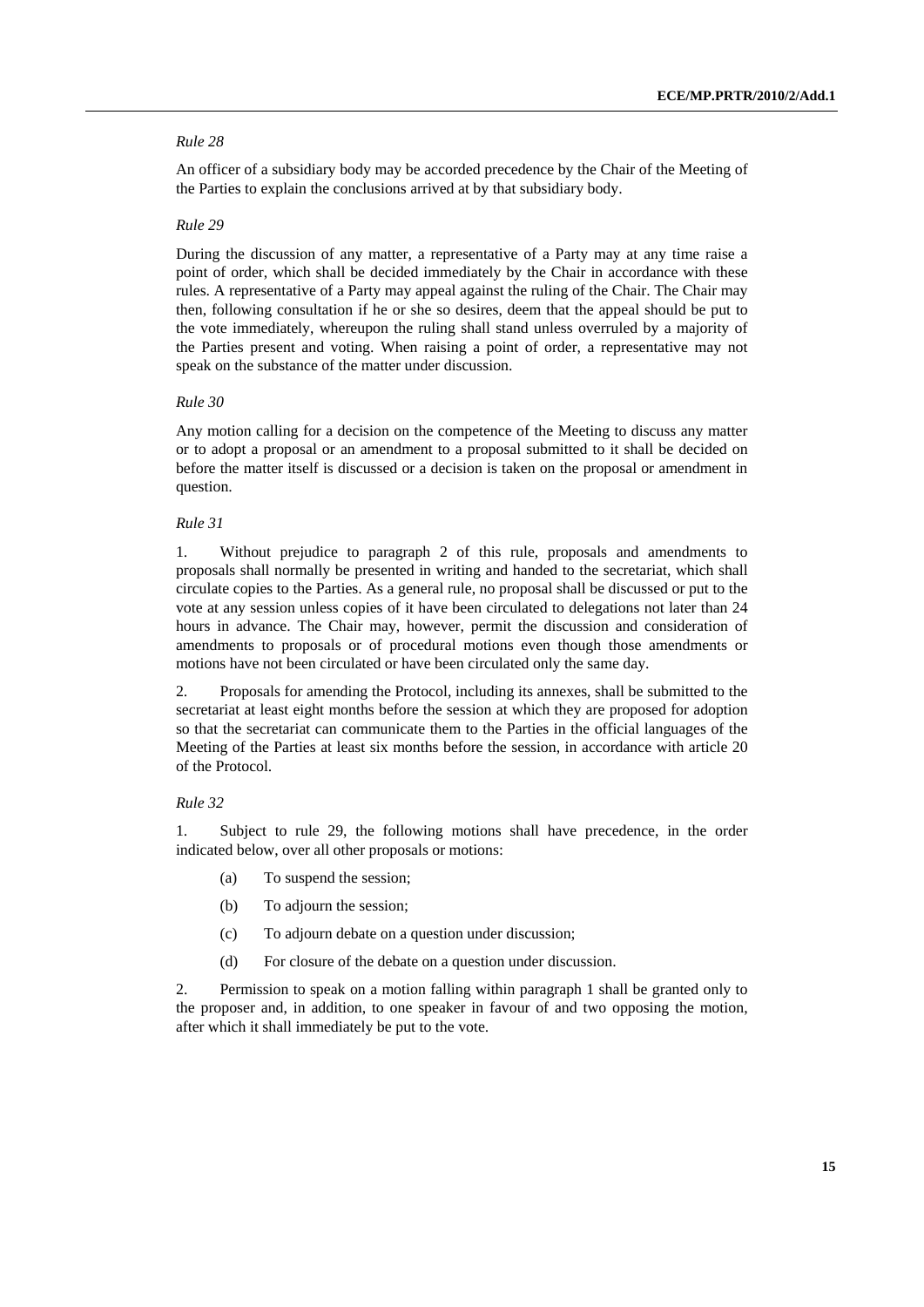A proposal or motion may be withdrawn by its proposer at any time before voting on it has begun, provided that the proposal or motion has not been amended. A proposal or motion that has been withdrawn may be reintroduced by any other Party.

#### *Rule 34*

When a proposal has been adopted or rejected, it may not be reconsidered at the same session, unless the Meeting, by a three-fourths majority of the Parties present and voting, decides in favour of reconsideration. Permission to speak on a motion to reconsider shall be accorded only to the mover and to one speaker opposing the motion, after which it shall immediately be put to the vote.

#### **XIII. Decision-making**

#### *Rule 35*

1. The Meeting of the Parties shall make every effort to reach its decisions by consensus.

2. If all efforts to reach consensus have been exhausted and no agreement reached, decisions on substantive matters shall, as a last resort, be taken by a three-fourths majority vote of the Parties present and voting, except where the Protocol or rule 47 provides otherwise.

3. When decisions of the Meeting of the Parties on procedural matters cannot be reached by consensus, their adoption shall require a simple majority vote of the Parties present and voting at the session.

4. If the question arises whether a matter is of a procedural or of a substantive nature, the Chair shall rule on the question. An appeal against this ruling shall immediately be put to the vote, and the Chair's ruling shall stand unless overruled by a simple majority of the Parties present and voting.

5. For the purpose of these rules, "Parties present and voting" means Parties present and casting an affirmative or negative vote. Parties abstaining from voting shall be considered as not voting.

#### *Rule 36*

If two or more proposals relate to the same question, the Meeting shall, unless it decides otherwise, decide on the proposals in the order in which they have been submitted. The Meeting may, after each decision on a proposal, decide whether or not to take a decision on the next proposal.

#### *Rule 37*

1. Any representative may request that any part of a proposal or of an amendment to a proposal be decided on separately. If objection is made to the request for division, the Chair shall permit two representatives to speak, one in favour of and the other against the motion, after which a decision shall immediately be taken on it.

2. If the motion referred to in paragraph 1 is adopted, those parts of a proposal or of an amendment to a proposal which have been approved shall then be decided on as a whole. If all the operative parts of a proposal or amendment have been rejected, the proposal or amendment shall be considered to have been rejected as a whole.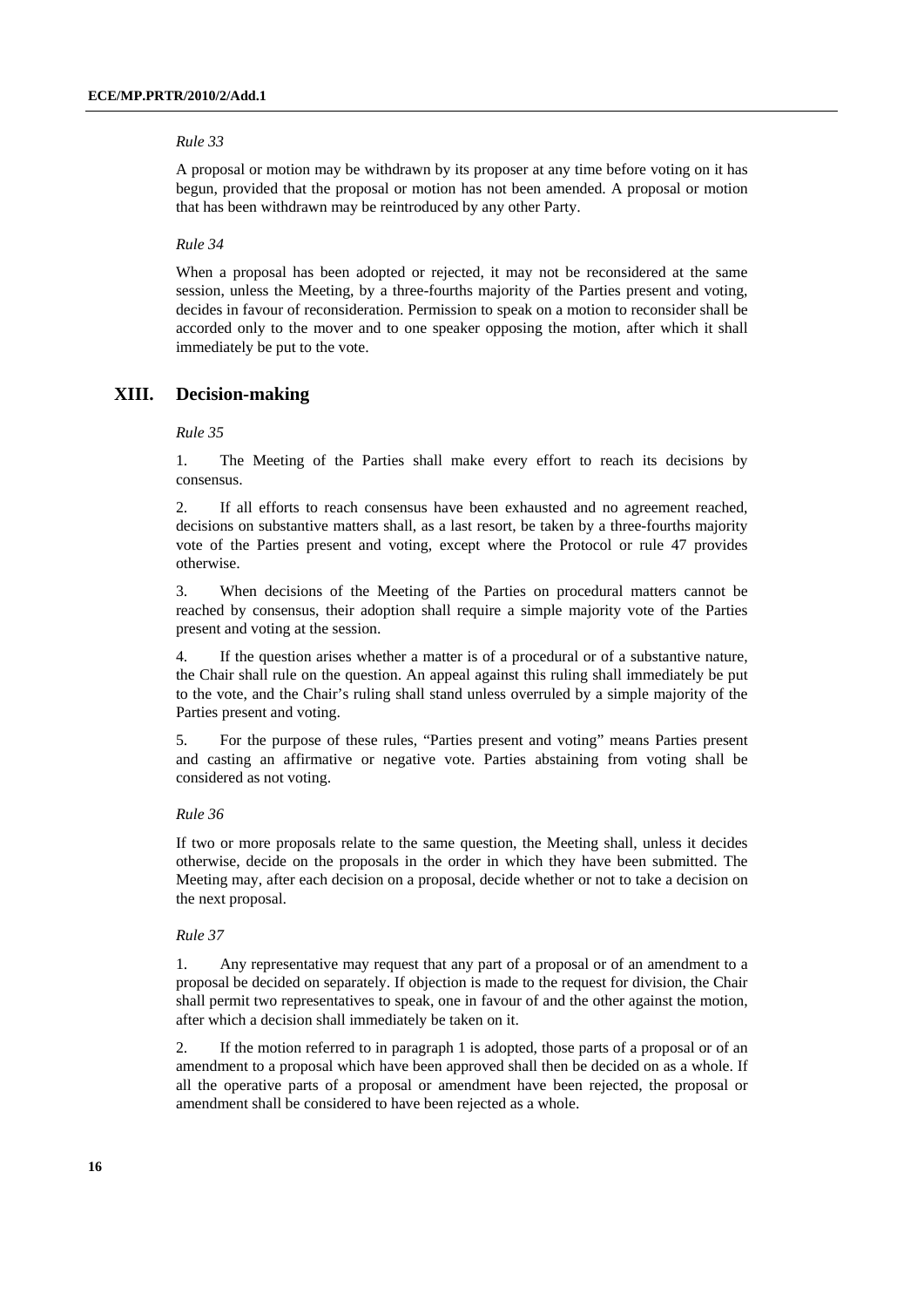A motion is considered to be an amendment to a proposal if it merely adds to, deletes from or revises that proposal. The Meeting shall decide on an amendment before it decides on the proposal to which it relates, and if the amendment is adopted, the amended proposal shall then be voted on.

## *Rule 39*

If two or more amendments to a proposal are moved, the Meeting shall first decide on the amendment furthest removed in substance from the original proposal, then on the amendment next furthest removed therefrom, and so on, until all amendments have been decided on.

#### *Rule 40*

Voting on a single proposal shall normally be by show of hands. A roll call shall be taken if one is requested by any Party. It shall be taken in the English alphabetical order of the names of the Parties participating in the session, beginning with the Party whose name is drawn by lot by the Chair.

#### *Rule 41*

The vote of each Party participating in a vote by roll call shall be recorded in the report of the meeting.

### *Rule 42*

After the Chair has announced the beginning of voting, no representative shall interrupt the voting except on a point of order in connection with the actual conduct of voting. The Chair may permit the Parties to explain their votes, either before or after the voting, and may limit the time allowed for such explanations.

#### *Rule 43*

In the absence of consensus, the elections referred to in rules 18, 22 and 23 shall be decided by means of a secret ballot.

## **XIV. Official languages**

### *Rule 44*

The official languages of the Meeting of the Parties shall be English, French and Russian and, where other States that are members of the United Nations and regional economic integration organizations outside the UNECE subregion accede to the Protocol, any other official language of the United Nations that the Meeting of the Parties decides to be appropriate.

#### *Rule 45*

1. Statements made in an official language of the Meeting shall be interpreted into the other official languages.

2. A representative may speak in a language other than an official language of the Meeting if he or she provides for interpretation into one of the official languages.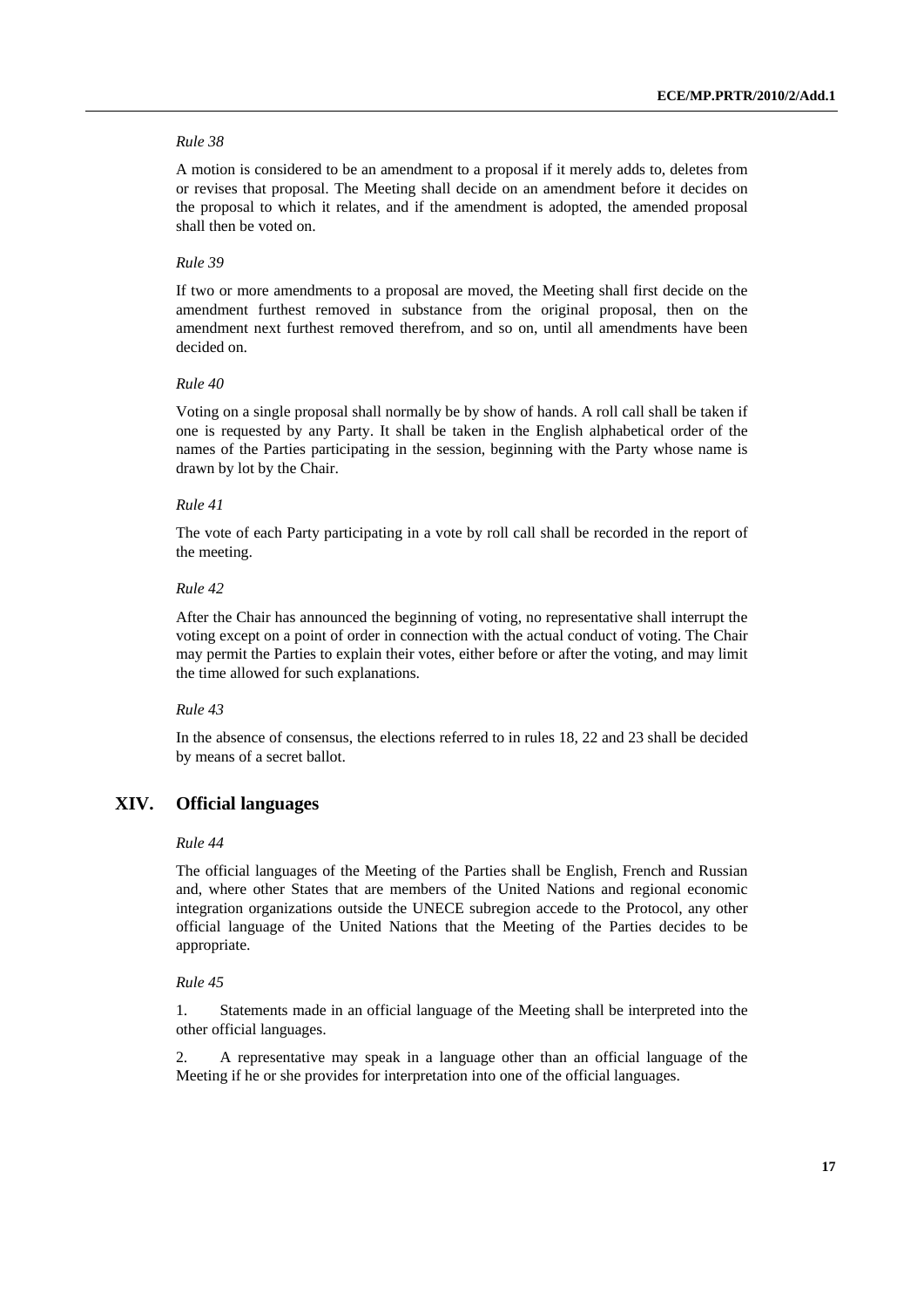Official documents of the sessions shall be drawn up in one of the official languages and translated into the other official languages.

## **XV. Amendments to the rules of procedure**

#### *Rule 47*

Amendments to these rules of procedure shall be adopted by consensus of the Meeting of the Parties.

## **XVI. Overriding authority of the Protocol**

#### *Rule 48*

In the event of a conflict between any provision of these rules and any provision of the Protocol, the provision of the Protocol shall prevail.

## **XVII. Synergies**

## *Rule 49*

1. In order to enhance synergies, coordination and cooperation between the Meetings of the Parties to the Convention and to the Protocol and their respective Bureaux, the Meeting of the Parties to the Protocol may request the Bureau to communicate as appropriate with the Bureau of the Convention and report back to the Meeting, including with recommendations as appropriate.

2. The Meeting of the Parties to the Protocol may request the Bureau and the secretariat to communicate as appropriate with bodies under other relevant multilateral environmental agreements and international processes.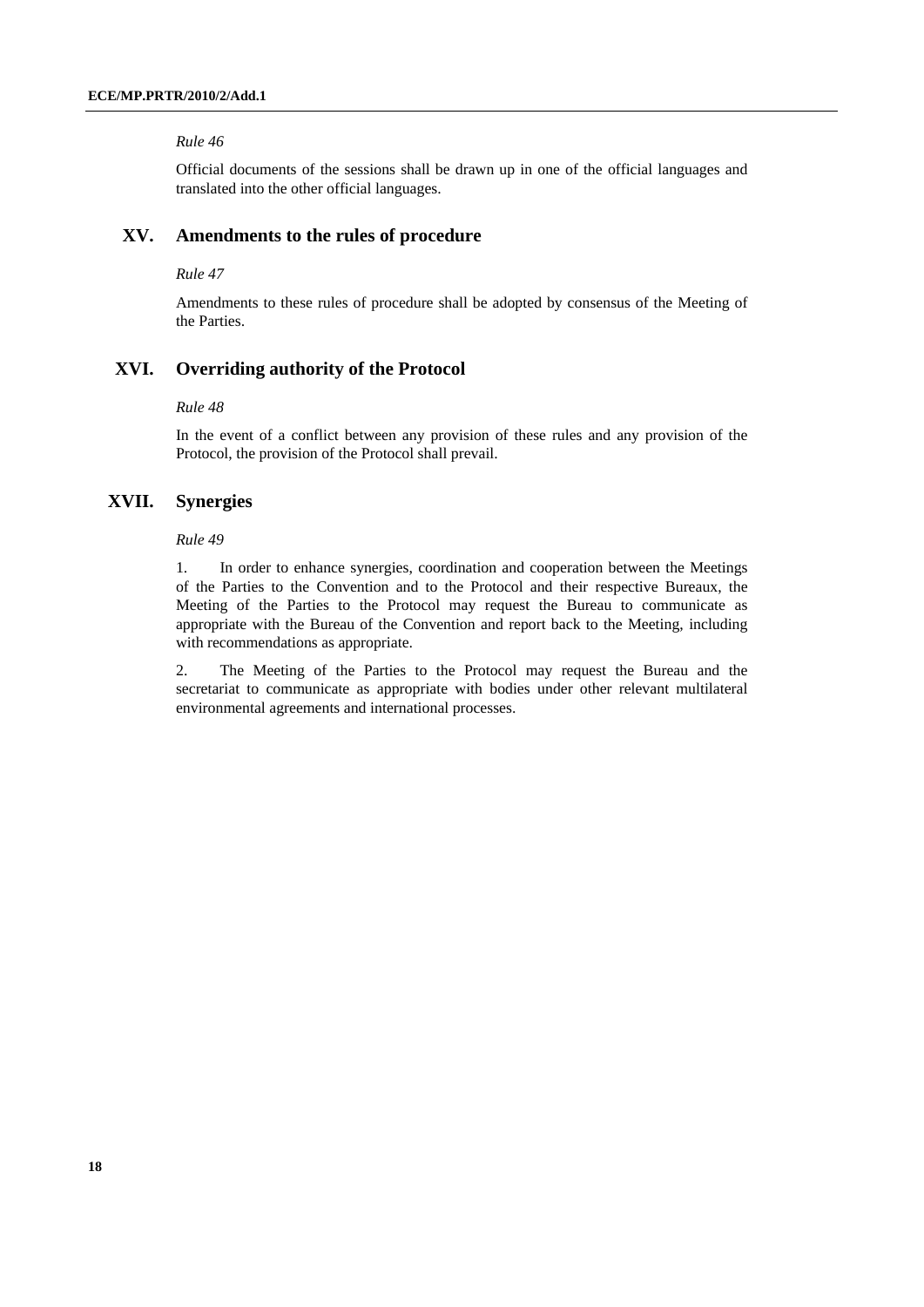**Decision I/2** 

 **Adopted by the Meeting of the Parties to the Protocol on Pollutant Release and Transfer Registers to the Aarhus Convention on Access to Information, Public Participation in Decision-making Procedures and Access to Justice in Environmental Matters at its first session held on 22 April 2010** 

## **Review of Compliance**

 *The Meeting of the Parties,* 

 *Recalling* article 22 of the Protocol on Pollutant Release and Transfer Registers to the Convention on Access to Information, Public Participation in Decision-making and Access to Justice in Environmental Matters (Aarhus Convention),

 *Determined* to promote and improve compliance with the Protocol,

*Recognizing* the necessity for rigorous reporting by the Parties on their compliance with the Protocol,

 1. *Establishes* the Compliance Committee for the review of compliance by the Parties with their obligations under the Protocol;

 2. *Decides* that the structure and functions of the Compliance Committee and the procedures for the review of compliance shall be those set out in the annex to this decision;

 3. *Encourages* Parties to bring issues concerning their own compliance before the Compliance Committee;

 4. *Decides also* to assess regularly the experience with the implementation of the compliance procedure contained in the annex to this decision.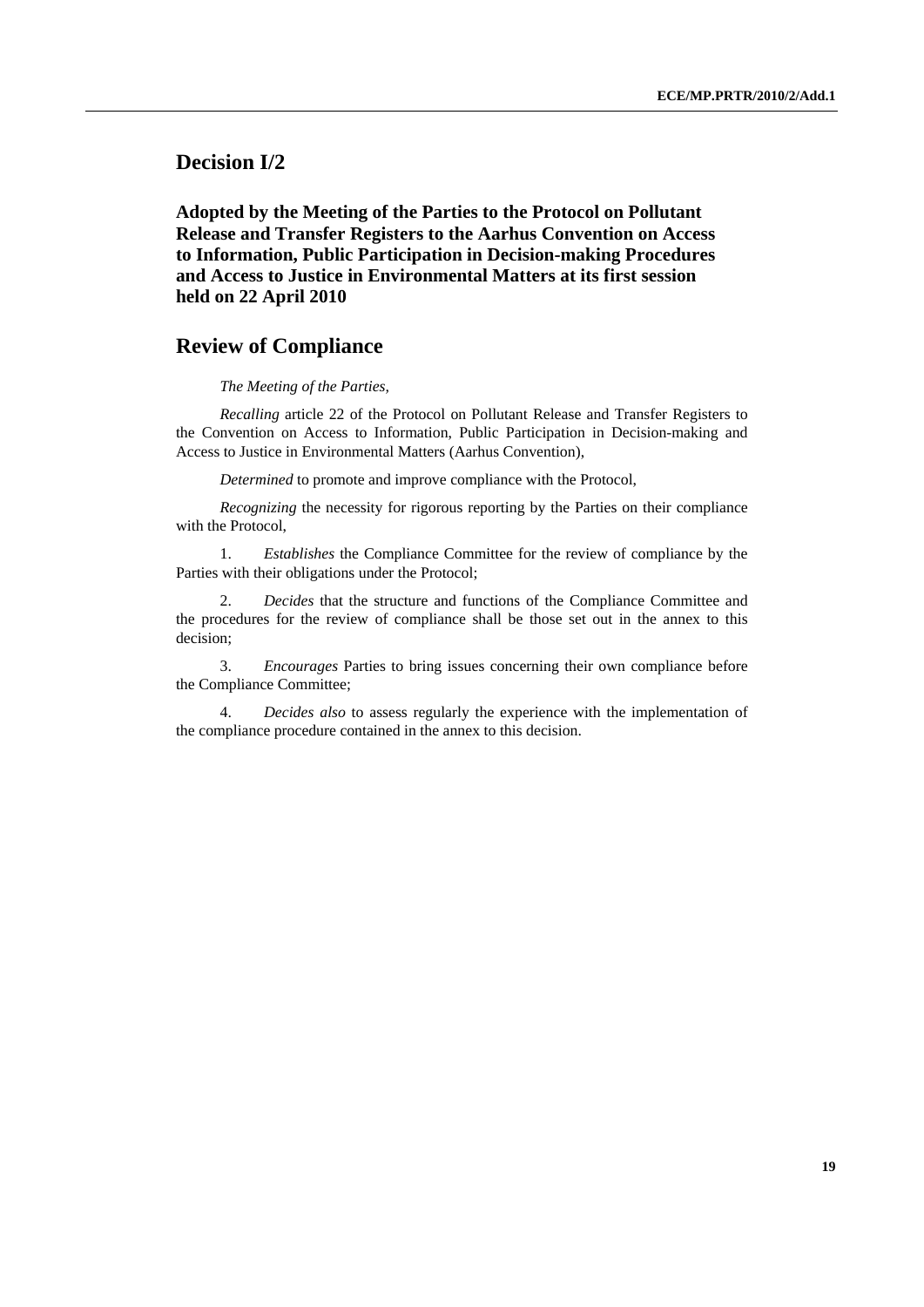## **Annex**

# **Structure and functions of the Compliance Committee and procedures for the review of compliance**

## **I. Structure of the Compliance Committee**

1. The Compliance Committee shall consist of nine members, who shall serve in their personal capacity.

2. The Committee shall be composed of nationals of Parties or Signatories to the Protocol, who shall be persons of high moral character and recognized competence in the fields to which the Protocol relates, including persons having technical or legal experience.

3. The Committee may not include more than one national of the same State. Its composition should reflect the need for adequate geographical distribution of membership and diversity of experience.

4. Candidates meeting the requirements of paragraph 2 shall be nominated for election pursuant to paragraph 6 by Parties, taking due account of any proposal for candidates made by Signatories or by non-governmental organizations qualified or having an interest in the fields to which the Protocol relates.

5. Unless the Meeting of the Parties, in a particular instance, decides otherwise, the procedure for the nomination of candidates for the Committee shall be the following:

Nominations shall be sent to the secretariat in at least one of the official languages of the Protocol not later than 12 weeks before the opening of the session of the Meeting of the Parties during which the election is to take place;

 (b) Each nomination shall be accompanied by a curriculum vitae of the candidate not exceeding 600 words and may include supporting material;

 (c) The secretariat shall distribute the nominations and the curricula vitae, together with any supporting material, in accordance with rule 10 of the rules of procedure.

6. Committee members shall be elected by the Meeting of the Parties on the basis of nominations made in accordance with paragraphs 4 and 5. The Meeting of the Parties shall give due consideration to all nominations.

7. Election of the members of the Committee shall be by consensus or, failing consensus, by secret ballot.

8. The Meeting of the Parties shall, at its first ordinary session, elect four members to the Committee to serve until the end of the next ordinary session and five members to serve a full term of office. At each ordinary session thereafter, the Meeting of the Parties shall elect for a full term of office four or five members as appropriate in order to achieve the full complement of the Committee. Outgoing members may be re-elected once for a further full term of office, unless in a given case the Meeting of the Parties decides otherwise. A full term of office begins at the end of an ordinary session of the Meeting of the Parties and runs until the second ordinary session of the Meeting of the Parties thereafter. The Committee shall elect its own Chair and Vice-Chair.

9. If a member of the Committee can no longer perform his or her duties as a member of the Committee for any reason, the Bureau of the Meeting of the Parties shall appoint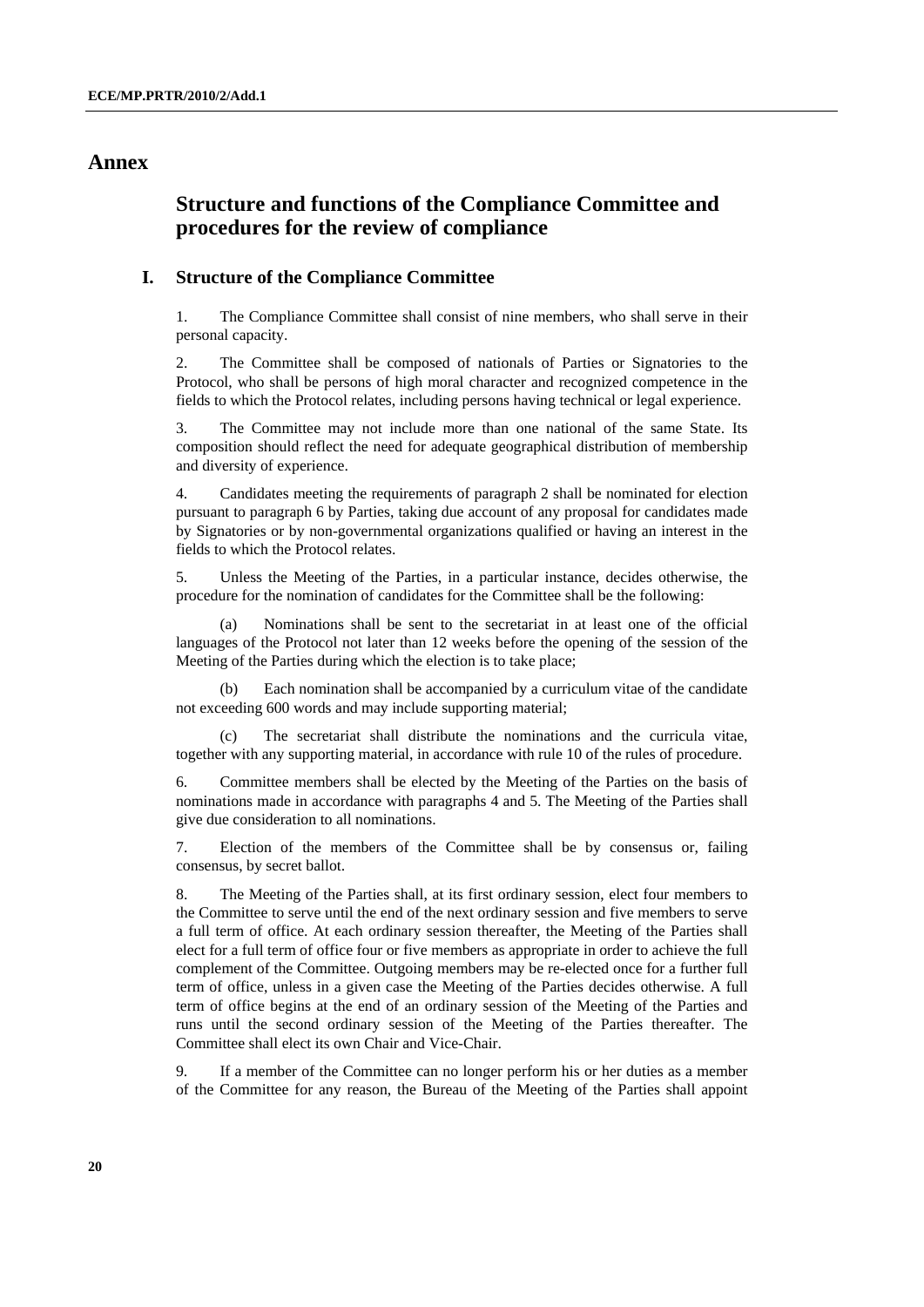another member fulfilling the criteria in this section to serve the remainder of the term, subject to the approval of the Committee.

10. All members serving on the Committee shall, before taking up their duties, make a solemn declaration in a meeting of the Committee stating that they will perform their functions impartially and conscientiously.

## **II. Meetings**

11. The Committee shall meet, unless it decides otherwise, at least once a year. The secretariat shall arrange for and service the meetings of the Committee.

12. Without prejudice to paragraph 11, the Committee may, in appropriate circumstances, undertake some of its activities through electronic communications.

## **III. Functions of the Committee**

13. The Committee shall:

 (a) Consider any submission, referral or communication made in accordance with paragraphs 15 to 24 below;

 (b) At the request of the Meeting of the Parties, and without prejudice to paragraph 39, prepare a report on compliance with or implementation of provisions of the Protocol;

 (c) Monitor, assess and facilitate the implementation of and compliance with the reporting requirements under article 17, paragraph 2, of the Protocol;

(d) Take measures, as appropriate, pursuant to paragraph 40;

 (e) Carry out any other functions that may be assigned to it by the Meeting of the Parties.

14. The Committee may:

- (a) If and as appropriate, make recommendations pursuant to paragraph 40;
- (b) Examine any other compliance issues not referred to in paragraph 13.

## **IV. Submission by Parties**

15. A submission may be brought before the Committee by one or more Parties that have reservations about another Party's compliance with its obligations under the Protocol. Such a submission shall be addressed in writing to the secretariat and supported by corroborating information. The secretariat shall, within two weeks of receiving a submission, send a copy of it to the Party whose compliance is at issue and, for the purposes of information, to the Committee. Any reply and supporting information shall be submitted to the secretariat and to the Parties involved within three months or such longer period as the circumstances of a particular case may require, but in no case later than within six months. The secretariat shall transmit the reply and supporting information to the Committee, which shall consider the matter as soon as practicable, unless the submission is manifestly ill-founded or de minimis.

16. A submission may be brought before the Committee by a Party that concludes that, despite its best endeavours, it is or will be unable to comply fully with its obligations under the Protocol. Such a submission shall be addressed in writing to the secretariat and should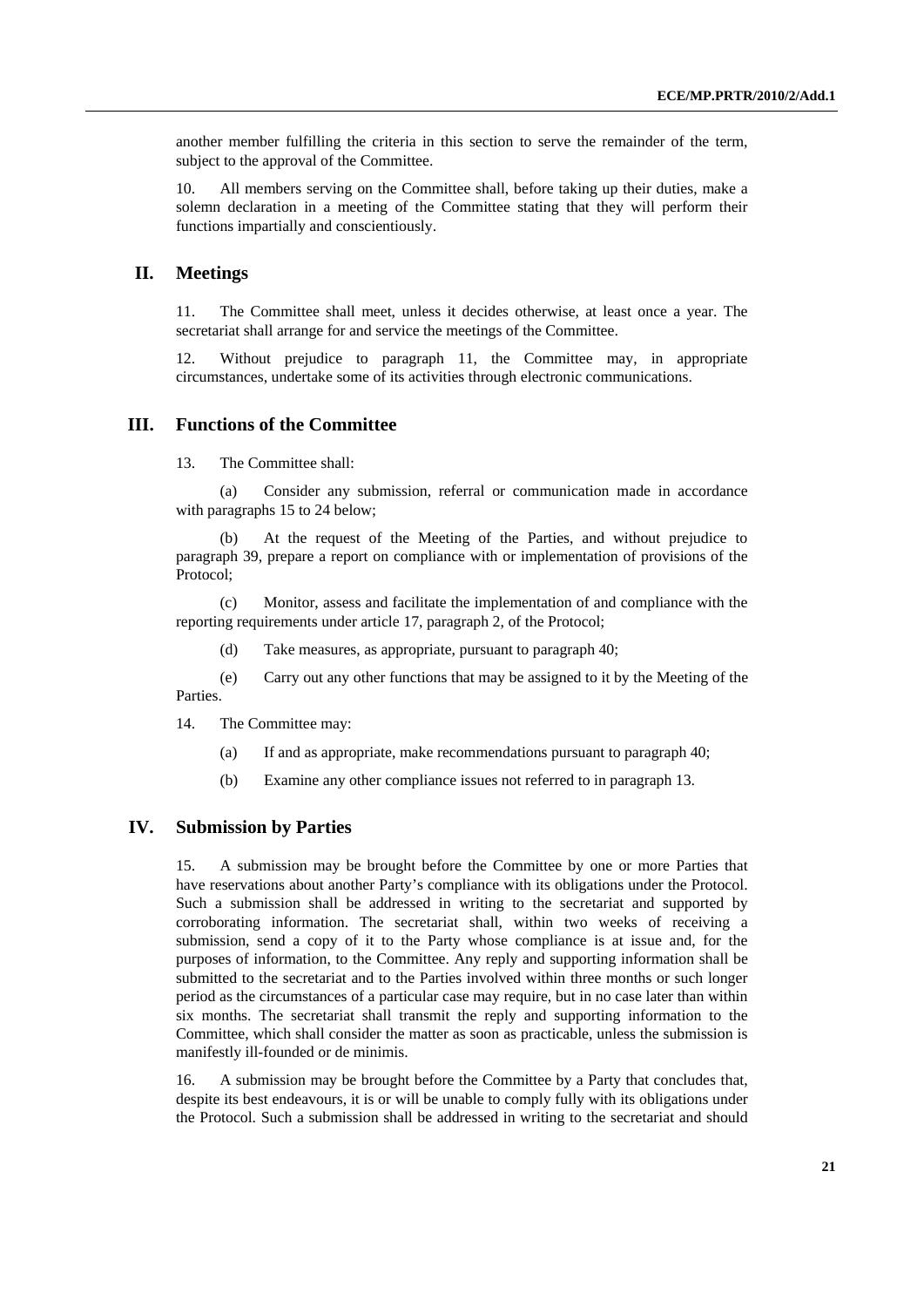explain, in particular, the specific circumstances that the Party considers to be the cause of its non-compliance or potential non-compliance. The secretariat shall transmit the submission to the Committee, which shall consider the matter as soon as practicable.

## **V. Referrals by the secretariat**

17. Where the secretariat, in particular upon considering reports submitted in accordance with the Protocol's reporting requirements, becomes aware of possible non-compliance by a Party with its obligations under the Protocol, it may request the Party concerned to furnish necessary information about the matter. If there is no response or the matter is not resolved within three months of the request, or such longer period as the circumstances of the matter may require, but in no case later than within six months, the secretariat shall bring the matter to the attention of the Committee, which shall consider the matter as soon as practicable.

## **VI. Communications from the public**

18. On the expiry of 12 months from either the date of adoption of this decision or the date of the entry into force of the Protocol with respect to a Party, whichever is later, communications may be brought before the Committee by members of the public concerning that Party's compliance with the Protocol, unless that Party has notified the Depositary in writing by the end of the applicable period that it is unable to accept for a period of four years the consideration of such communications by the Committee. The Depositary shall, without delay, notify all Parties of any such notification received. During the four-year period mentioned above, the Party may revoke its notification, thereby accepting that, from that date, communications may be brought before the Committee by one or more members of the public concerning that Party's compliance with the Protocol.

19. The communications referred to in paragraph 18 shall be addressed to the Committee through the secretariat in writing and may be in electronic form. The communications shall be supported by corroborating information.

20. The Committee shall consider any such communication unless it determines that the communication is:

- (a) Anonymous;
- (b) An abuse of the right to make such communications;
- (c) Manifestly unreasonable;
- (d) Incompatible with the provisions of this decision or with the Protocol;
- (e) Manifestly ill-founded;
- (f) De minimis.

21. The Committee should at all relevant stages take into account any available domestic remedy unless the application of the remedy would take an unreasonably long time or clearly does not provide an effective and sufficient means of redress.

22. Subject to the provisions of paragraph 20, the Committee shall as soon as possible bring any communications submitted to it under paragraph 18 to the attention of the Party whose compliance is at issue.

23. The Party concerned shall, as soon as possible but not later than five months after any communication is brought to its attention by the Committee, submit to the Committee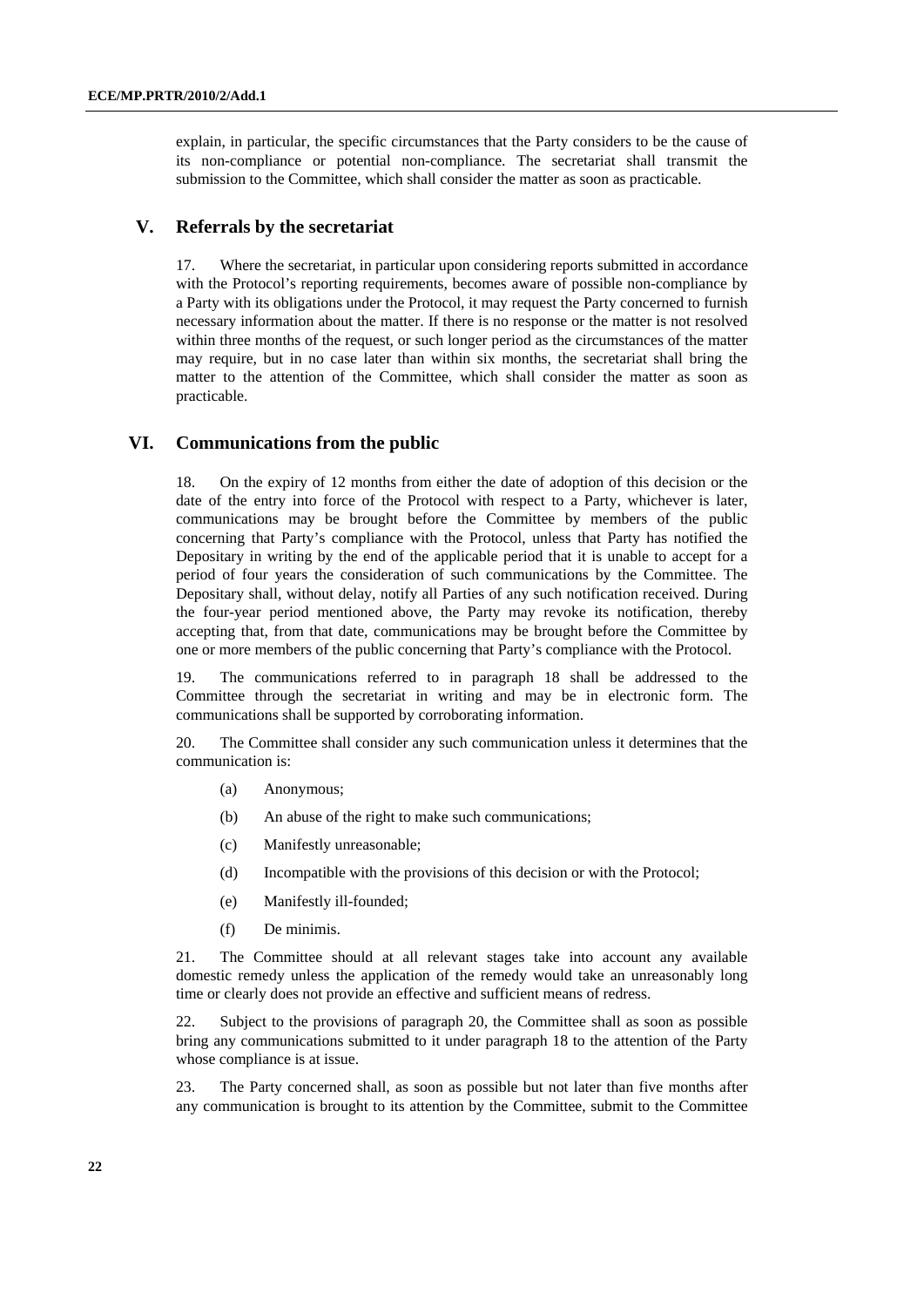written explanations or statements clarifying the matter and describing any response that it may have made.

24. The Committee shall, as soon as practicable, further consider communications submitted to it pursuant to this section.

## **VII. Gathering and consideration of information**

25. To assist the performance of its functions, the Committee may:

(a) Request further information on matters under its consideration;

 (b) Undertake, with the consent of any Party concerned, information-gathering in the territory of that Party;

- (c) Gather any information it deems appropriate;
- (d) Hold hearings;
- (e) Seek the services of experts and advisers as appropriate.

26. The Committee shall take into account all relevant information made available to it and may consider any other information it deems appropriate.

## **VIII. Confidentiality**

27. Save as otherwise provided for in this section, no information held by the Committee shall be kept confidential.

28. The Committee and any person involved in its work shall ensure the confidentiality of any information that has been provided in confidence on the grounds that its disclosure would adversely affect the following:

 (a) The confidentiality of the proceedings of public authorities, where such confidentiality is provided for under national law;

(b) International relations, national defence or public security;

 (c) The course of justice, the ability of a person to receive a fair trial or the ability of a public authority to conduct an inquiry of a criminal or disciplinary nature;

The confidentiality of commercial and industrial information, where such confidentiality is protected by law in order to protect a legitimate economic interest. Within this framework, information on emissions, which is relevant for the protection of the environment, shall be disclosed;

(e) Intellectual property rights;

 (f) The confidentiality of personal data and/or files relating to a natural person where that person has not consented to the disclosure of the information to the public, where such confidentiality is provided for in national law;

 (g) The interests of a third party which has supplied the information requested without that party being under or capable of being put under a legal obligation to do so, and where that party does not consent to the release of the material;

 (h) The environment to which the information relates, such as the breeding sites of rare species;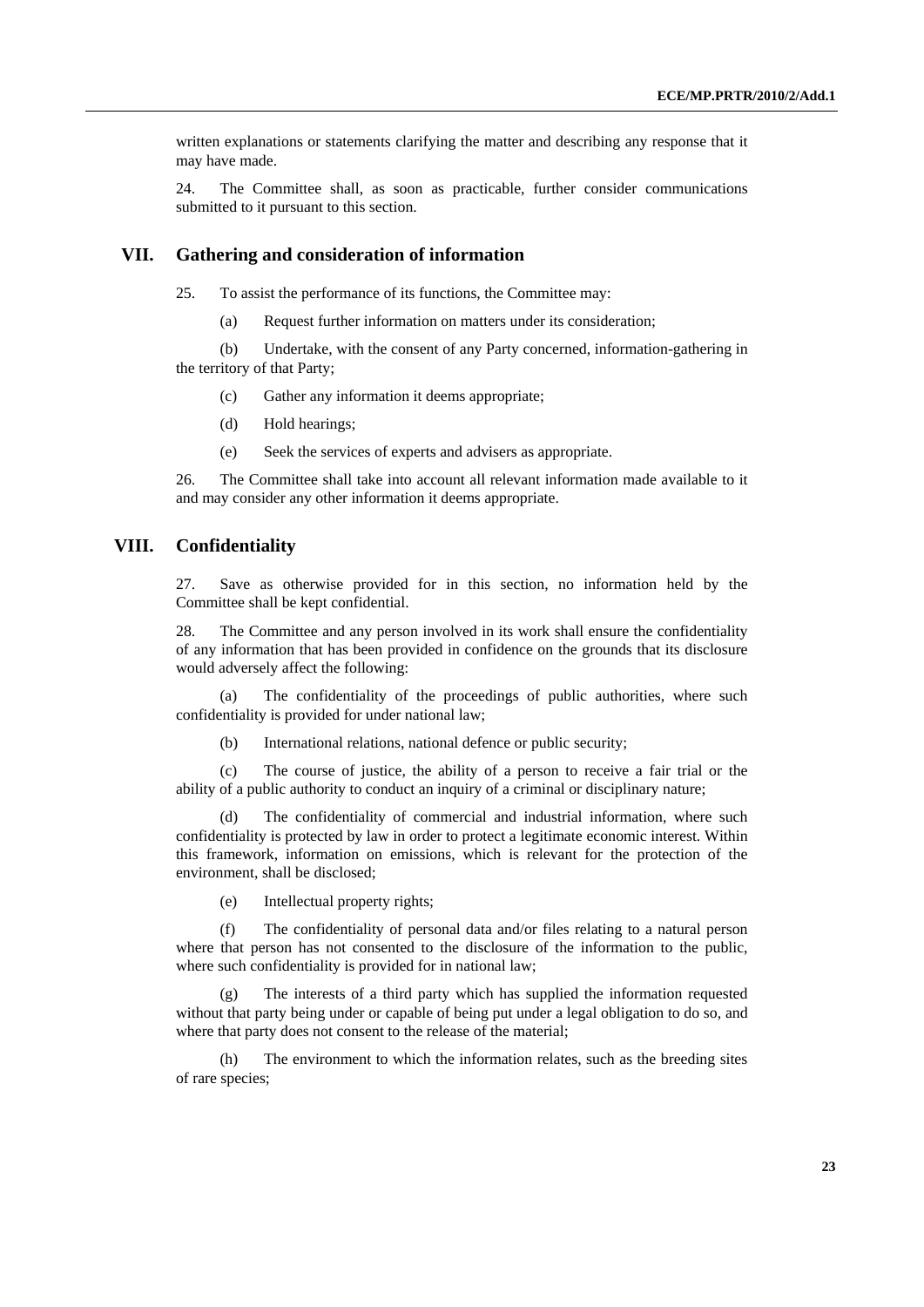or the information concerns material in the course of completion or internal communications of public authorities where such an exemption is provided for in national law or customary practice.

29. Taking into account the desirability of transparency, particularly as regards information related to releases of pollutants into the environment, where the Committee has concerns about whether any information provided to it in confidence by a Party should be kept confidential, it shall consult the Party concerned with a view to achieving, so far as is possible, a restrictive application of paragraph 28.

30. The Committee and any person involved in its work shall ensure the confidentiality of information that has been provided to it in confidence by a Party when making a submission in respect of its own compliance in accordance with paragraph 16 above.

31. Information submitted to the Committee, including all information relating to the identity of the member of the public submitting the information or of a third person, shall be kept confidential if submitted by a person requesting confidentiality because of a concern that any member or members of the public may be penalized, persecuted or harassed.

32. Committee reports shall not contain any information that the Committee must keep confidential under paragraphs 28 to 31 above. Information that the Committee must keep confidential under paragraph 31 shall not be made available to any Party. All other information that the Committee receives in confidence and that is related to any recommendations by the Committee to the Meeting of the Parties shall be made available to any Party upon its request; that Party shall ensure the confidentiality of the information that it has received in confidence.

## **IX. Openness of meetings**

33. The meetings of the Committee shall be open except where otherwise provided for in this section.

34. The Committee shall hold closed meetings:

 (a) When this is necessary to ensure the confidentiality of information in cases referred to in section VIII;

 (b) Where the Committee is involved in preparing and adopting findings, measures or recommendations.

35. The Committee may hold closed meetings in any other case where it deems it appropriate to do so, taking into account the desirability of transparency of proceedings.

## **X. Entitlement to participate**

36. A Party in respect of which a submission, referral or communication is made and any Party making a submission, as well as a member of the public making a communication, shall be entitled to participate in the discussions of the Committee with respect to that submission, referral or communication.

37. The Party or Parties and the member of the public referred to in paragraph 36 shall not take part in the preparation and adoption of any findings, measures or recommendations of the Committee.

38. The Committee shall send a copy of its draft findings and any draft measures or draft recommendations to the Party or Parties concerned and the member of the public who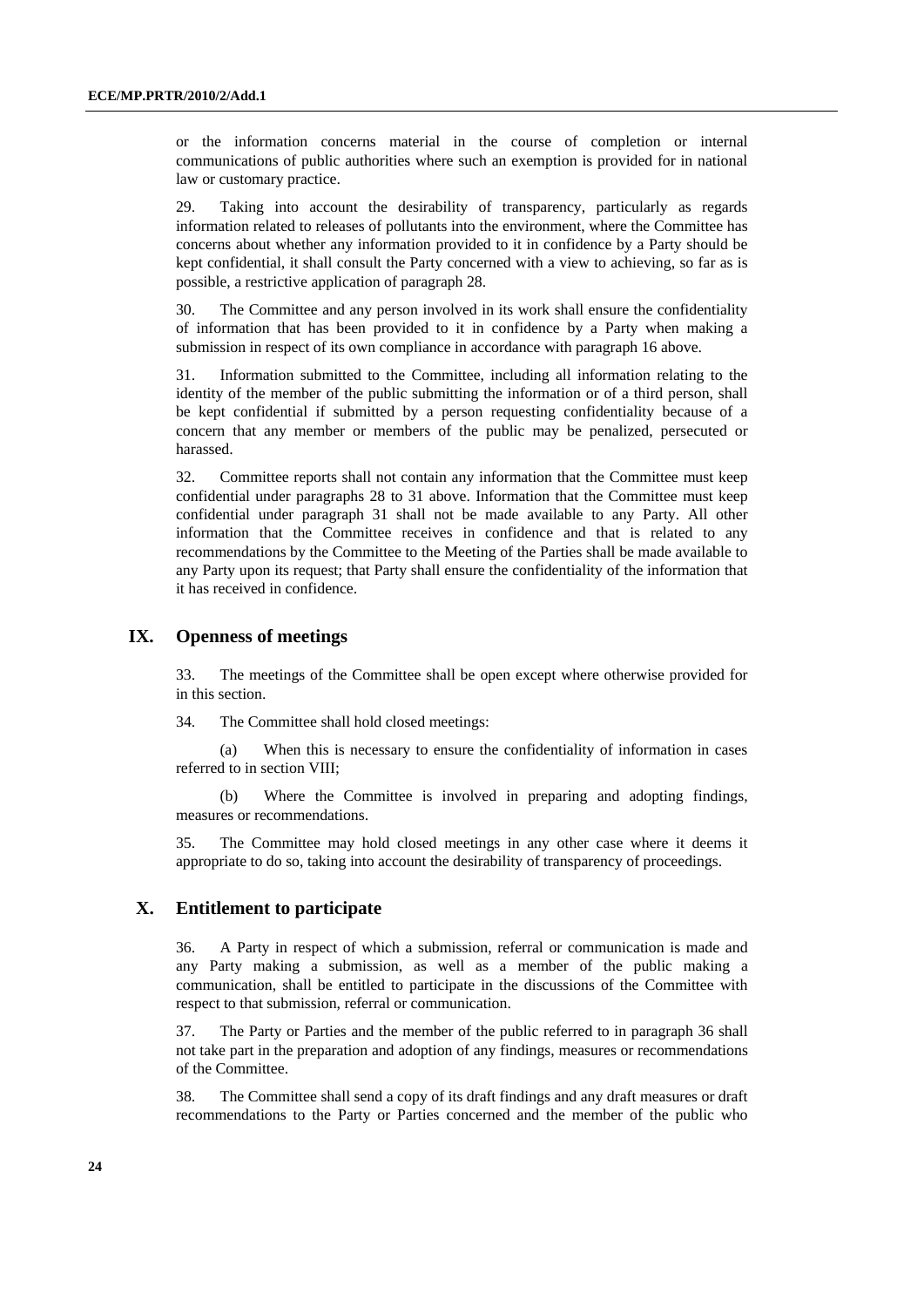submitted the communication, if applicable, and shall take into account any comments made by them in the finalization of those findings, measures and recommendations.

## **XI. Committee report to the Meeting of the Parties**

39. The Committee shall report on its activities at each ordinary session of the Meeting of the Parties and make such recommendations as it considers appropriate. Each report shall be finalized by the Committee not later than 12 weeks in advance of the session of the Meeting of the Parties at which it is to be considered. Every effort shall be made to adopt the report and any recommendations by consensus. Where this is not possible, the report shall reflect the views of all the Committee members. Committee reports shall be made available to the public.

## **XII. Measures to promote compliance and address cases of non-compliance**

40. With regard to promoting compliance and addressing cases of non-compliance, the Committee may decide upon one or more of the following measures:

 (a) To provide advice and facilitate assistance to the Party concerned regarding its compliance with the Protocol, which may include assistance in seeking support from specialized agencies and other competent bodies, as appropriate;

To request or assist, as appropriate, the Party concerned to develop an action plan to achieve compliance with the Protocol within a time frame to be agreed upon by the Committee and the Party concerned;

 (c) To request the Party concerned to submit progress reports to the Committee on the efforts that it is making to comply with its obligations under the Protocol;

 (d) To request the Party concerned to appear before the Meeting of the Parties and make a presentation concerning the matter raised;

 (e) To make recommendations to the Party concerned on specific measures to address the matter raised.

41. Upon consideration of the report and any recommendations of the Committee, the Meeting of the Parties to the Protocol may, depending on the particular question before it and taking into account the cause, type, degree, duration and frequency of the noncompliance, decide upon one or more of the following measures:

(a) Take measures referred to in paragraph 40;

 (b) Recommend to Parties to provide financial and technical assistance, training and other capacity-building measures and facilitate technology transfer;

Facilitate financial assistance and provide technical assistance, training and other capacity-building measures, subject to financial approval, including, when appropriate, seeking support from specialized agencies and other competent bodies;

- (d) Issue declarations of non-compliance;
- (e) Issue cautions;
- (f) Give special publicity to cases of non-compliance;

 (g) Suspend, in accordance with the applicable rules of international law concerning the suspension of the operation of a treaty, the special rights and privileges accorded to the Party concerned under the Protocol;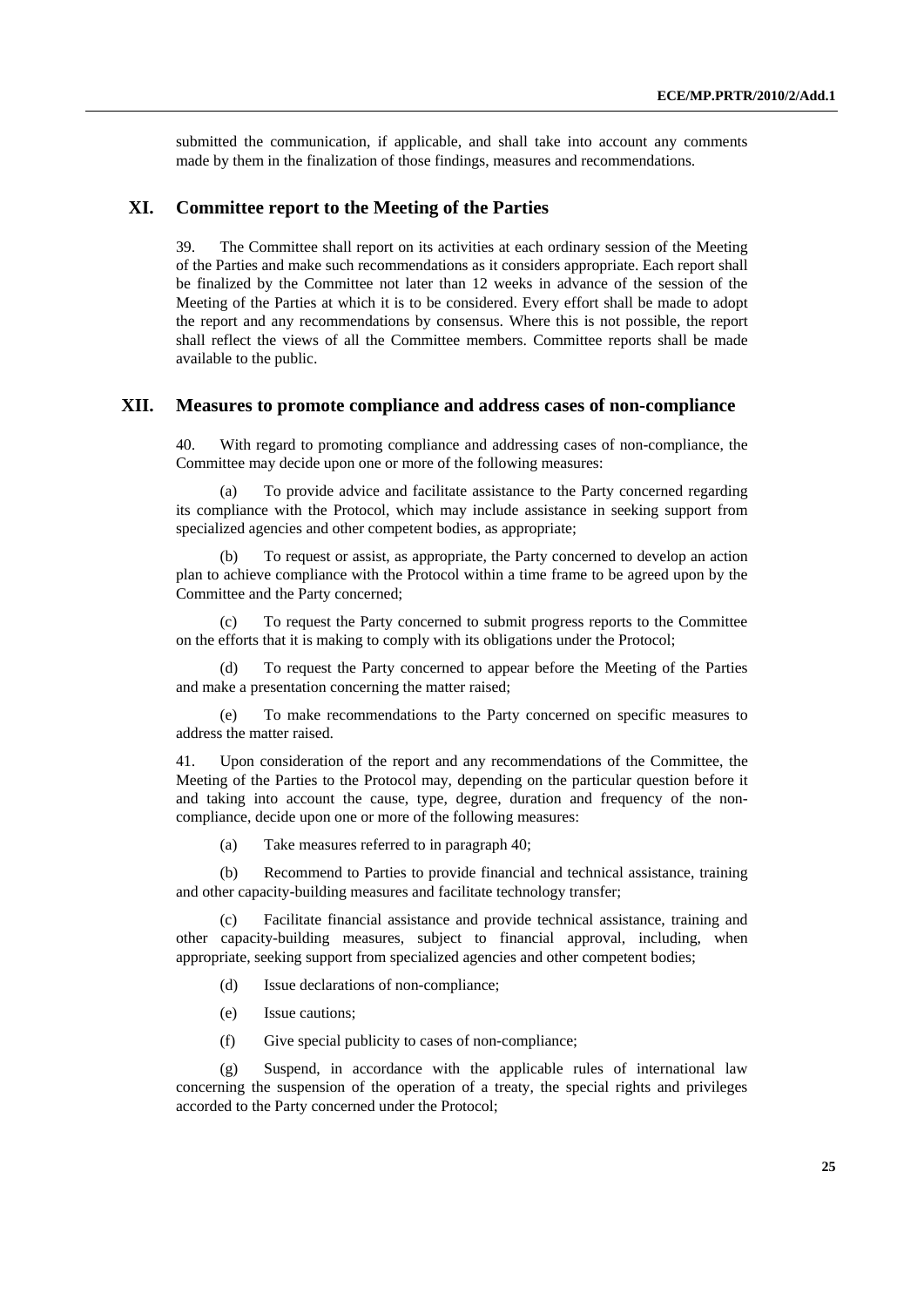(h) Take other such non-confrontational, non-judicial and consultative measures as may be appropriate.

## **XIII. Relationship between settlement of disputes and the compliance procedure**

42. The present compliance procedure shall be without prejudice to article 23 of the Protocol on the settlement of disputes.

## **XIV. Enhancement of synergies**

43. In order to enhance synergies between this compliance procedure and compliance procedures under other agreements, and in particular under the Aarhus Convention, the Meeting of the Parties may request the Committee to communicate as appropriate with the relevant bodies of those agreements and report back to it, including with recommendations as appropriate. The Committee may also submit a report to the Meeting of the Parties on relevant developments that have taken place between the sessions of the Meeting of the Parties.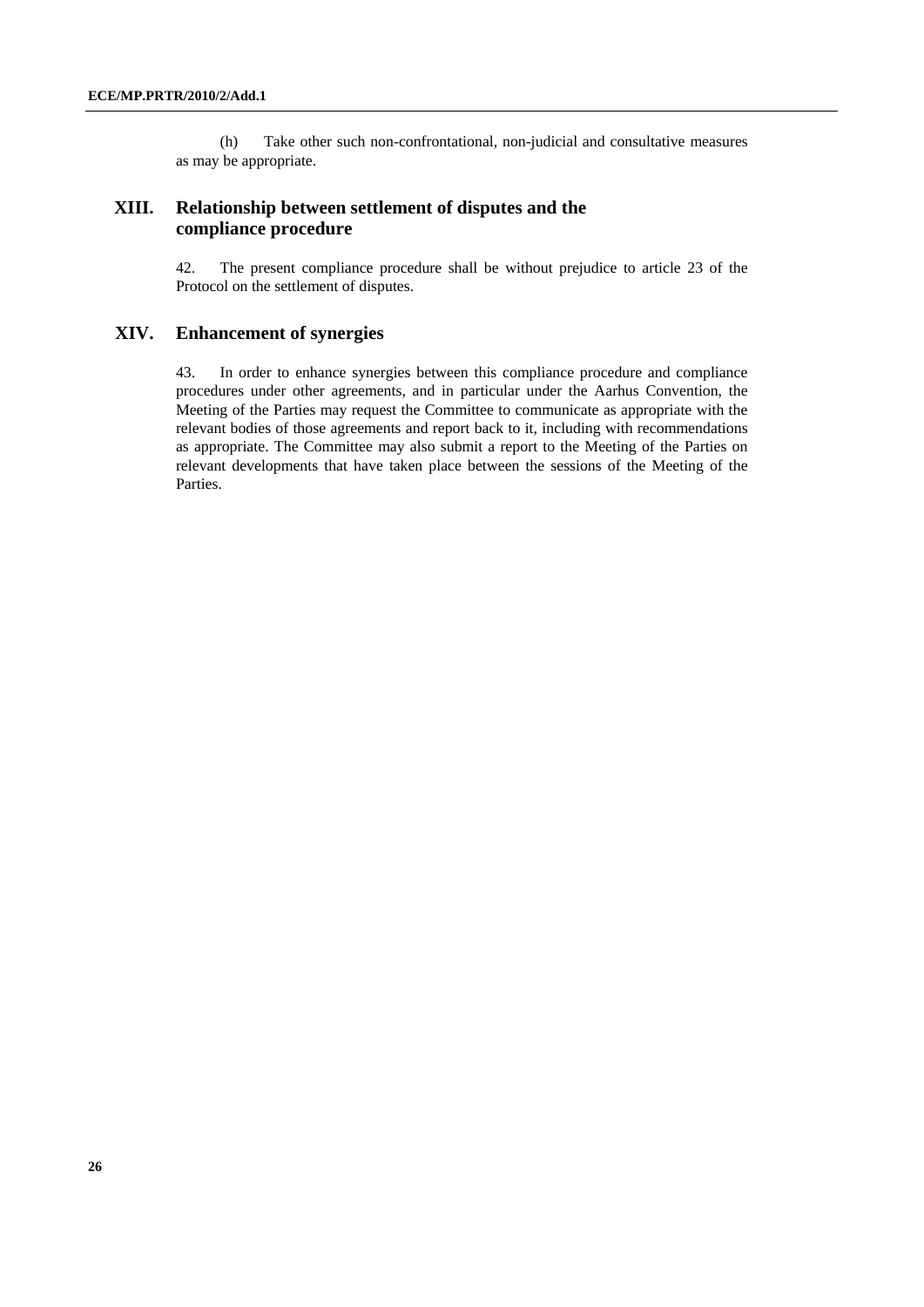<span id="page-26-0"></span> **Decision I/3** 

 **Adopted by the Meeting of the Parties to the Protocol on Pollutant Release and Transfer Registers to the Aarhus Convention on Access to Information, Public Participation in Decision-making Procedures and Access to Justice in Environmental Matters at its first session held on 22 April 2010** 

## **Financial Arrangements**

#### *The Meeting of the Parties,*

 *Recalling* article 17, paragraph 2 (h), of the Protocol on Pollutant Release and Transfer Registers, which states, inter alia, that the Meeting of the Parties shall consider establishing financial arrangements by consensus,

 *Recalling also* article 21 of the Protocol, which stipulates that the Executive Secretary of the United Nations Economic Commission for Europe (UNECE) shall carry out secretariat functions,

 *Recalling further* its decision I/6 on the procedures for the preparation, adoption and monitoring of work programmes and on the work programme for 2011–2014,

 *Recognizing* that effective implementation of the Protocol depends, inter alia, on the availability of sufficient financial and human resources,

 *Believing* that the need for stable and predictable sources of funding and a fair sharing of the burden should be the guiding principles of any financial arrangements established under the Protocol,

*Determined* to ensure that the necessary resources are available for implementing the core elements of the work programme,

 *Believing* that a voluntary scheme of contributions by Parties and other States, based upon a system of differentiated shares, can provide an effective and workable solution,

 *Believing also* that some organizations and non-State entities such as charitable foundations may be interested in contributing financially to the activities under the work programme and should be encouraged to do so,

 *Convinced* that in the longer term the levels of contributions should be based upon an appropriate scale of assessments, and that consideration should be given to establishing stable and predictable financial arrangements,

 1. *Establishes* an interim voluntary scheme of contributions to be sustained by contributions from Parties, Signatories and other States having opted to participate in the scheme;

 2. *Decides* that the contribution of the European Union to activities under the work programme not covered by the United Nations regular budget shall be 2.5 per cent of the total needed for core activities;<sup>[6](#page-26-0)</sup>

 $6\text{ }$  The format of the contribution by the European Union does not prejudice the current voluntary scheme of contributions by States Parties, Signatories and others having opted to participate in the scheme.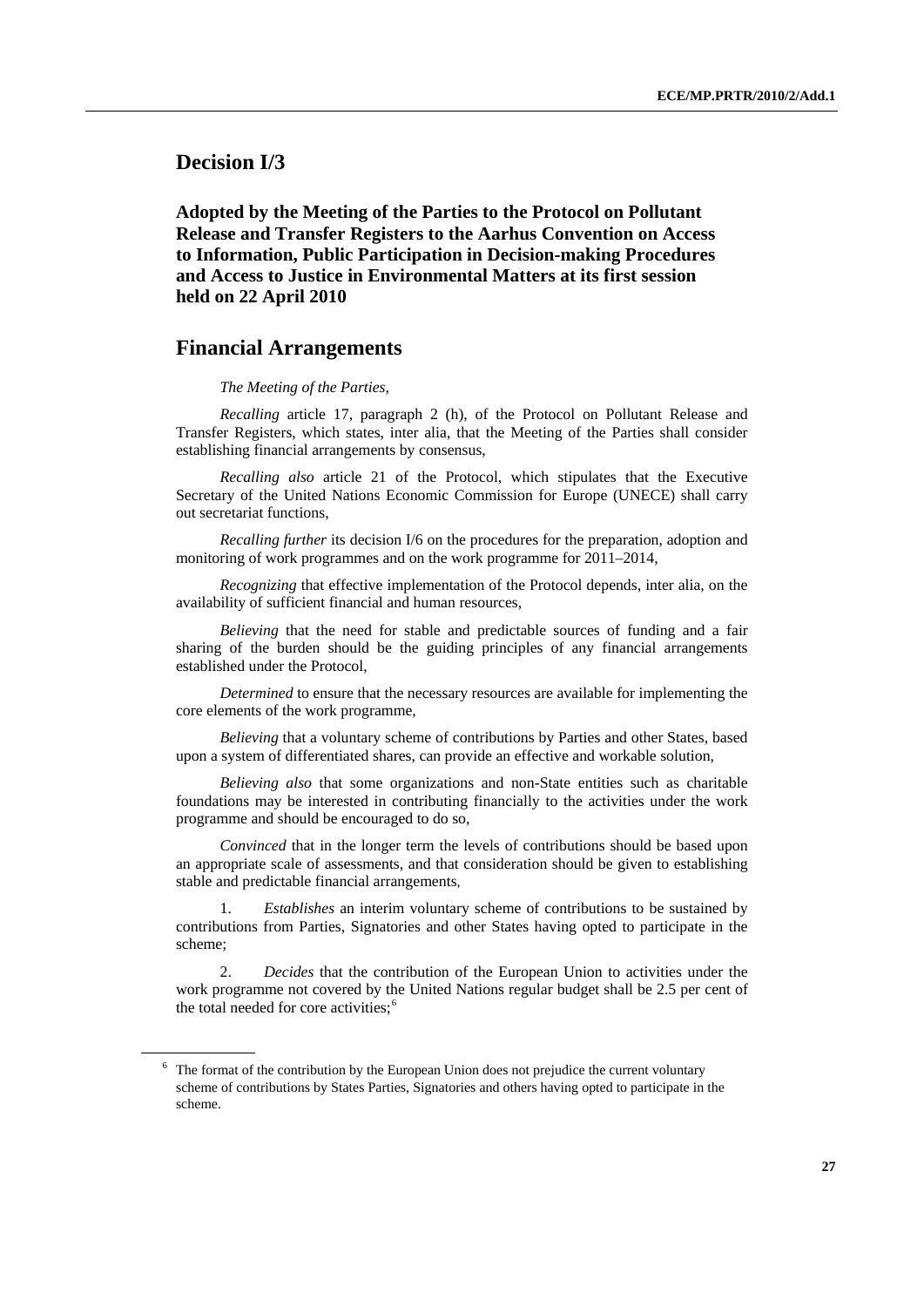3. *Recognizes* that activities under the work programme for 2011–2014 not covered by the United Nations regular budget should be covered by voluntary contributions based on a differentiated system of shares, as follows:

(a) Type A of US\$ 20,000;

(b) Type B of US\$ 500;

whereby Parties, Signatories and other States having opted to participate in the scheme would be able to contribute one or more shares, or parts thereof, from either of the two types, including in combination;

 4*. Invites* Parties, Signatories and other States in a position to do so to contribute, in cash or in kind, an amount corresponding to one or more shares or parts thereof, especially to core activities identified in the work programme. Each such Party, Signatory and other State should notify the secretariat as soon as possible after the beginning of each year of the amount that it will contribute for that year. No contribution should be less than US\$ 200;

 5*. Further invites* interested organizations to contribute under the scheme towards activities under the work programme of the Protocol;

 6*. Requests* that all such contributions in cash be made to the United Nations Economic Commission for Europe Local Technical Cooperation Trust Fund (Project: Protocol on Pollutant Release and Transfer Registers);

 7*. Also requests* that those contributions to be used for activities taking place in a given calendar year be made as early as possible, and in any case no later than the end of that year;

 8. *Endorses* the guiding principles for financial assistance to support the participation of experts and representatives from countries with economies in transition in meetings and workshops organized within the framework of the Protocol and other relevant activities established and periodically updated by the Committee on Environmental Policy, while recognizing that the provision of any financial support is subject to the availability of funds;

 9. *Requests* the secretariat, in accordance with the financial rules of the United Nations, to monitor the expenditure of the funds and to prepare a report for the next ordinary session of the Meeting of the Parties, as well as annual reports for the Working Group of the Parties to the Protocol in the interim years, to ensure that the level of contributions matches the level of funding needed for the implementation of the work programme, and to include information on how much Parties and other participating States contributed to the budget of the Protocol in cash and in kind, and on how the contributions were spent;

10*. Also requests* the Working Group to:

 (a) Consider, in the light of these annual reports, whether changes should be made to the content or time frame of the work programme in the event that the level of actual and/or pledged contributions does not match the level of funding needed;

 (b) Consider the feasibility of and modalities for introducing a system of financial arrangements based upon an appropriate scale of assessments;

 (c) Consider whether the present mechanism is sufficient to ensure stable and predictable financial contributions;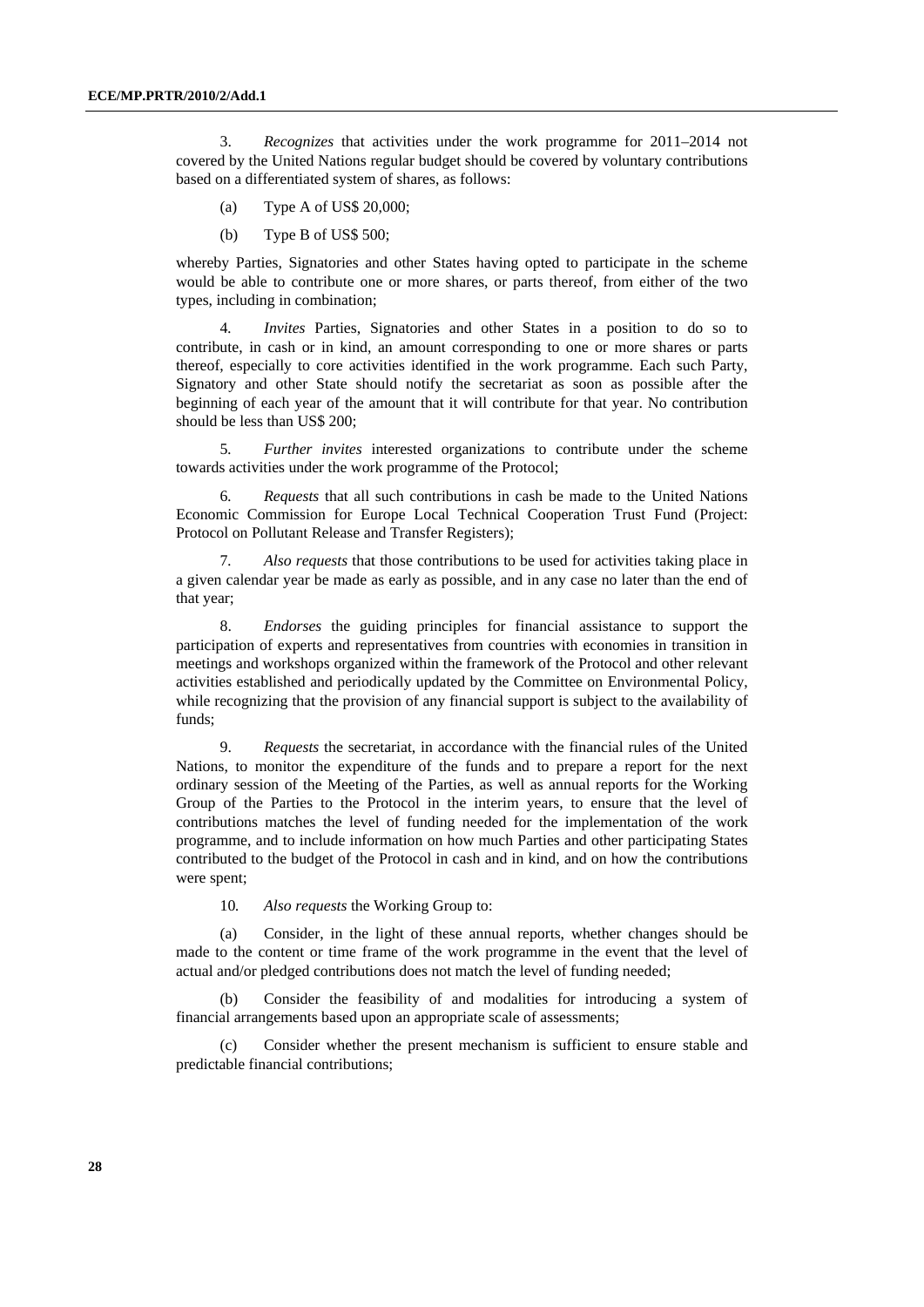(d) Explore the implications of allowing in-kind contributions, such as might be contributed for projects undertaken within the context of the framework programme on capacity-building, to be counted within a State's overall contribution;

 11. *Decides* to review the question of financial arrangements at its second ordinary session, on the basis of the work of and any proposals from the Working Group of the Parties to the Protocol, taking into account the evolution of financial arrangements under the Convention and the need to avoid unnecessary duplication.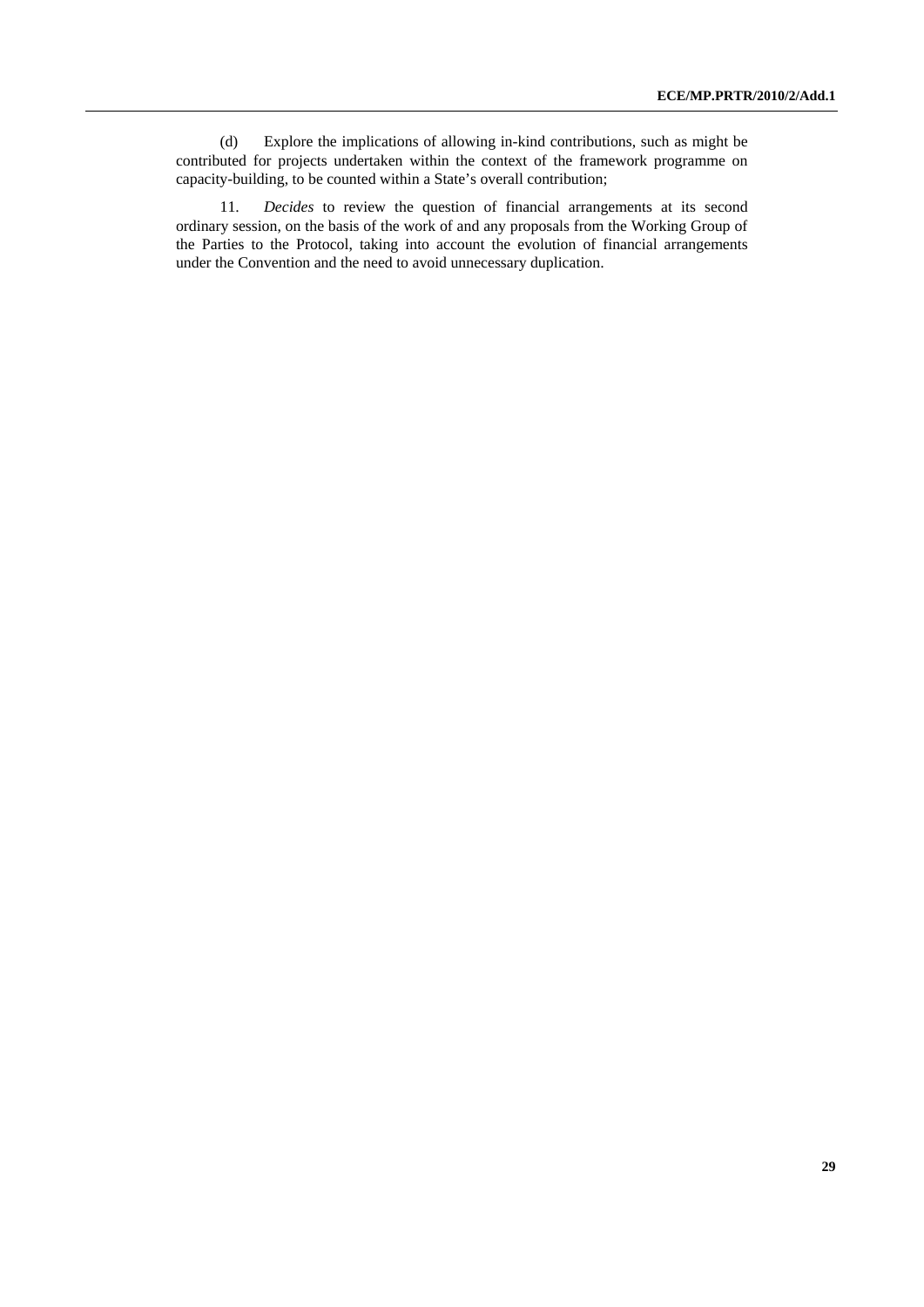# **Decision I/4**

 **Adopted by the Meeting of the Parties to the Protocol on Pollutant Release and Transfer Registers to the Aarhus Convention on Access to Information, Public Participation in Decision-making Procedures and Access to Justice in Environmental Matters at its first session held on 22 April 2010** 

# **Establishment of the Working Group of the Parties to the Protocol**

#### *The Meeting of the Parties,*

 *Recalling* article 17, paragraph 2 (e), of the Protocol on Pollutant Release and Transfer Registers, which states that the Meeting of the Parties shall establish such subsidiary bodies as it deems necessary,

 *Recalling also* decision I/6 on the procedures for the preparation, adoption and monitoring of work programmes and on the work programme for 2011–2014,

 *Recognizing* the need for an effective structure to oversee activities under the auspices of the Protocol between sessions of the Meeting of the Parties,

 *Recognizing also* the need to ensure, when not already done so by another body, the exchange of information on technical issues dealing with practical implementation of the Protocol,

 *Convinced* that the Bureau needs assistance and advice when preparing the sessions of the Meeting of the Parties to the Protocol,

 *Believing* that a subsidiary body is the best way to ensure the full participation of stakeholders in the preparation of the sessions of the Meeting of the Parties,

 1. *Establishes* an open-ended ad hoc subsidiary body, to be called the Working Group of the Parties to the Protocol;

- 2. *Requests* the Working Group:
- (a) To oversee the implementation of the work programme for the Protocol;
- (b) To prepare the sessions of the Meeting of the Parties;

 (c) While avoiding duplication with existing technical assistance activities, to exchange information on technical issues dealing with practical implementation of the Protocol, such as:

- (i) Identification of pollutant release and transfer registers reporting facilities;
- (ii) Use of electronic tools;

 (iii) Determination of methods for measuring, calculating or estimating releases and transfers;

- (iv) Identification of releases from diffuse sources;
- (v) Quality assessment of pollutant release and transfer registers data;
- (vi) Collection and assessment of data by authorities;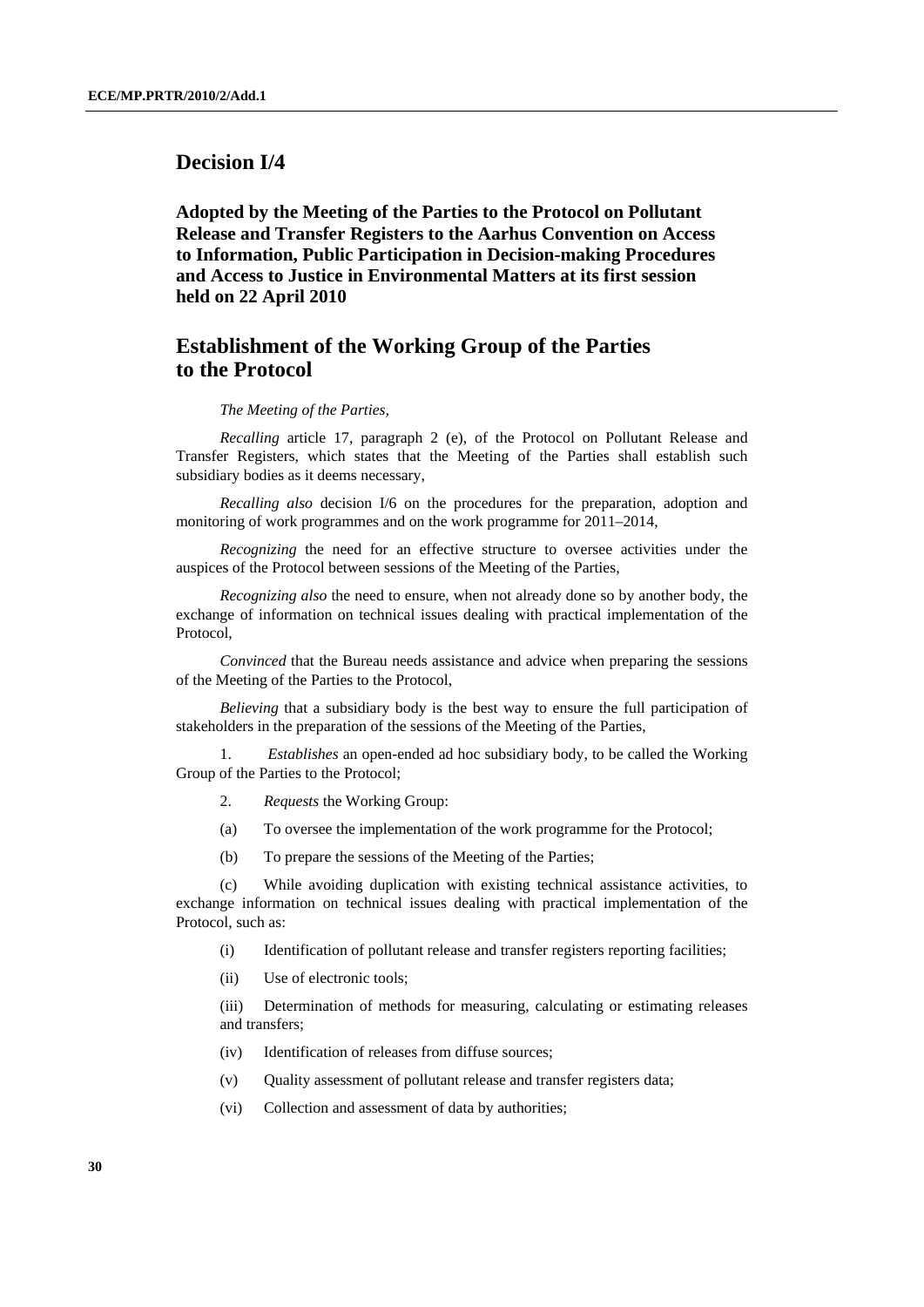(vii) Exploration of methodologies by which the information can be presented to the public;

 (d) To exchange examples of good practices on public participation in the development of pollutant release and transfer registers;

 (e) To assess the guidance document on implementation of the Protocol and, if necessary, to update it;

 (f) To make proposals and recommendations to the Meeting of the Parties as it considers necessary for the achievement of the purposes of the Protocol;

 3. *Also requests* the Working Group to meet no less than once during the intersessional period, while recognizing that more frequent meetings may be necessary in order for the Working Group to be able to fulfil its tasks, and to organize its work, within the means available, in the way that it deems most effective;

 4. *Further requests* the officers and Bureau of the Meeting to serve as the officers and the Bureau of the Working Group.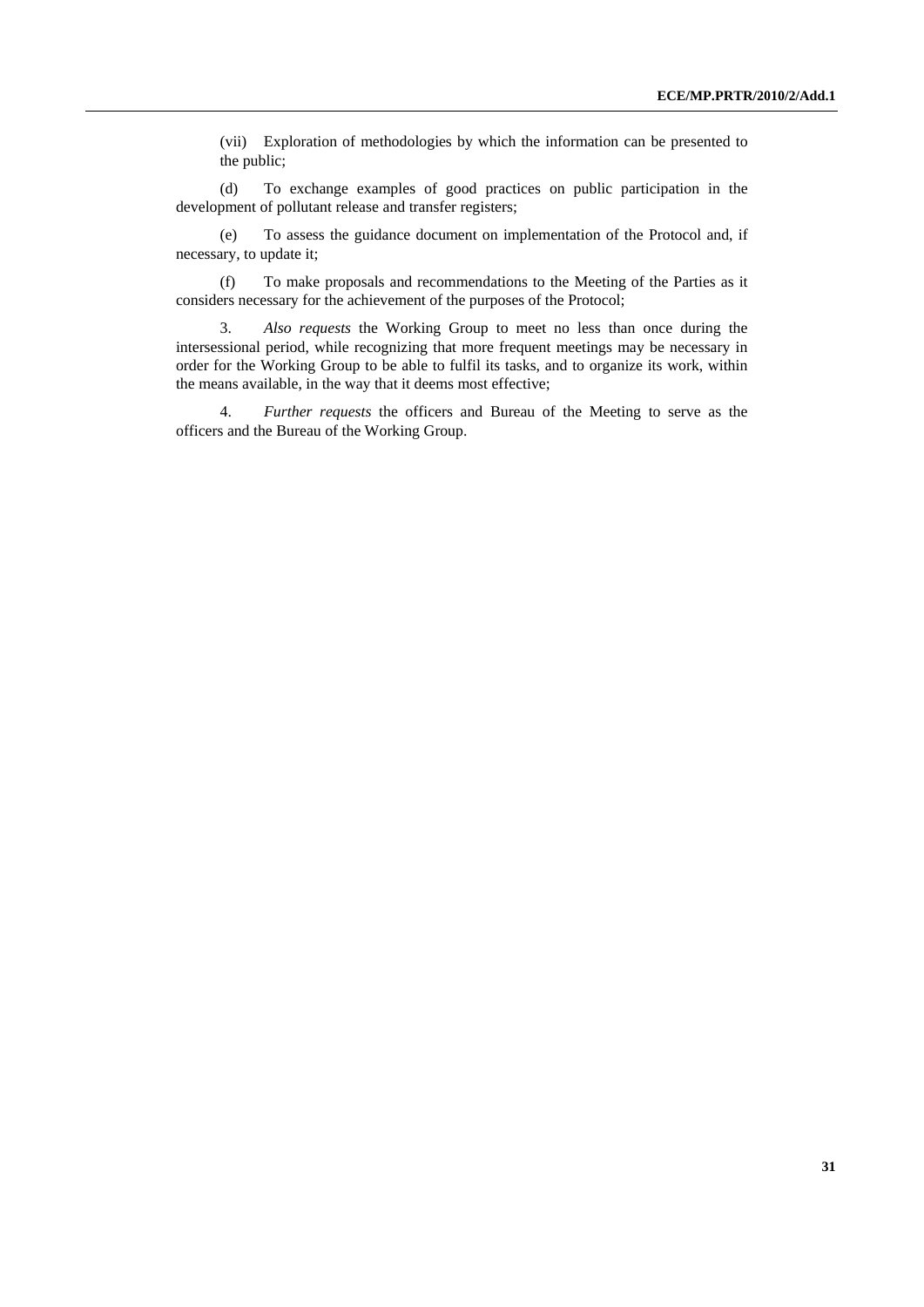# **Decision I/5**

 **Adopted by the Meeting of the Parties to the Protocol on Pollutant Release and Transfer Registers to the Aarhus Convention on Access to Information, Public Participation in Decision-making Procedures and Access to Justice in Environmental Matters at its first session held on 22 April 2010** 

## **Reporting on implementation of the Protocol**

#### *The Meeting of the Parties*,

 *Recalling* article 17, paragraph 2, of the Protocol on Pollutant Release and Transfer Registers, which states, inter alia, that the Meeting of the Parties to the Protocol shall keep under continuous review the implementation and development of the Protocol on the basis of regular reporting by the Parties and, with this purpose in mind, will establish guidelines facilitating reporting by the Parties, taking into account the experience gained under the Convention,

 *Recognizing* that regular reporting by Parties provides important contextual information which facilitates the assessment of compliance under the Protocol and thereby contributes to the work of the Compliance Committee,

 *Believing* that public involvement in the process of reporting is likely to improve the quality and accuracy of reports and to strengthen the credibility of the reporting process,

 *Taking into account* the objective of a simple, concise and not excessively burdensome reporting mechanism,

 *Noting* that this decision concerns reporting by Parties on how they have implemented the requirements of the Protocol and is distinct from the reporting required under article 7 of the Protocol,

 *Emphasizing* the importance of timely submission of reports,

 1. *Requests* each Party to submit to the secretariat, in advance of the second ordinary session of the Meeting of the Parties or in advance of the first ordinary session of the Meeting of the Parties that takes place following the entry into force of the Protocol for that Party, whichever is the later, a report on:

 (a) The necessary legislative, regulatory or other measures that it has taken to implement the provisions of the Protocol;

 (b) The practical implementation of these measures at the national or, in the case of regional economic integration organizations, the regional level;

using the format set out in the annex to this decision;

Also requests each Party in advance of each subsequent ordinary session of the Meeting of the Parties to review the report and to prepare and submit to the secretariat new information and, where available, a consolidated national implementation report;

 3. *Further requests* each Party to prepare its reports on implementation of the Protocol through a transparent and consultative process involving the public in a timely manner, taking account of specific circumstances pertaining to regional economic integration organizations;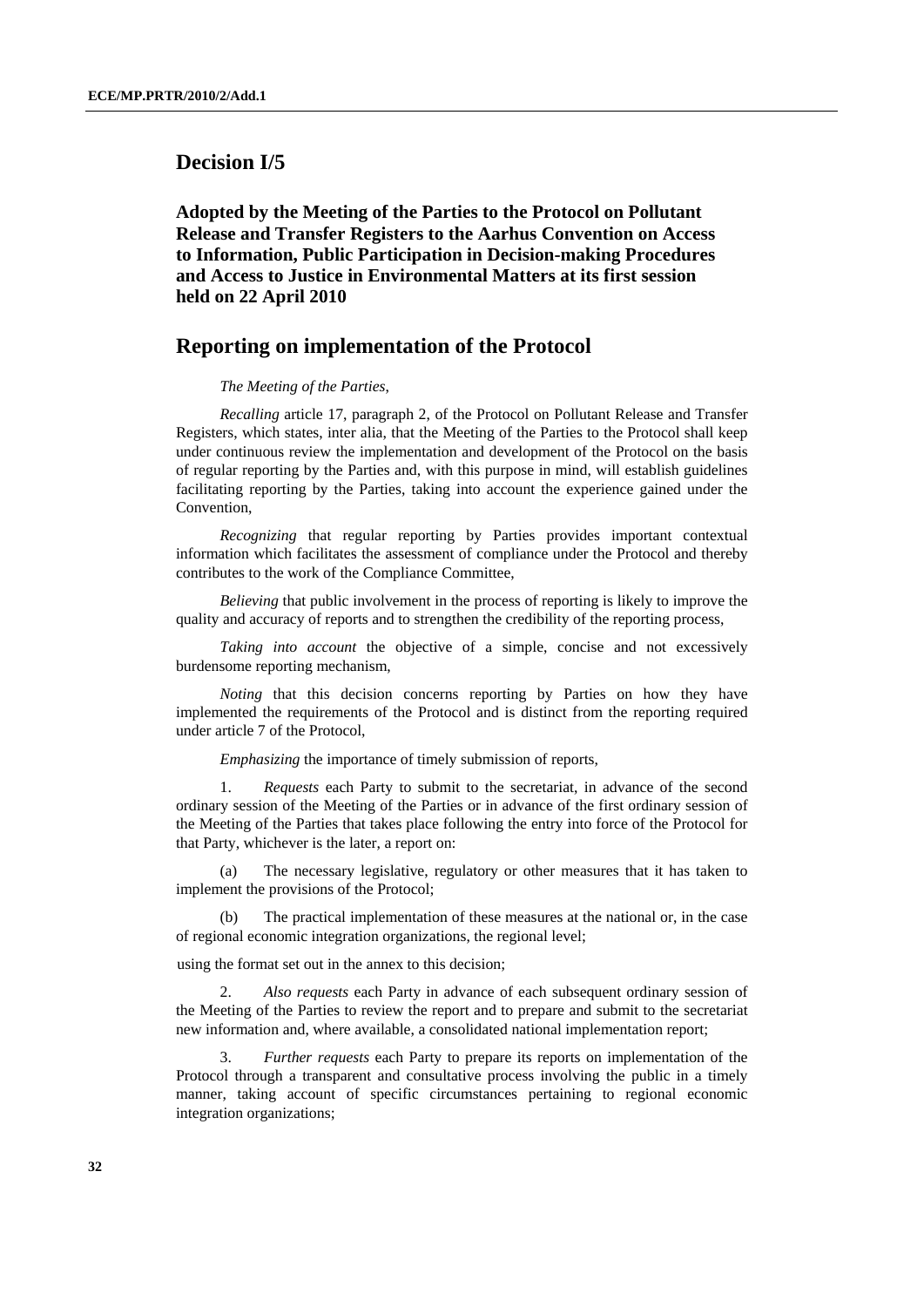4. *Requests* that such reports be submitted to the secretariat, preferably in electronic form, in one of the official languages of the Protocol, as well as in the language(s) of the Party, so as to arrive no later than five months before the session of the Meeting of the Parties for which they are submitted;

 5. *Also requests* the secretariat to prepare a synthesis report for each ordinary session of the Meeting of the Parties summarizing the national implementation reports submitted by the Parties and identifying significant trends, challenges and solutions, and to circulate it to the Parties and other stakeholders in due time for the Working Group of the Parties to the Protocol to review it and, if appropriate, comment on it immediately prior to its consideration by the Meeting of the Parties to the Protocol;

 6. *Invites* Signatories and other States not party to the Protocol, pending their ratification or accession, to submit reports on measures taken to apply the Protocol, in accordance with the aforementioned procedures;

 7*. Also invites* international, regional and non-governmental organizations engaged in programmes or activities providing support to Parties and/or other States in the implementation of the Protocol to provide the secretariat with reports on their programmes or activities and lessons learned, as well as on implementation of the Protocol itself;

8. *Requests* the secretariat to:

 (a) Circulate the synthesis report and the reports referred to in paragraphs 1 and 2 in the official languages of the Protocol, as well as any reports submitted in accordance with paragraphs 6 and 7, to the Meeting of the Parties;

 (b) Post these reports on the United Nations Economic Commission for Europe website in the languages in which they are available.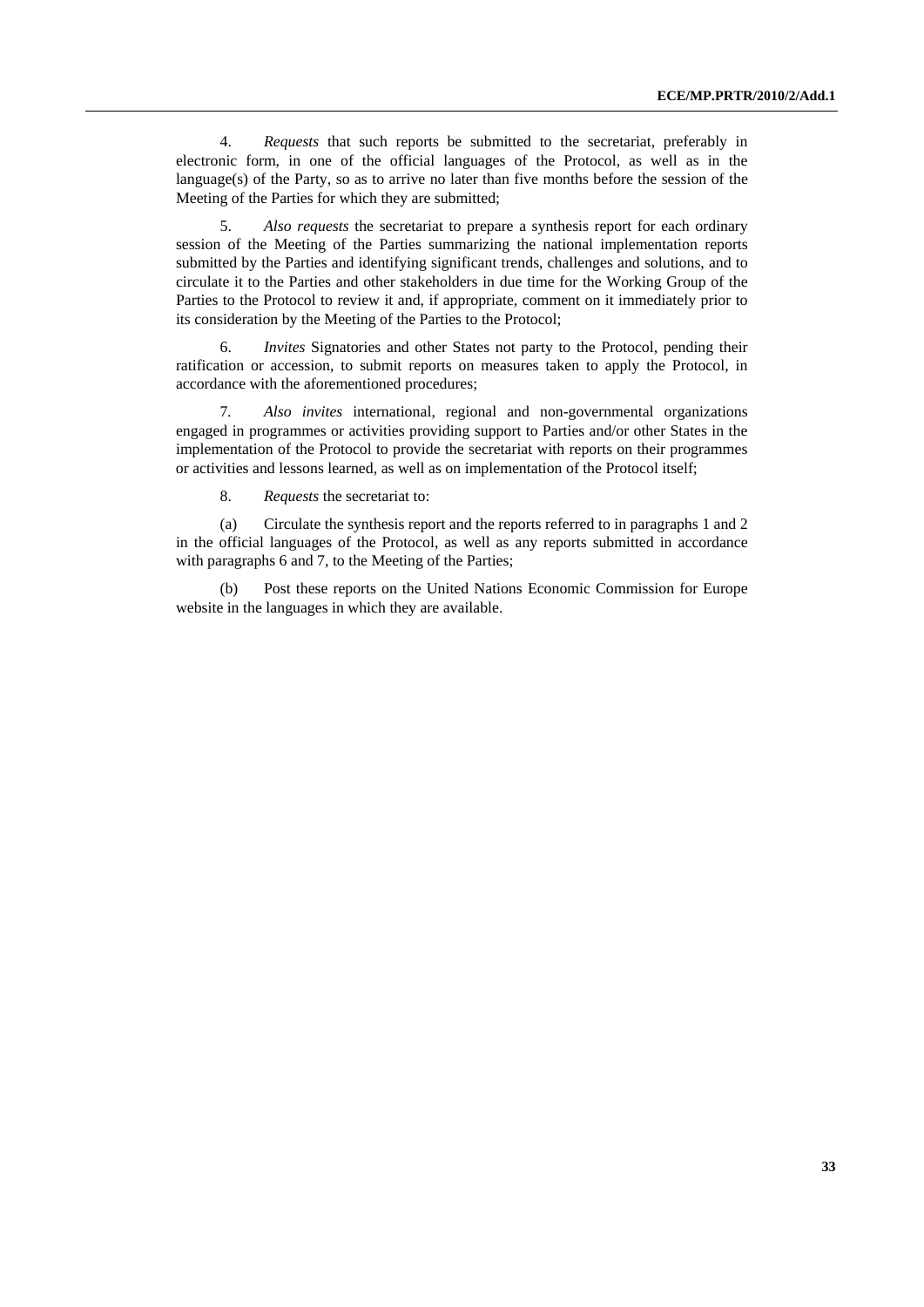## **Annex**

# **Format for the Protocol on Pollutant Release and Transfer Registers Implementation Report**

# **CERTIFICATION SHEET**

## **The following report is submitted on behalf of**

**\_\_\_\_\_\_\_\_\_\_\_\_\_\_\_\_\_\_\_\_\_\_\_\_\_\_\_\_\_\_\_\_\_\_\_\_\_\_\_** 

## **[name of the Party or the Signatory] in accordance with decision I/5**

| Name of officer responsible for<br>submitting the national report: |  |
|--------------------------------------------------------------------|--|
| Signature:                                                         |  |
| Date:                                                              |  |

# **IMPLEMENTATION REPORT**

## **Please provide the following details on the origin of this report.**

| Party/Signatory               |  |
|-------------------------------|--|
| NATIONAL FOCAL POINT          |  |
| Full name of the institution: |  |
| Name and title of officer:    |  |
| Postal address:               |  |
| Telephone:                    |  |
| Fax:                          |  |
| E-mail:                       |  |

| Contact officer for national report (if<br>different): |  |
|--------------------------------------------------------|--|
| Full name of the institution:                          |  |
| Name and title of officer:                             |  |
| Postal address:                                        |  |
| Telephone:                                             |  |
| Fax:                                                   |  |
| E-mail:                                                |  |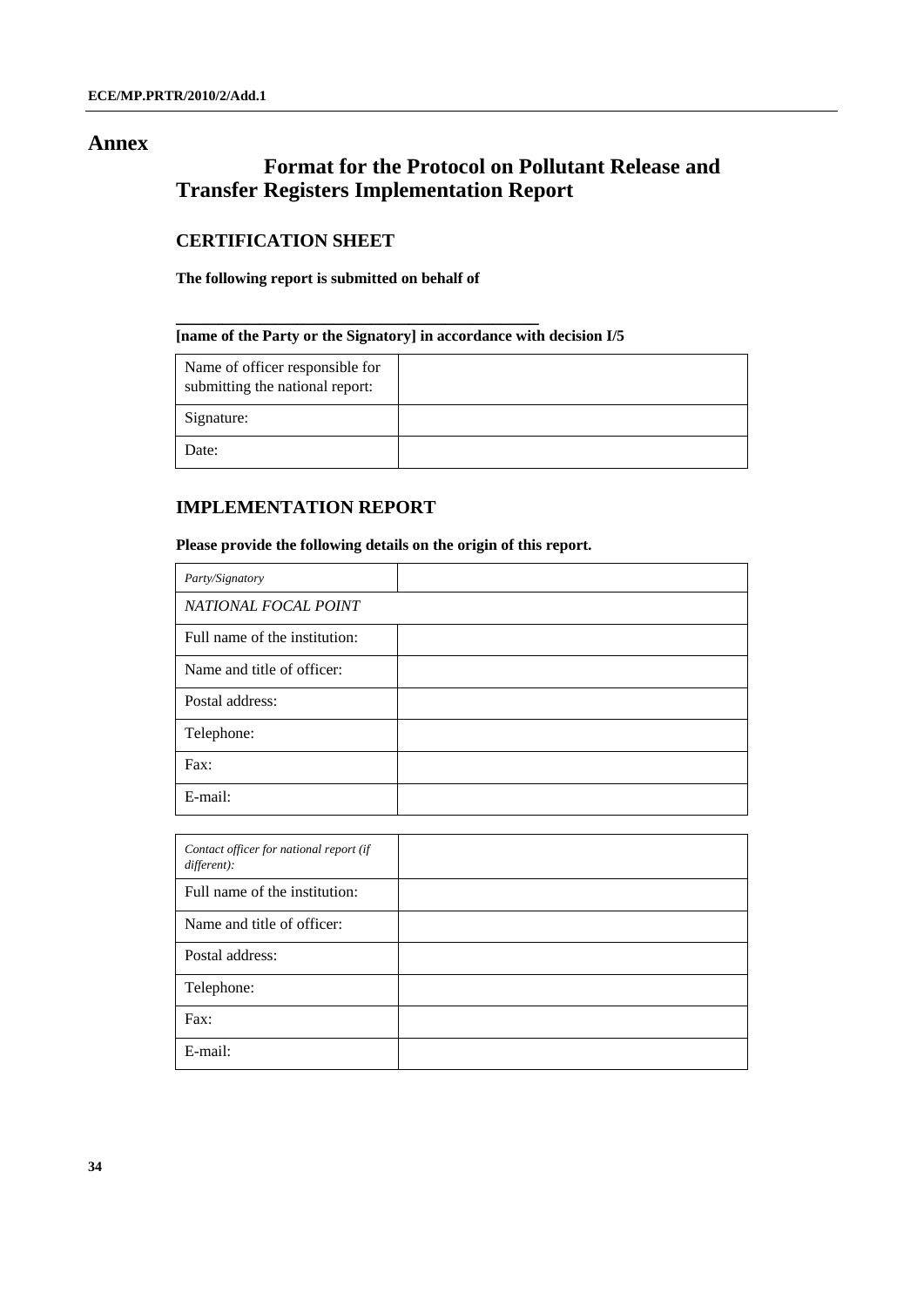| Designated competent authority<br>responsible for managing the national<br>or regional register (if different): |  |
|-----------------------------------------------------------------------------------------------------------------|--|
| Full name of the institution:                                                                                   |  |
| Name and title of officer:                                                                                      |  |
| Postal address:                                                                                                 |  |
| Telephone:                                                                                                      |  |
| Fax:                                                                                                            |  |
| E-mail:                                                                                                         |  |

 **Provide a brief description of the process by which this report has been prepared, including information on which types of public authorities were consulted or contributed to its preparation, how the public was consulted and how the outcome of the public consultation was taken into account and on the material which was used as a basis for preparing the report.**

 *Answer:* 

#### **Articles 3, 4 and 5**

 **List legislative, regulatory and other measures that implement the general provisions in articles 3 (general provisions), 4 (core elements of a pollutant release and transfer register system (PRTR)) and 5 (design and structure).** 

In particular, describe:

(a) With respect to **article 3**, **paragraph 1**, measures taken to ensure the implementation of the provisions of the Protocol, including enforcement measures;

(b) With respect to **article 3, paragraph 2**, measures taken to introduce a more extensive or more publicly accessible PRTR than required by the Protocol**;** 

(c) With respect to **article 3, paragraph 3**, measures taken to require that employees of a facility and members of the public who report a violation by a facility of national laws implementing this Protocol to public authorities are not penalized, persecuted or harassed for their actions in reporting the violation;

(d) With respect to **article 3, paragraph 5**, whether the PRTR system has been integrated into other reporting mechanisms and, if such integration has been undertaken, into which systems. Did such integration lead to elimination of duplicative reporting? Were any special challenges encountered or overcome in undertaking the integration, and how?

(e) With respect to **article 5, paragraph 1**, how releases and transfers can be searched and identified according to the parameters listed in subparagraphs (a) to (f);

(f) With respect to **article 5, paragraph 4,** provide the Universal Resource Locator (url) or Internet address where the register can be continuously and immediately accessed, or other electronic means with equivalent effect;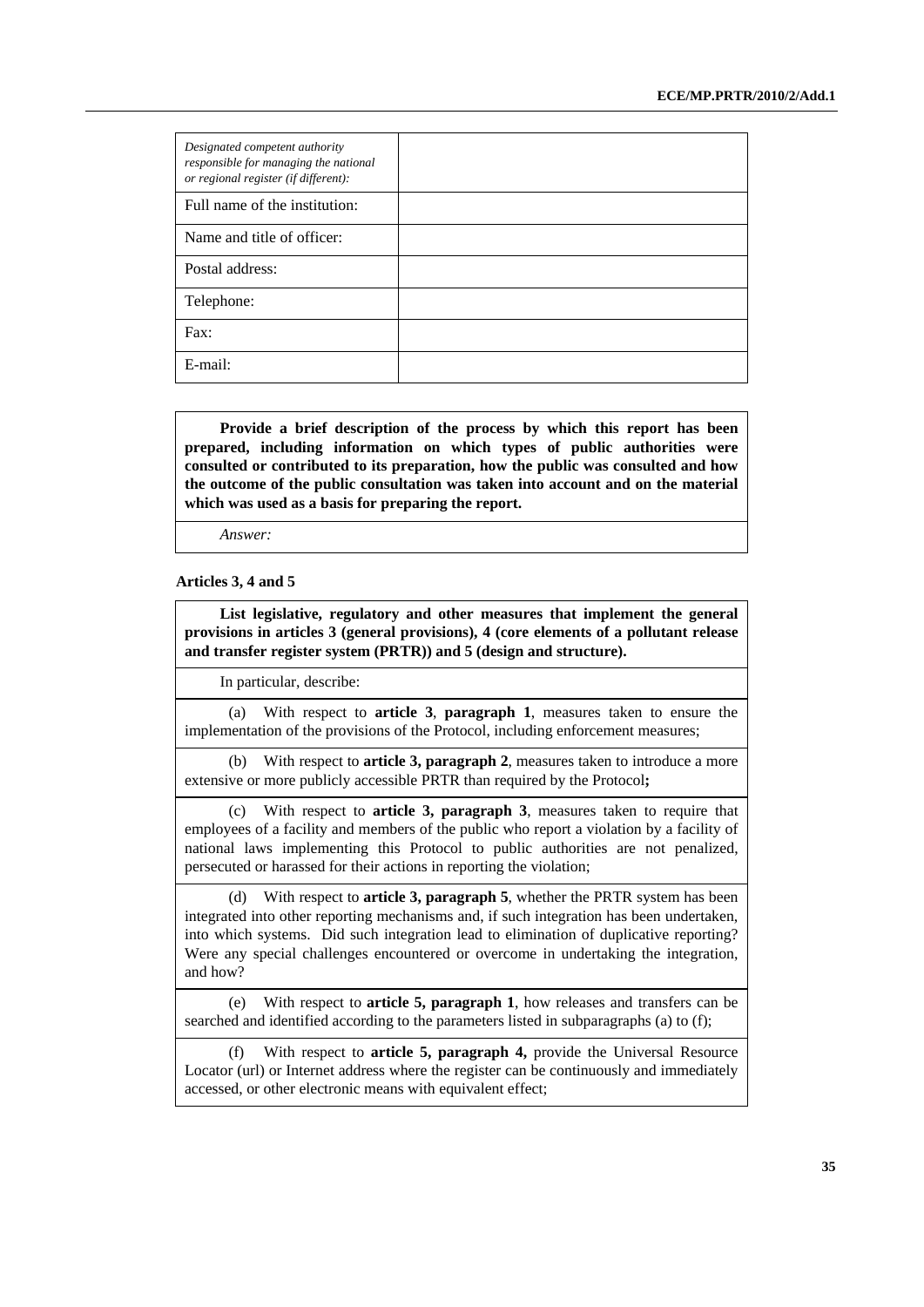(g) With respect to **article 5, paragraphs 5 and 6**, provide information on links from the Party's register to relevant existing, publicly accessible databases on subject matters related to environmental protection, if any, and a link to PRTRs of other Parties.

Answer:

#### **Article 7**

 **List legislative, regulatory and other measures that implement article 7 (reporting requirements).** 

Describe or identify as appropriate:

(a) With respect to **paragraph 1**, whether the reporting requirements of paragraph 1 (a) are required by the national system, or whether those of paragraph 1 (b) are required by the national system;

(b) With respect to **paragraphs 1, 2 and 5**, whether it is the owner of each individual facility that is required to fulfil the reporting requirements or whether it is the operator;

(c) With respect to **paragraph 1 and annex I**, any difference between the list of activities for which reporting is required under the Protocol, or their associated thresholds, and the list of activities and associated thresholds for which reporting is required under the national PRTR system;

(d) With respect to **paragraph 1 and annex II**, any difference between the list of pollutants for which reporting is required under the Protocol, or their associated thresholds, and the list of pollutants and associated thresholds for which reporting is required under the national PRTR system;

(e) With respect to **paragraph 3 and annex II**, whether for any particular pollutant or pollutants listed in annex II of the Protocol, the Party applies a type of threshold other than the one referred to in the responses to paragraph (a) above and, if so, why;

(f) With respect to **paragraph 4**, the competent authority designated to collect the information on releases of pollutants from diffuse sources specified in paragraphs 7 and 8;

(g) With respect to **paragraphs 5 and 6**, any differences between the scope of information to be provided by owners or operators under the Protocol and the information required under the national PRTR system, and whether the national system is based on pollutant-specific (paragraph  $5$  (d) (ii)) or waste-specific (paragraph  $5$  (d) (ii)) reporting of transfers;

(h) With respect to **paragraphs 4 and 7**, where diffuse sources have been included in the register, which diffuse sources have been included and how these can be searched and identified by users, in an adequate spatial disaggregation; or where they have not been included, provide information on measures to initiate reporting on diffuse sources;

(i) With respect to **paragraph 8**, the types of methodology used to derive the information on diffuse sources.

Answer: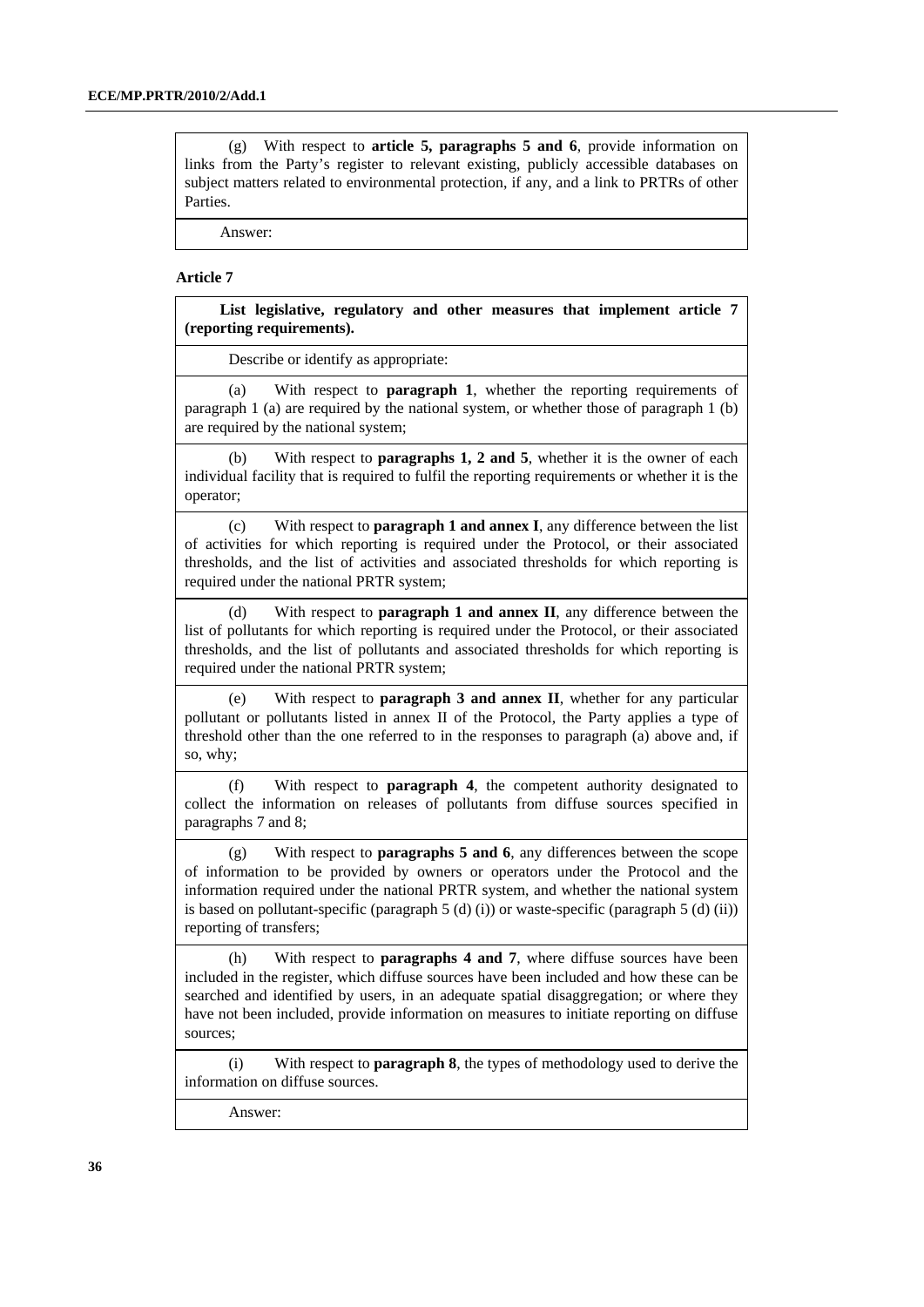#### **Article 8**

 **For each reporting cycle since the last national implementation report (or date of entry into force of the Protocol), please indicate:** 

(a) The reporting year (the calendar year to which the reported information relates);

(b) The deadline(s) by which the owners or operators of facilities were required to report to the competent authority;

(c) The date by which the information was required to be publicly accessible on the register, having regard to the requirements of **article 8** (reporting cycle);

(d) Whether the various deadlines for reporting by facilities and for having the information publicly accessible on the register were met in practice; and if they were delayed, the reasons for this;

(e) Whether methods of electronic reporting were used to facilitate the incorporation of the information required in the national register, and if such methods were used, the proportion of electronic reporting by facilities and any software applications used to support such reporting.

*Answer:*

### **Article 9**

 **Describe the legislative, regulatory and other measures ensuring the collection of data and the keeping of records, and establishing the types of methodologies used in gathering the information on releases and transfers, in accordance with article 9 (data collection and record-keeping).** 

*Answer:*

#### **Article 10**

 **Describe the rules, procedures and mechanisms ensuring the quality of the data contained in the national PRTR and what these revealed about the quality of data reported, having regard to the requirements of article 10 (quality assessment).**

*Answer:*

## **Article 11**

 **Describe the way(s) in which public access to the information contained in the register is facilitated, having regard to the requirements of article 11 (public access to information).**

*Answer:*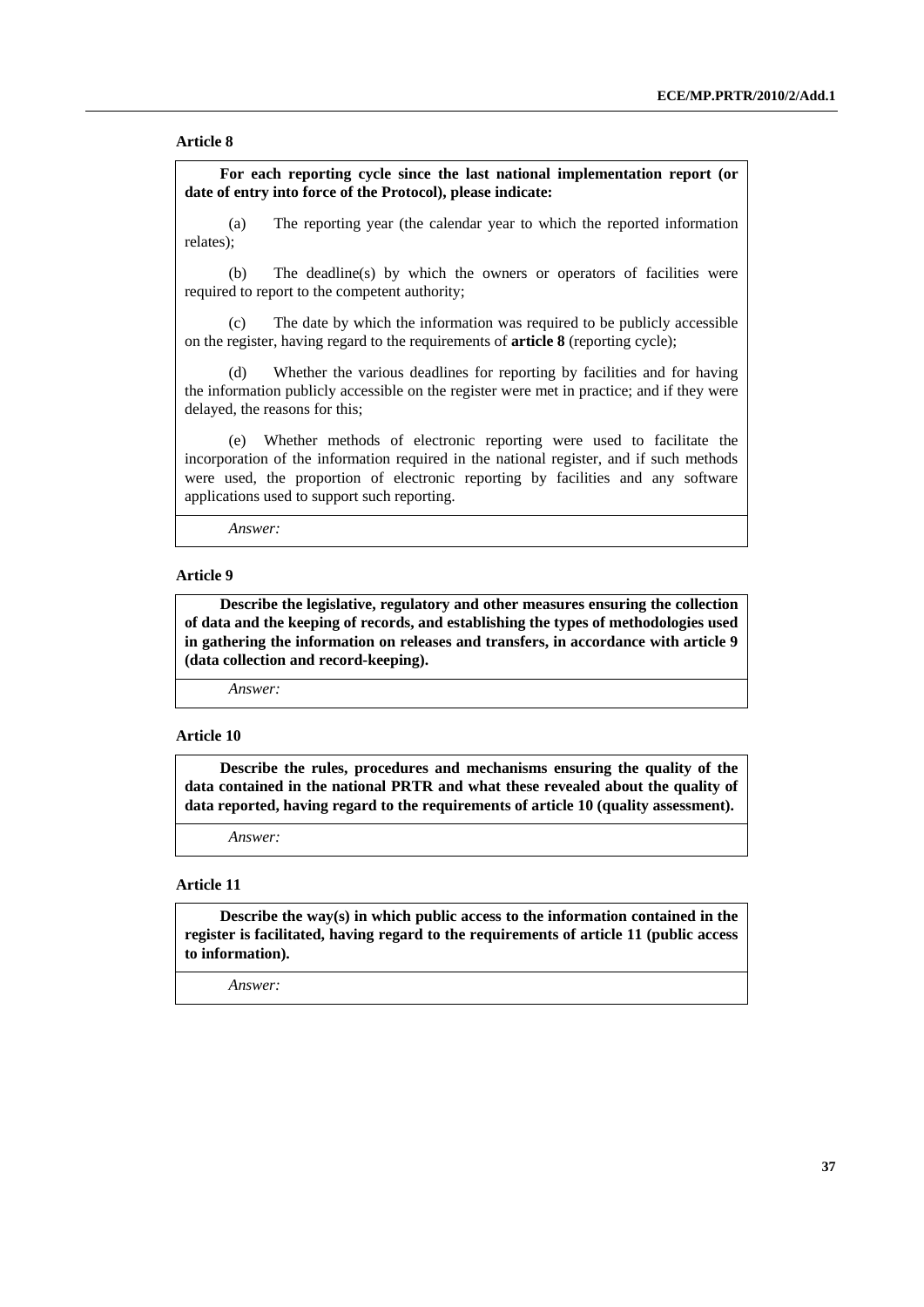#### **Article 12**

 **Where any information on the register is kept confidential, give an indication of the types of information that may be withheld and the frequency with which it is withheld, having regard to the requirements of article 12 (confidentiality). Please provide comments on practical experience and challenges encountered with respect to dealing with confidentiality claims, in particular with respect to the requirements set out in paragraph 2.** 

*Answer:*

#### **Article 13**

 **Describe the opportunities for public participation in the development of the national PRTR system, in accordance with article 13 (public participation in the development of national pollutant release and transfer registers), and any relevant experience with public participation in the development of the system.**

*Answer:*

#### **Article 14**

 **Describe the review procedure established by law to which all individuals have access if they consider that their request for information has been ignored, wrongfully refused or otherwise not dealt with in accordance with the provisions of article 14 (access to justice), and any use made of it.**

*Answer:*

#### **Article 15**

 **Describe how the Party has promoted public awareness of its PRTR and provide detail, in accordance with article 15 (capacity-building), on:** 

(a) Efforts to provide adequate capacity-building for and guidance to public authorities and bodies to assist them in carrying out their duties under the Protocol;

(b) Assistance and guidance to the public in accessing the national register and in understanding the use of the information contained in it.

*Answer:*

### **Article 16**

 **Describe how the Party has cooperated and assisted other Parties and encouraged cooperation among relevant international organizations, as appropriate, in particular:**

(a) In international actions in support of the objectives of this Protocol, in accordance with **paragraph 1 (a)**;

(b) On the basis of mutual agreements between the Parties concerned, in implementing national systems in pursuance of this Protocol, in accordance with **paragraph 1 (b)**;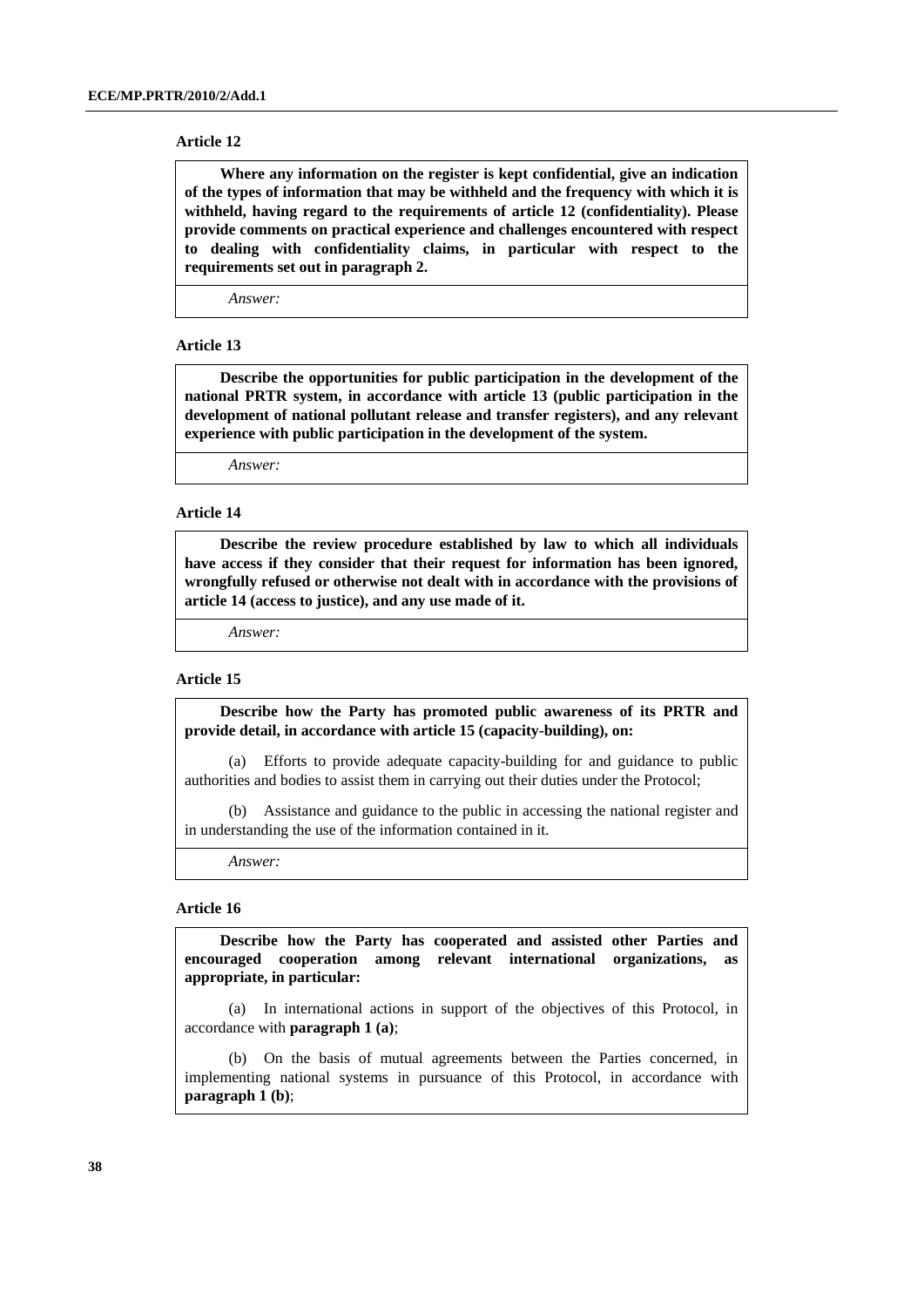(c) In sharing information under this Protocol on releases and transfers within border areas, in accordance with **paragraph 1 (c)**;

(d) In sharing information under this Protocol concerning transfers among Parties, in accordance with **paragraph 1 (d)**;

(e) Through the provision of technical assistance to Parties that are developing countries and Parties with economies in transition in matters relating to this Protocol, in accordance with **paragraph 2 (c)**.

*Answer:*

 **Provide any further comments relevant to the Party's implementation, or in the case of Signatories, preparation for implementation, of the Protocol. Parties and Signatories are invited to identify any challenges or obstacles encountered in setting up, gathering data for and filling in the register.**

*Answer:*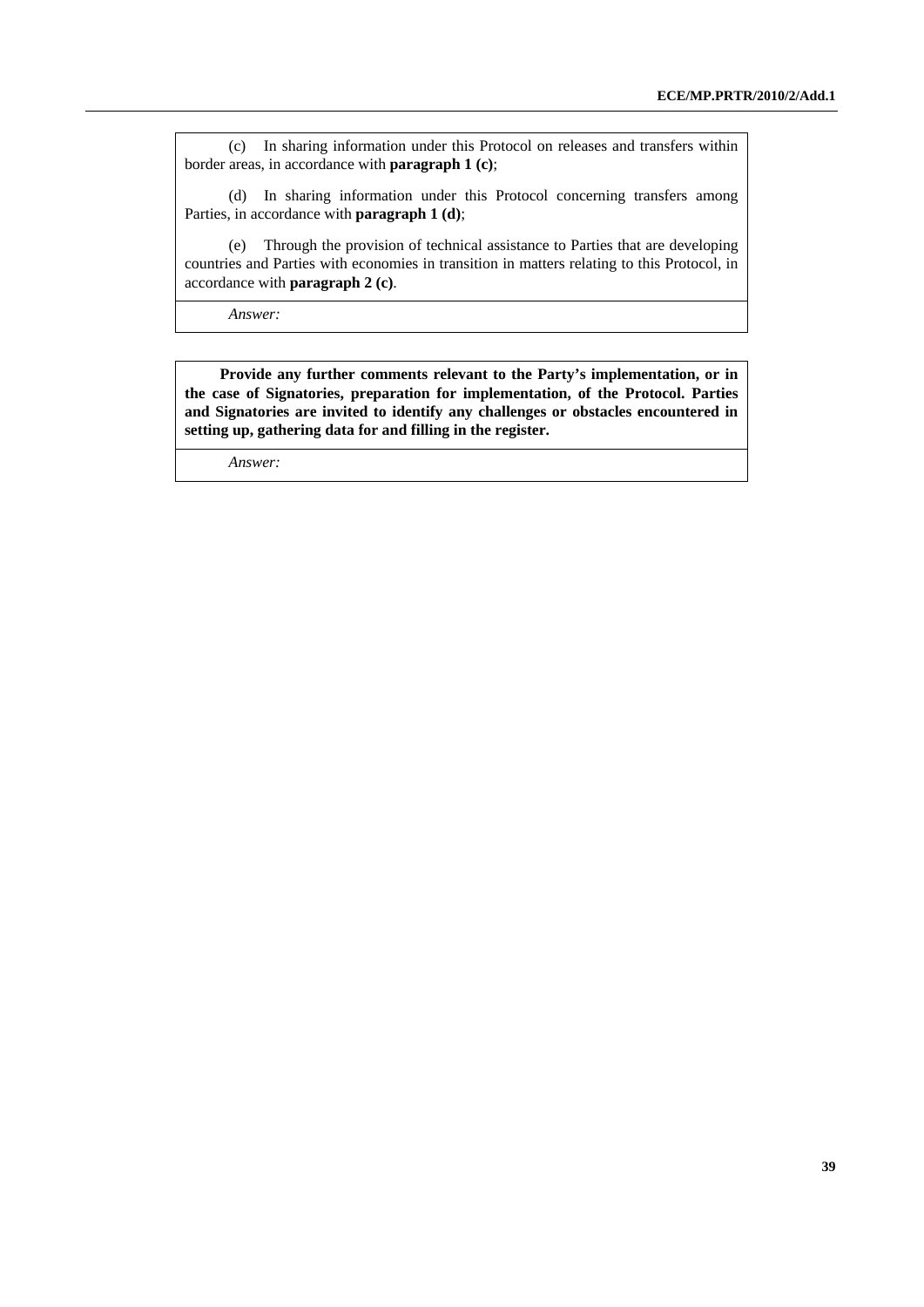## **Decision I/6**

 **Adopted by the Meeting of the Parties to the Protocol on Pollutant Release and Transfer Registers to the Aarhus Convention on Access to Information, Public Participation in Decision-making Procedures and Access to Justice in Environmental Matters at its first session held on 22 April 2010** 

# **Procedures for the Preparation, Adoption and Monitoring of Work Programmes and on the Work Programme for 2011–2014**

#### *The Meeting of the Parties,*

 *Recalling* article 17, paragraph 2, of the Protocol on Pollutant Release and Transfer Registers, which requires Parties to keep under continuous review the implementation and development of the Protocol, and with this purpose in mind, inter alia, to establish a programme of work,

 1. *Decides* that a work programme of activities under the auspices of the Protocol should be prepared for adoption at each ordinary session of the Meeting of the Parties to provide a framework guiding the undertaking of such activities during the intersessional period following that meeting;

 2. *Also decides* that for each activity in the work programme, the following details should be indicated:

- (a) Objective(s) and expected output;
- (b) Lead country, body or organization;
- (c) Method of work;
- (d) Time frame;

 (e) Estimated costs and expected sources of funding, if other than the United Nations regular budget, indicating the core requirements;

 3. *Resolves* that core requirements shall have priority in the allocation of the budgetary resources made available under the voluntary scheme of contributions established through decision I/3 on financial arrangements, Parties, Signatories and other States being encouraged to contribute to activities not covered by these resources as the need arises;

 4. *Requests* the secretariat to provide a more detailed assessment of the activities in the work programme for the period 2011–2014, including a breakdown of the cost estimates of each activity, and to report to the Working Group of the Parties to the Protocol. This should include examining whether or not a separate technical assistance mechanism should be established;

 5. *Also requests* the Bureau and the Working Group to keep under review the activities of the work programme for the period 2011–2014, and to report and make appropriate recommendations to the Meeting of the Parties at its second ordinary session;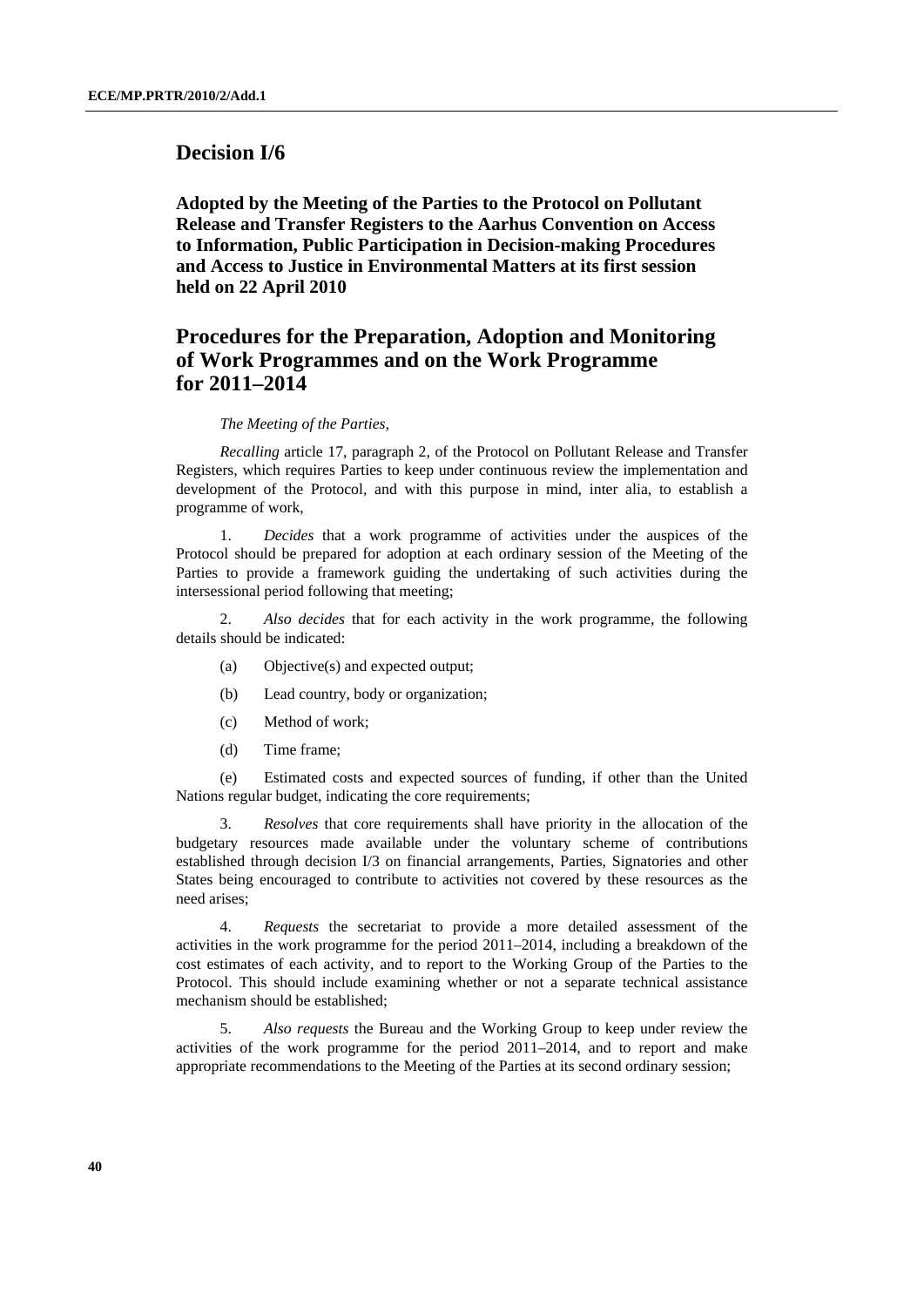6. *Adopts* the work programme under the auspices of the Protocol up until the second ordinary session of the Meeting of the Parties as contained in annex I to this decision;

 7. *Calls upon* the Parties and invites Signatories, other States and relevant intergovernmental, regional and non-governmental organizations to contribute actively to the activities contained in the work programme;

 8. *Decides* to review the procedures for the preparation, adoption and monitoring of work programmes at its second session in connection with the review of the financial arrangements and on the basis of any proposals from the Bureau or Working Group;

 9*. Requests* the Working Group to consider the need for a long-term strategic plan for the Protocol and, if deemed necessary, to take steps to prepare such a plan for possible adoption by the Meeting of the Parties, and to explore potential synergies between such a long-term strategic plan and the strategic plan for the Convention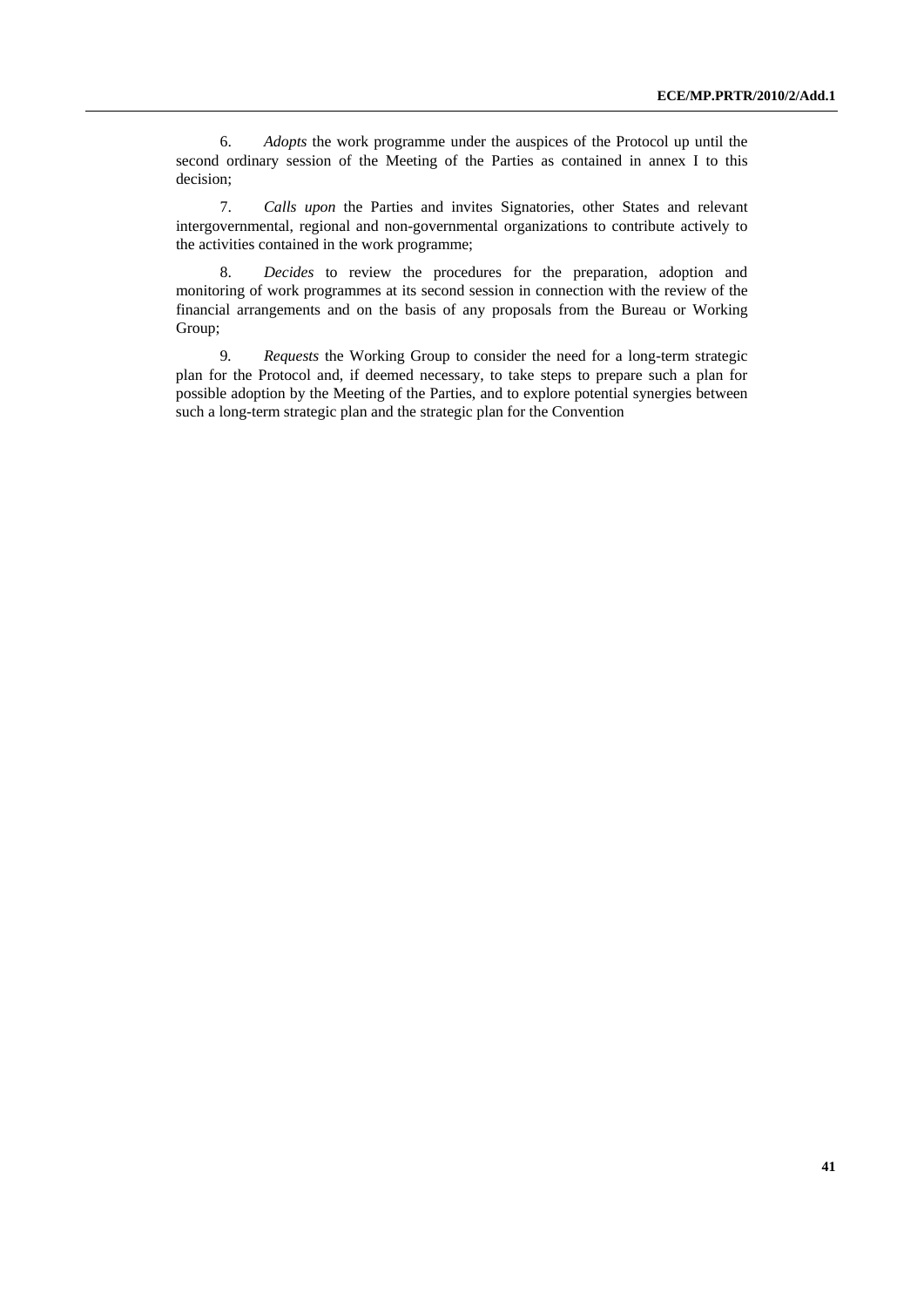| <b>Annex I</b>                                                                                                                                                                                                                                                                                                                                                                                                                                                                                                                                                                                                                                                                                                                                                               |                                                                                                                                                    |                                                                                                                                                                                                                                                                                                                                                                                                                           |                                                                                                                                                                                                                                                     |         |                                                                                              |     |     |  |
|------------------------------------------------------------------------------------------------------------------------------------------------------------------------------------------------------------------------------------------------------------------------------------------------------------------------------------------------------------------------------------------------------------------------------------------------------------------------------------------------------------------------------------------------------------------------------------------------------------------------------------------------------------------------------------------------------------------------------------------------------------------------------|----------------------------------------------------------------------------------------------------------------------------------------------------|---------------------------------------------------------------------------------------------------------------------------------------------------------------------------------------------------------------------------------------------------------------------------------------------------------------------------------------------------------------------------------------------------------------------------|-----------------------------------------------------------------------------------------------------------------------------------------------------------------------------------------------------------------------------------------------------|---------|----------------------------------------------------------------------------------------------|-----|-----|--|
| Work programme for 2011-2014<br>Estimated costs in thousands of United<br>States dollars per year (average)<br>Overall<br>Core<br>Objective and expected<br>Lead country, body or<br>Approximate<br>require-<br>require-<br>Method of work<br>time frame<br>Activity<br>organization<br>outcome<br><i>Item</i><br>ments<br>ments<br>101<br>142<br>Monitor and facilitate<br><b>Compliance Committee</b><br>Staff time,<br>Compliance Committee to meet<br>Ongoing<br>А.<br>Compliance<br>compliance with the<br>to review submissions,<br>Committee<br>mechanism<br>Protocol<br>communications, etc., prepare<br>meetings<br>decisions and reports and<br>$(travel + DSA),$<br>undertake fact-finding missions;<br>expert<br>secretariat to publicize the<br>missions, other |                                                                                                                                                    |                                                                                                                                                                                                                                                                                                                                                                                                                           |                                                                                                                                                                                                                                                     |         |                                                                                              |     |     |  |
|                                                                                                                                                                                                                                                                                                                                                                                                                                                                                                                                                                                                                                                                                                                                                                              |                                                                                                                                                    |                                                                                                                                                                                                                                                                                                                                                                                                                           |                                                                                                                                                                                                                                                     |         |                                                                                              |     |     |  |
|                                                                                                                                                                                                                                                                                                                                                                                                                                                                                                                                                                                                                                                                                                                                                                              |                                                                                                                                                    |                                                                                                                                                                                                                                                                                                                                                                                                                           |                                                                                                                                                                                                                                                     |         |                                                                                              |     |     |  |
|                                                                                                                                                                                                                                                                                                                                                                                                                                                                                                                                                                                                                                                                                                                                                                              |                                                                                                                                                    |                                                                                                                                                                                                                                                                                                                                                                                                                           | mechanism, develop a database<br>of cases and service the<br>Committee                                                                                                                                                                              |         | costs                                                                                        |     |     |  |
| <b>B.</b><br><b>Technical</b><br>assistance                                                                                                                                                                                                                                                                                                                                                                                                                                                                                                                                                                                                                                                                                                                                  | Assist countries in the<br>effective<br>implementation of the<br>Protocol<br>Evaluate the need for a<br>separate technical<br>assistance mechanism | Secretariat in close<br>cooperation with partner<br>organizations (the United<br><b>Nations Environment</b><br>Programme, the United<br>Nations Institute for<br>Training and Research,<br>the Organization for<br>Security and Cooperation<br>in Europe, the Regional<br><b>Environmental Center for</b><br>Central and Eastern<br>Europe, GRID-Arendal),<br>in the framework<br>programme for PRTR<br>capacity-building | Specific projects in countries<br>needing assistance; training<br>workshops, guidance materials<br>and technical assistance, mostly<br>separately funded; minimum of<br>one subregional workshop per<br>year; questionnaire, analysis of<br>results | Ongoing | Staff time,<br>meetings<br>$(travel + DSA)$<br>for eligible<br>participants),<br>consultancy | 125 | 205 |  |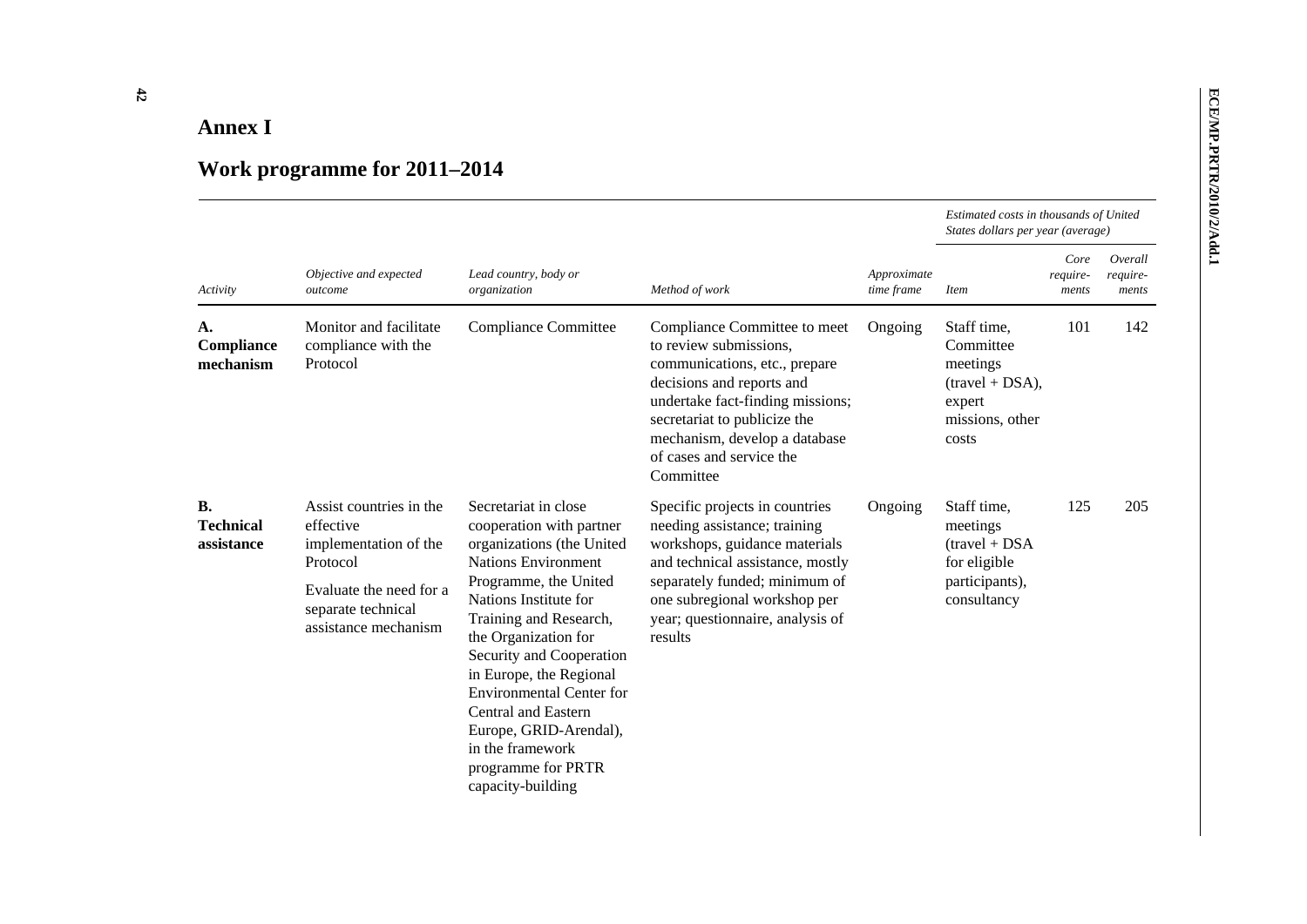| Activity                                                     |                                                                                                                                     |                                                 |                                                                                                                                                                                                                                                                                                                                                                                                                                                                                                       |                           | Estimated costs in thousands of United<br>States dollars per year (average)                  |                           |                              |  |  |
|--------------------------------------------------------------|-------------------------------------------------------------------------------------------------------------------------------------|-------------------------------------------------|-------------------------------------------------------------------------------------------------------------------------------------------------------------------------------------------------------------------------------------------------------------------------------------------------------------------------------------------------------------------------------------------------------------------------------------------------------------------------------------------------------|---------------------------|----------------------------------------------------------------------------------------------|---------------------------|------------------------------|--|--|
|                                                              | Objective and expected<br>outcome                                                                                                   | Lead country, body or<br>organization           | Method of work                                                                                                                                                                                                                                                                                                                                                                                                                                                                                        | Approximate<br>time frame | <i>Item</i>                                                                                  | Core<br>require-<br>ments | Overall<br>require-<br>ments |  |  |
| C.<br><b>Information</b><br>exchange on a<br>technical level | Monitor and facilitate<br>the implementation of<br>the Protocol                                                                     | Working Group of the<br>Parties to the Protocol | Meetings of the Working Group<br>of the Parties to the Protocol; ad<br>hoc meetings; use of electronic<br>tools                                                                                                                                                                                                                                                                                                                                                                                       | Ongoing                   | Staff time,<br>meetings<br>$(travel + DSA)$<br>for eligible<br>participants),<br>consultancy | 69                        | 103                          |  |  |
| D.<br><b>Reporting</b><br>mechanism                          | Monitor and facilitate<br>the implementation of<br>the Protocol; facilitate<br>reporting, review of<br>compliance and<br>experience | Working Group of the<br>Parties to the Protocol | Meetings of the Working Group<br>of the Parties to the Protocol;<br>optimization of synergies with<br>the Task Force on Electronic<br>Information Tools to the<br>Convention; exchange on a<br>technical level of information on<br>the application of electronic<br>information tools; use of the<br>online implementation database<br>in the Aarhus Clearinghouse for<br>Environmental Democracy, the<br>Virtual PRTR Classroom, the<br>PRTR capacity-building<br>activities matrix and e-reporting | Ongoing                   | Staff time,<br>consultancy                                                                   | 34                        | 53                           |  |  |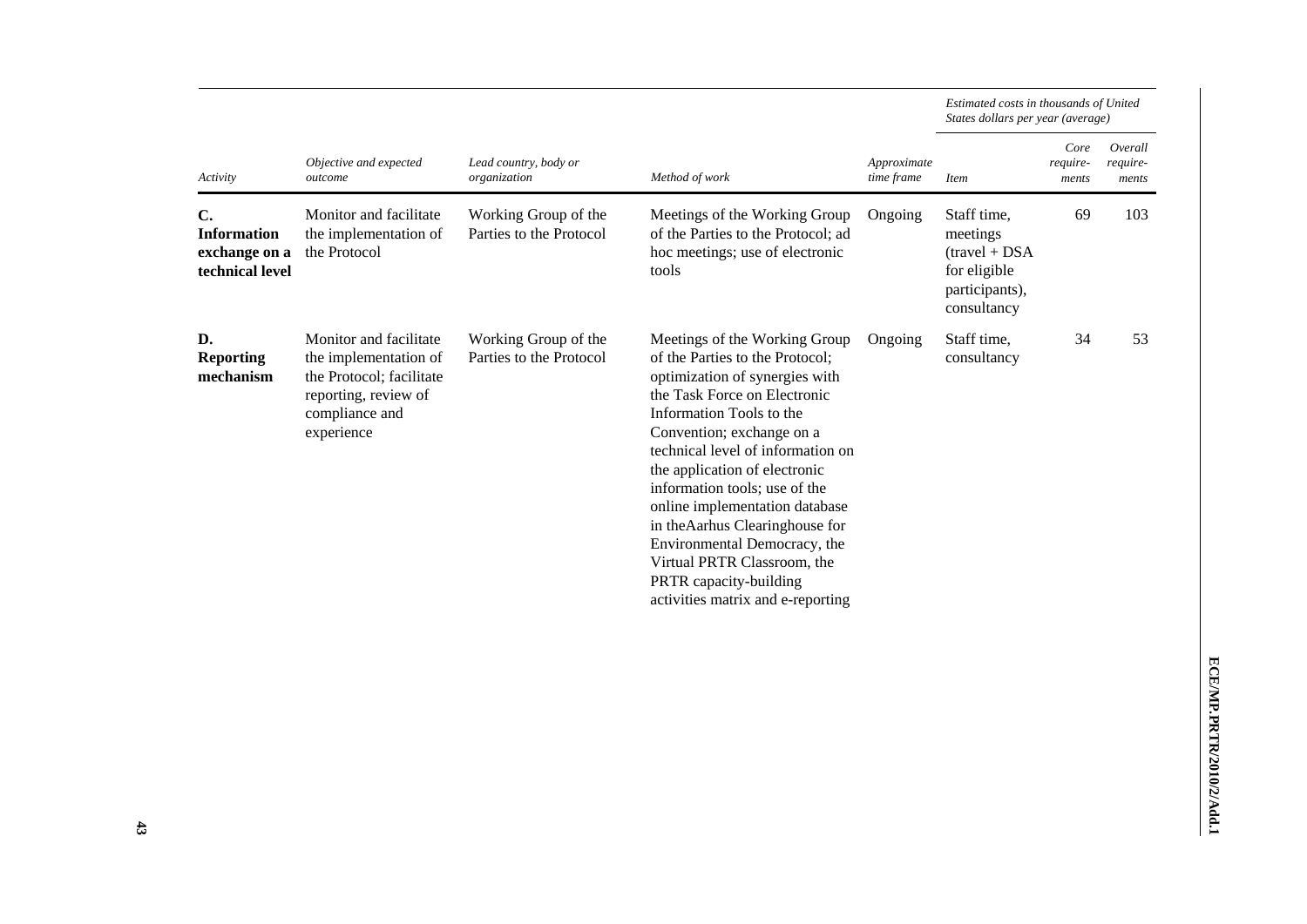|                                                                                                                                               |                                                                                                                                                                                                                                                                                                               |                                                                                                    |                                                                                                                                                                                                                                                                             |                           | Estimated costs in thousands of United<br>States dollars per year (average)                                                                               |                           |                              |
|-----------------------------------------------------------------------------------------------------------------------------------------------|---------------------------------------------------------------------------------------------------------------------------------------------------------------------------------------------------------------------------------------------------------------------------------------------------------------|----------------------------------------------------------------------------------------------------|-----------------------------------------------------------------------------------------------------------------------------------------------------------------------------------------------------------------------------------------------------------------------------|---------------------------|-----------------------------------------------------------------------------------------------------------------------------------------------------------|---------------------------|------------------------------|
| Activity                                                                                                                                      | Objective and expected<br>outcome                                                                                                                                                                                                                                                                             | Lead country, body or<br>organization                                                              | Method of work                                                                                                                                                                                                                                                              | Approximate<br>time frame | <i>Item</i>                                                                                                                                               | Core<br>require-<br>ments | Overall<br>require-<br>ments |
| E.<br><b>Awareness-</b><br>raising and<br>promotion of<br>the Protocol<br>and its<br>interlinkages<br>with other<br>treaties and<br>processes | Further the knowledge<br>of the Protocol<br>throughout the UNECE<br>region and beyond,<br>increase the number of<br>Parties to the Protocol;<br>further the application<br>of the Protocol in the<br>context of other<br>multilateral<br>environmental<br>agreements and related<br>processes<br>(SAICM/ICCM) | Secretariat                                                                                        | Participate in key regional and<br>international events and<br>processes; provide support to<br>workshops organized by others;<br>prepare leaflets, publications,<br>news bulletins and other<br>materials; update website; write<br>and review articles on the<br>Protocol | Ongoing                   | Staff time,<br>participation in<br>relevant events<br>where funding<br>is not provided<br>for by the<br>organizers<br>(travel and<br>DSA),<br>consultancy | 34                        | 53                           |
| F.<br>Coordination<br>and oversight<br>of inter-<br>sessional<br>activities                                                                   | Coordination and<br>oversight of the<br>activities under the<br>Protocol, i.e., through<br>the implementation of<br>this work programme                                                                                                                                                                       | Working Group of the<br>Parties to the Protocol and<br>the Bureau of the Meeting<br>of the Parties | Meetings of the Working Group<br>of the Parties to the Protocol:<br>meetings of the Bureau as<br>necessary; consultations among<br>Bureau members using e-mail                                                                                                              | Ongoing                   | Staff time                                                                                                                                                | 79                        | 93                           |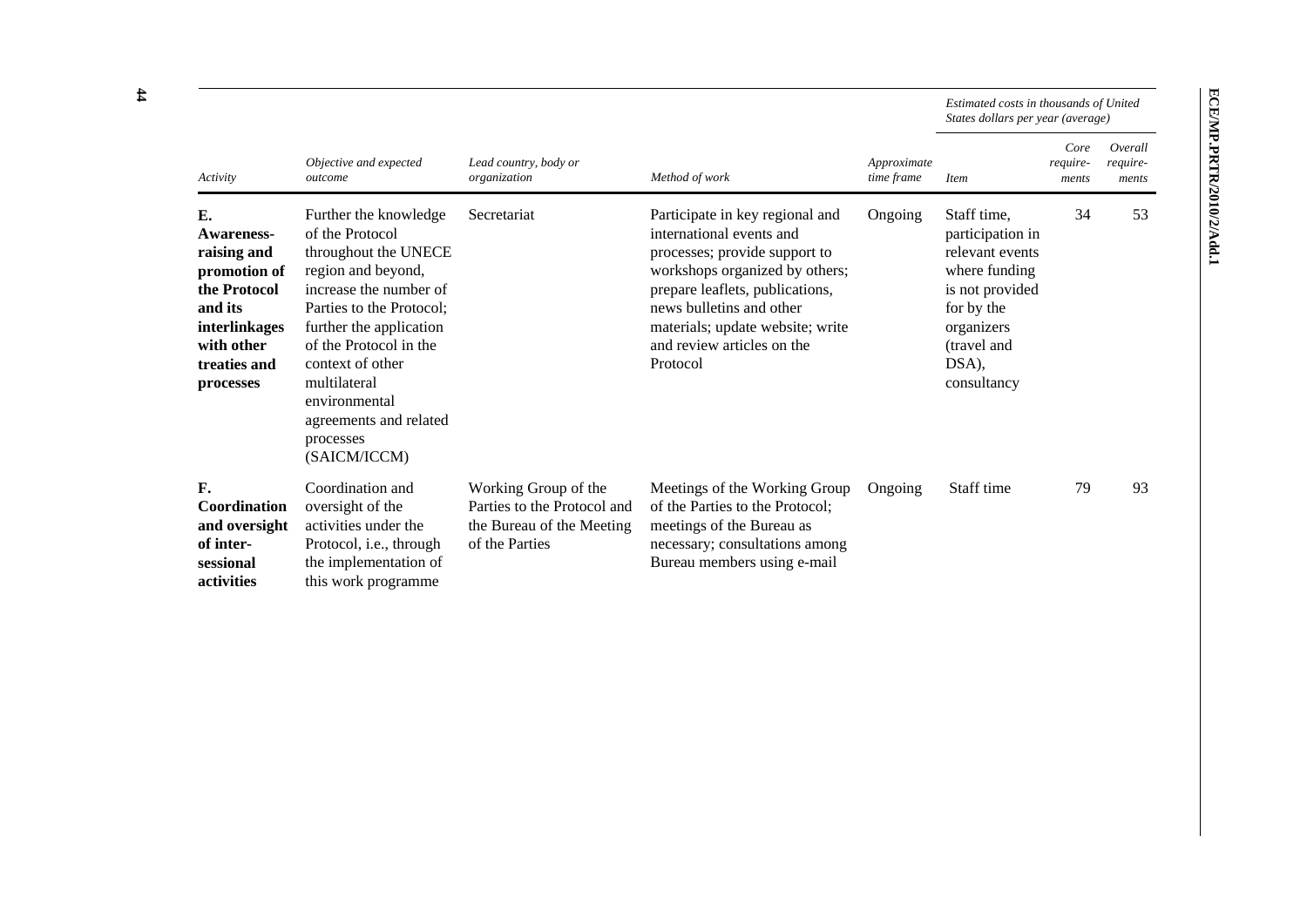| Activity                                                                 |                                                                                                                                 |                                                                 |                                                                                                                                                                                                                                                    |                           | Estimated costs in thousands of United<br>States dollars per year (average) |                           |                              |  |
|--------------------------------------------------------------------------|---------------------------------------------------------------------------------------------------------------------------------|-----------------------------------------------------------------|----------------------------------------------------------------------------------------------------------------------------------------------------------------------------------------------------------------------------------------------------|---------------------------|-----------------------------------------------------------------------------|---------------------------|------------------------------|--|
|                                                                          | Objective and expected<br>outcome                                                                                               | Lead country, body or<br>organization                           | Method of work                                                                                                                                                                                                                                     | Approximate<br>time frame | <b>Item</b>                                                                 | Core<br>require-<br>ments | Overall<br>require-<br>ments |  |
| G.<br><b>Technical</b><br>assessment of<br>provisions of<br>the Protocol | Drafting of<br>recommendations on<br>technical issues to the<br>Meeting of the Parties,<br>based on the assessment<br>report(s) | Secretariat; Working<br>Group of the Parties to the<br>Protocol | Meetings of the Working Group<br>of the Parties to the Protocol,<br>electronic consultation; drafting<br>of assessment report(s) on<br>experience gained in the<br>development of national PRTRs<br>according to article $6(2)$ of the<br>Protocol | Ongoing                   | Staff time,<br>consultancy                                                  | 22                        | 42                           |  |
| H.<br><b>Horizontal</b><br>support areas                                 | Overall support that<br>covers multiple<br>substantive areas of the<br>work programme                                           | Secretariat                                                     | Secretarial support, staff training, Ongoing<br>equipment                                                                                                                                                                                          |                           | Staff time                                                                  | 27                        | 53                           |  |
| <b>Subtotal</b>                                                          |                                                                                                                                 |                                                                 |                                                                                                                                                                                                                                                    |                           |                                                                             | 490                       | 746                          |  |
|                                                                          | Programme support costs (13%)                                                                                                   |                                                                 |                                                                                                                                                                                                                                                    |                           |                                                                             | 64                        | 97                           |  |
| <b>Total</b>                                                             |                                                                                                                                 |                                                                 |                                                                                                                                                                                                                                                    |                           |                                                                             | 554                       | 843                          |  |

*Abbreviations:* DSA, daily subsistence allowance; ICCM, International Conference on Chemicals Management; PRTR, pollutant release and transfer register; SAICM, Strategic Approach to International Chemicals Management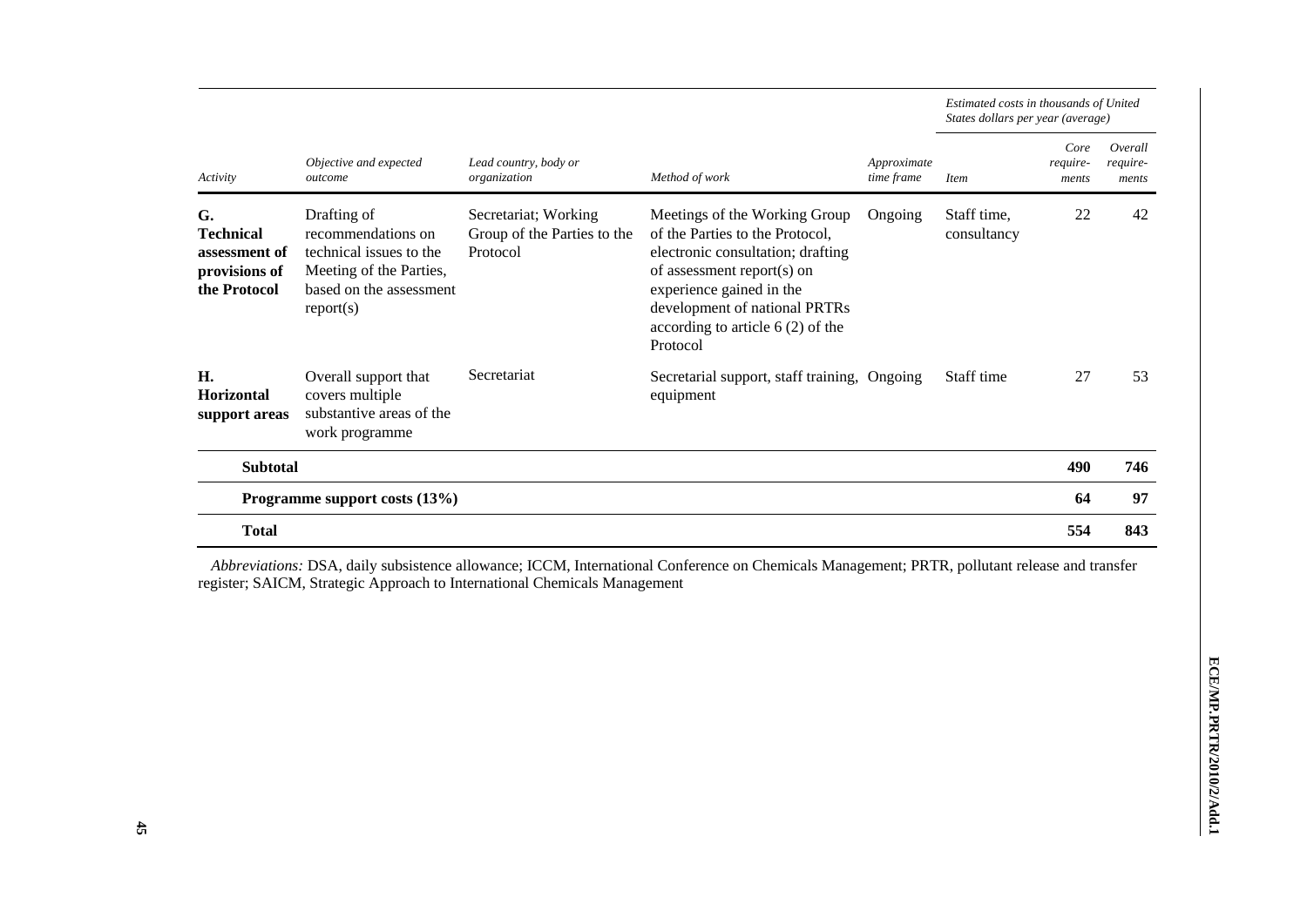| <b>Annex II</b>                       |                                                                                                                                                           |         |         |                 |                |                                                  |                |                 |                |                               |                |
|---------------------------------------|-----------------------------------------------------------------------------------------------------------------------------------------------------------|---------|---------|-----------------|----------------|--------------------------------------------------|----------------|-----------------|----------------|-------------------------------|----------------|
|                                       | Estimated costs of the activities proposed in the Work Programme for 2011–2014<br>to be covered from sources other than the United Nations regular budget |         |         |                 |                |                                                  |                |                 |                |                               |                |
|                                       |                                                                                                                                                           |         |         |                 |                | Estimated cost in United States dollars per year |                |                 |                |                               |                |
|                                       |                                                                                                                                                           | 2011    |         | 2012            |                | 2013                                             |                | 2014            |                | 2011-2014 average<br>per year |                |
| Activity                              | Description                                                                                                                                               | Core    | Overall | Core            | Overall        | Core                                             | Overall        |                 | Core Overall   |                               | Core Overall   |
| A. Compliance mechanism               |                                                                                                                                                           |         |         |                 |                |                                                  |                |                 |                |                               |                |
| Staff time                            | Professional support: 0.20 P4 (core),<br>$0.20 P4 + 0.05 P3$ (overall)                                                                                    | 46 000  | 55 500  | 46 9 20         | 56 610         | 47 858                                           | 57 742         | 48 816          | 58 897         | 47 398                        | 57 187         |
| Travel, DSA<br>(experts/participants) | Committee members, other participants<br>(2 meetings of Compliance Committee)<br>per year)                                                                | 40 000  | 60 000  | 40 000          | 60 000         | 40 000                                           | 60 000         | 40 000          | 60 000         | 40 000                        | 60 000         |
| Travel, DSA (staff)                   | Expert missions                                                                                                                                           | 5 000   | 10 000  | 5 0 0 0         | 10 000         | 5 000                                            | 10 000         | 5 0 0 0         | 10 000         | 5 0 0 0                       | 10 000         |
| Subcontracts                          | Consultancy (off-site translation,,<br>expert advice)                                                                                                     | 5 0 0 0 | 10 000  | 10 000          | 10 000         | 10 000                                           | 20 000         | 10 000          | 20 000         | 8 7 5 0                       | 15 000         |
| <b>Subtotal</b>                       |                                                                                                                                                           | 96 000  | 135 500 | 101 920 136 610 |                | 102 858 147 742                                  |                | 103 816 148 897 |                | 101 148 142 187               |                |
| <b>B.</b> Technical assistance        |                                                                                                                                                           |         |         |                 |                |                                                  |                |                 |                |                               |                |
| Staff time                            | Professional support: 0.30 P-4 (core),<br>$0.30$ P-4 + 0.20 P-3 (overall)                                                                                 | 69 000  | 107 000 |                 | 70 380 109 140 |                                                  | 71 788 111 323 |                 | 73 223 113 549 |                               | 71 098 110 253 |
| Travel. DSA<br>(experts/participants) | Eligible participants (annual meeting of<br>International PRTR Coordinating Group,<br>workshops)                                                          | 4 0 0 0 | 5 0 0 0 | 4 0 0 0         | 5 0 0 0        | 4 0 0 0                                          | 5 0 0 0        | 4 0 0 0         | 5 0 0 0        | 4 0 0 0                       | 5 0 0 0        |
| Travel, DSA (staff)                   | Workshops, seminars, trainings for<br>participation at relevant events where<br>no other funding is available                                             | 5 0 0 0 | 10 000  | 5 0 0 0         | 10 000         | 5 0 0 0                                          | 10 000         | 5 0 0 0         | 10 000         | 5 0 0 0                       | 10 000         |
| Subcontracts                          |                                                                                                                                                           | 45 000  | 80 000  | 45 000          | 80 000         | 45 000                                           | 80 000         | 45 000          | 80 000         | 45 000                        | 80 000         |
| <b>Subtotal</b>                       |                                                                                                                                                           | 123 000 | 202 000 | 124 380 204 140 |                | 125 788 206 323                                  |                | 127 223 208 549 |                | 125 098 205 253               |                |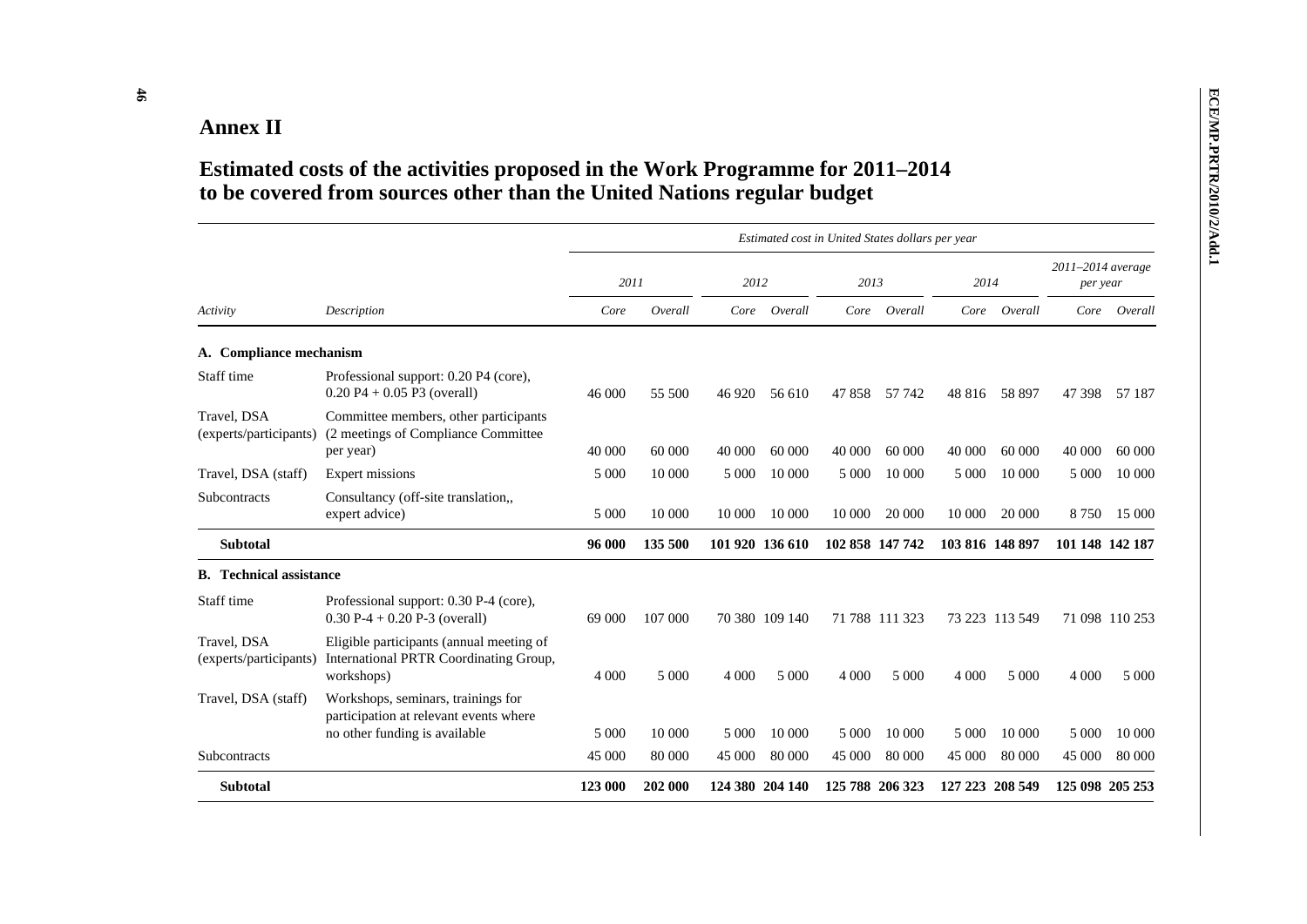|                                       |                                                                                                            | Estimated cost in United States dollars per year |              |               |                |         |                |         |                |                               |                |
|---------------------------------------|------------------------------------------------------------------------------------------------------------|--------------------------------------------------|--------------|---------------|----------------|---------|----------------|---------|----------------|-------------------------------|----------------|
|                                       |                                                                                                            | 2011                                             |              | 2012          |                | 2013    |                | 2014    |                | 2011-2014 average<br>per year |                |
| Activity                              | Description                                                                                                | Core                                             | Overall      |               | Core Overall   |         | Core Overall   |         | Core Overall   |                               | Core Overall   |
|                                       | C. Information exchange on a technical level                                                               |                                                  |              |               |                |         |                |         |                |                               |                |
| Staff time                            | Professional support: 0.15 P-4 (core),<br>$0.15$ P-4 + 0.05 P-3 (overall)                                  | 34 500                                           | 44 000       | 35 190        | 44 880         | 35 894  | 45 778         | 36 612  | 46 693         | 35 549                        | 45 338         |
| Travel, DSA<br>(experts/participants) | Eligible participants (expert meetings)                                                                    | $\mathbf{0}$                                     | $\mathbf{0}$ |               | 8 000 12 000   | 8 0 0 0 | 12 000         | 8 0 0 0 | 12 000         | 6 0 0 0                       | 9 0 0 0        |
| Travel, DSA (staff)                   | Travel, DSA for participation at relevant<br>events where no other funding is available                    | 5 000                                            | 10 000       | 5 0 0 0       | 10 000         | 5 0 0 0 | 10 000         | 5 0 0 0 | 10 000         | 5 0 0 0                       | 10 000         |
| Subcontracts                          | Consultancy (studies, publications,<br>materials)                                                          | 20 000                                           | 35 000       | 25 000        | 35 000         | 25 000  | 50 000         | 20 000  | 35 000         | 22 500                        | 38 750         |
| <b>Subtotal</b>                       |                                                                                                            | 59 500                                           | 89 000       |               | 73 190 101 880 |         | 73 894 117 778 |         | 69 612 103 693 |                               | 69 049 103 088 |
| D. Reporting mechanism                |                                                                                                            |                                                  |              |               |                |         |                |         |                |                               |                |
| Staff time                            | Professional support: 0.10 P-4 (core),<br>$0.10 P-4 + 0.05 P-3$ (overall)                                  | 23 000                                           | 32 500       | 23 460        | 33 150         | 23 9 29 | 33 813         | 24 408  | 34 4 89        | 23 699                        | 33 4 88        |
| Subcontracts                          | Consultancy (studies, database<br>development)                                                             | 10 000                                           | 20 000       | 10 000        | 20 000         | 10 000  | 20 000         | 10 000  | 20 000         | 10 000                        | 20 000         |
| <b>Subtotal</b>                       |                                                                                                            | 33 000                                           | 52 500       | <b>33 460</b> | 53 150         | 33 9 29 | 53 813         | 34 408  | 54 489         | 33 699                        | 53 488         |
|                                       | E. Awareness-raising and promotion of the Protocol and its interlinkages with other treaties and processes |                                                  |              |               |                |         |                |         |                |                               |                |
| Staff time                            | Professional support: 0.10 P-4 (core),<br>$0.10 P-4 + 0.05 P-3$ (overall)                                  | 23 000                                           | 32 500       | 23 460        | 33 150         | 23 9 29 | 33 813         | 24 408  | 34 4 89        | 23 699                        | 33 4 88        |
| Travel, DSA<br>(experts/participants) | Eligible participants                                                                                      | 5 0 0 0                                          | 10 000       | 5 0 0 0       | 10 000         | 5 0 0 0 | 10 000         | 5 0 0 0 | 10 000         | 5 0 0 0                       | 10 000         |
| Travel, DSA (staff)                   | Travel, DSA                                                                                                | 5 000                                            | 10 000       | 5 0 0 0       | 10 000         | 5 0 0 0 | 10 000         | 5 000   | 10 000         | 5 000                         | 10 000         |
| <b>Subtotal</b>                       |                                                                                                            | 33 000                                           | 52 500       | 33 460        | 53 150         | 33 9 29 | 53 813         | 34 408  | 54 489         | 33 699                        | 53 488         |
|                                       | F. Coordination and oversight of intersessional activities                                                 |                                                  |              |               |                |         |                |         |                |                               |                |
| Staff time                            | Professional support: 0.10 P-4 (core),<br>$0.10 P-4 + 0.05 P-3$ (overall)                                  | 23 000                                           | 32 500       | 23 460        | 33 150         | 23 9 29 | 33 813         | 24 408  | 34 4 89        | 23 699                        | 33 4 88        |
| Travel, DSA (staff)                   | Travel, DSA                                                                                                | 5 0 0 0                                          | 10 000       | 5 0 0 0       | 10 000         | 5 0 0 0 | 10 000         | 5 0 0 0 | 10 000         | 5 0 0 0                       | 10 000         |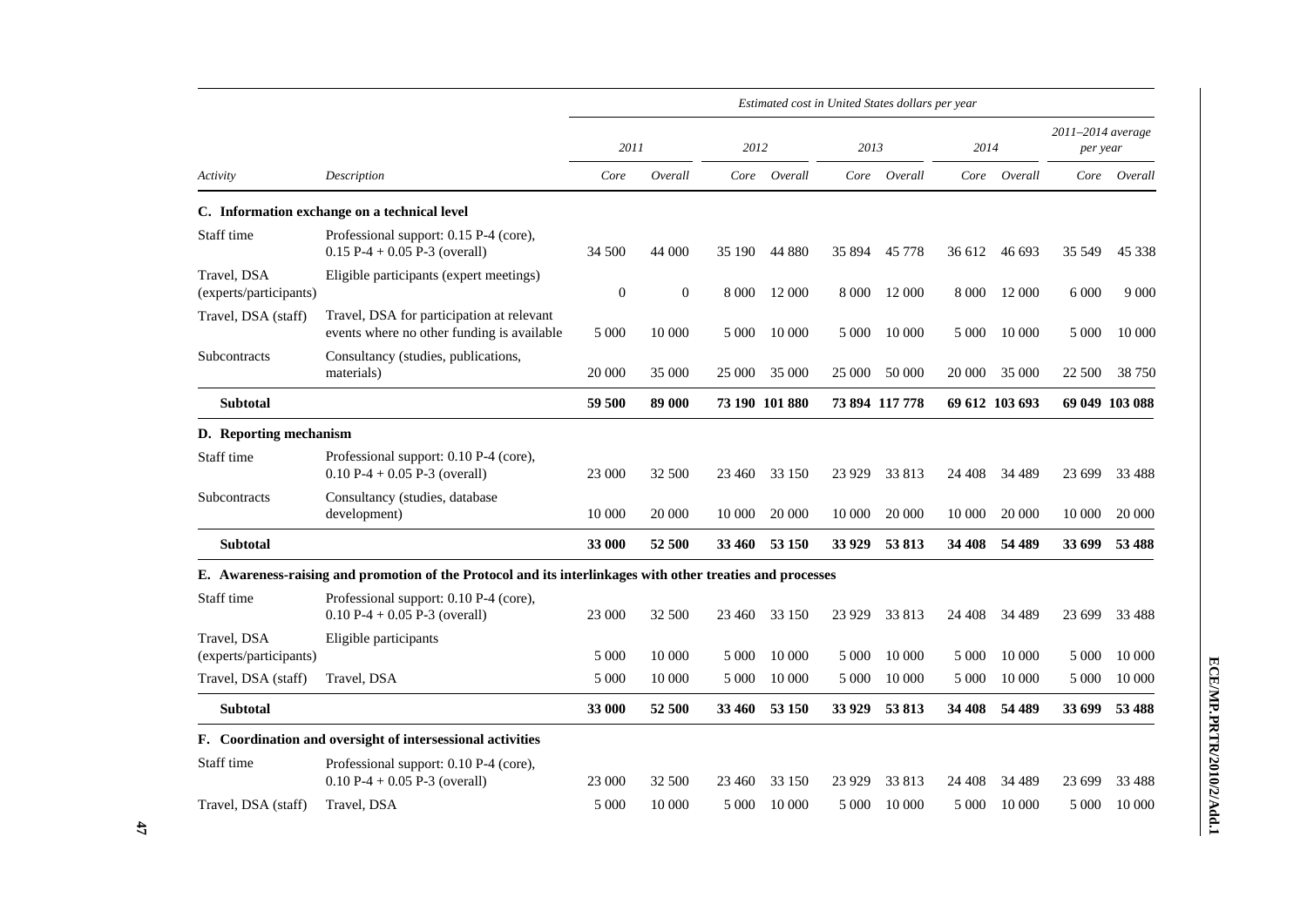| Activity                      | Description                                                                                             | Estimated cost in United States dollars per year |         |                 |         |                 |         |         |                 |                               |               |
|-------------------------------|---------------------------------------------------------------------------------------------------------|--------------------------------------------------|---------|-----------------|---------|-----------------|---------|---------|-----------------|-------------------------------|---------------|
|                               |                                                                                                         | 2011                                             |         | 2012            |         | 2013            |         | 2014    |                 | 2011-2014 average<br>per year |               |
|                               |                                                                                                         | Core                                             | Overall | Core            | Overall | Core            | Overall | Core    | Overall         |                               | Core Overall  |
| Travel, DSA                   | Eligible participants (sessions of the<br>(experts/participants) meeting of the Parties, Working Group) | 40 000                                           | 40 000  | 40 000          | 40 000  | 40 000          | 40 000  | 80 000  | 80 000          | 50 000                        | 50 000        |
| <b>Subtotal</b>               |                                                                                                         | 68 000                                           | 82 500  | 68 460          | 83 150  | 68 9 29         | 83 813  |         | 109 408 124 489 | 78 699                        | 93 488        |
|                               | G. Technical assessment of provisions of the Protocol                                                   |                                                  |         |                 |         |                 |         |         |                 |                               |               |
| Staff time<br>Subcontracts    | Professional support: 0.05 P-4 (core),<br>$0.05 P-4 + 0.05 P-3$ (overall)                               | 11 500                                           | 21 000  | 11 730          | 21 4 20 | 11965           | 21 848  | 12 204  | 22 2 85         | 11 850                        | 21 638        |
|                               | Consultancy (collection and examination<br>of case studies)                                             | 10 000                                           | 20 000  | 10 000          | 20 000  | 10 000          | 20 000  | 10 000  | 20 000          | 10 000                        | 20 000        |
| <b>Subtotal</b>               |                                                                                                         | 21 500                                           | 41 000  | 21 730          | 41 4 20 | 21 965          | 41848   | 22 204  | 42 285          | 21 850                        | 41 638        |
| H. Horizontal support areas   |                                                                                                         |                                                  |         |                 |         |                 |         |         |                 |                               |               |
| Staff time                    | Secretariat support (G-5): 0.25 (core),<br>$0.50$ (overall)                                             | 25 9 25                                          | 51 850  | 26 4 44         | 52 887  | 26 972          | 53 945  | 27 5 12 | 55 024          | 26 7 13                       | 53 4 26       |
| <b>Subtotal</b>               |                                                                                                         | 25 9 25                                          | 51850   | 26 4 44         | 52 887  | 26 972          | 53 945  | 27 5 12 | 55 024          | 26 713                        | 53 4 26       |
| <b>Total</b>                  |                                                                                                         | 459 925                                          | 706 850 | 483 044 726 387 |         | 488 264 759 075 |         |         | 528 590 791 916 | 489 956 746 057               |               |
| Programme support costs (13%) |                                                                                                         | 59 790                                           | 91 891  | 62 796          | 94 430  | 63 474          | 98 680  |         | 68 717 102 949  |                               | 63 694 96 987 |
| <b>Grand</b> total            |                                                                                                         | 519 715                                          | 798 741 | 545 839 820 817 |         | 551 739 857 754 |         |         | 597 306 894 865 | 553 650 843 044               |               |

 *Notes*:

(a) Some figures may change in accordance with United Nations administrative regulations.

 (b) The estimated costs shown here are limited to those intended to be covered by voluntary contributions made under the Protocol's scheme of financial arrangements, either through its trust fund or in kind. They do not include costs that are expected to be covered by the United Nations regular budget or other sources. Core figures are based on the supposition of one Professional (P) staff financed through the Convention's trust fund. Overall figures are based on the supposition of one-and-a-half Professional staff financed through the Convention's trust fund. It will be the policy of the secretariat to use resources in such a way as to maintain a steady level of staffing and to increase the numbers of extrabudgetary staff only if it considers that the higher staffing level can be sustained for a significant period.

 (c) Some elements of the Protocol's programme of work and their associated costs are duplicative of elements of the 2009–2011 work programme of the Convention (decision III/9, activities III, IV and V). The Parties to the Convention may wish to consider the implications for expenditure on activities concerning Pollutant Release and Transfer Registers in the 2009–2011 and 2012–2014 work programmes of the Convention arising from the adoption of the work programme of the Protocol.